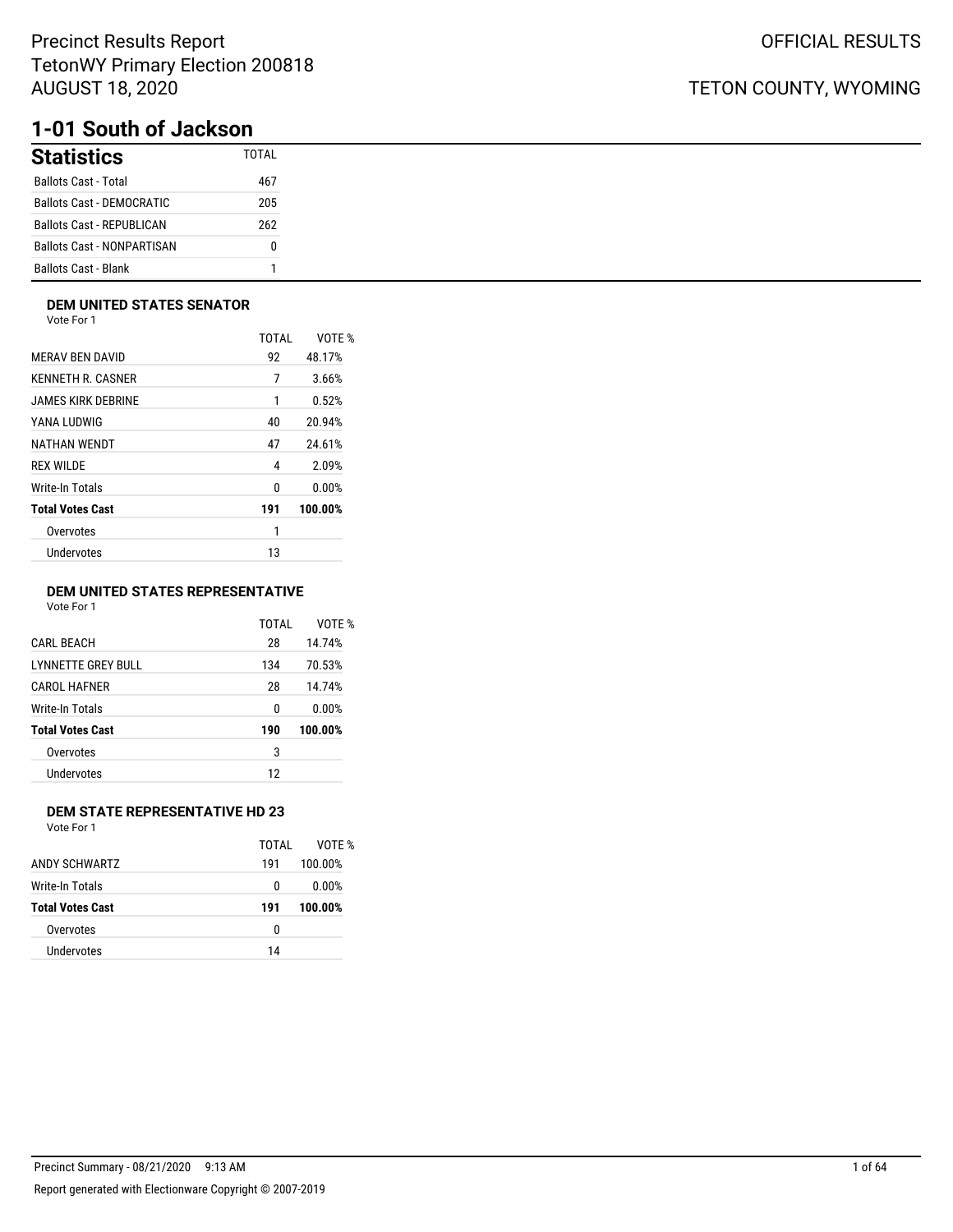# **1-01 South of Jackson**

### **DEM COUNTY COMMISSIONER**

| Vote For 2                |       |        |
|---------------------------|-------|--------|
|                           | TOTAI | VOTF % |
| <b>GREGORY W. EPSTEIN</b> | 142   | 45.08% |
| NATALIA D. MACKER         | 167   | 53.02% |
| Write-In Totals           | 6     | 1.90%  |
|                           |       |        |

| Total Votes Cast | 315 | 100.00% |
|------------------|-----|---------|
| Overvotes        |     |         |
| Undervotes       | 95  |         |
|                  |     |         |

#### **DEM PRECINCT COMMITTEE MAN 1-1** Vote For 2

| <b>MIKE WELCH</b>       | TOTAI<br>185 | VOTF %<br>99.46% |
|-------------------------|--------------|------------------|
| Write-In Totals         |              | 0.54%            |
| <b>Total Votes Cast</b> | 186          | 100.00%          |
| Overvotes               | 0            |                  |
|                         |              |                  |

### **DEM PRECINCT COMMITTEE WOMAN 1-1** Vote For 2

|                         | TOTAI | VOTF %  |
|-------------------------|-------|---------|
| SHIRLEY J. THOMAS       | 179   | 98.90%  |
| Write-In Totals         | 2     | 1.10%   |
| <b>Total Votes Cast</b> | 181   | 100.00% |
| Overvotes               | 0     |         |
| Undervotes              | つつひ   |         |

### **REP UNITED STATES SENATOR**

|                         | <b>TOTAL</b> | VOTE %  |
|-------------------------|--------------|---------|
| R. MARK ARMSTRONG       | 12           | 5.00%   |
| <b>DEVON CADE</b>       | 4            | 1.67%   |
| JOHN HOLTZ              | 5            | 2.08%   |
| <b>MICHAEL KEMLER</b>   | 6            | 2.50%   |
| CYNTHIA M. LUMMIS       | 160          | 66.67%  |
| <b>BRYAN E. MILLER</b>  | 11           | 4.58%   |
| <b>DONNA RICE</b>       | 7            | 2.92%   |
| <b>STAR ROSELLI</b>     | 3            | 1.25%   |
| ROBERT G. SHORT         | 22           | 9.17%   |
| <b>JOSH WHEELER</b>     | 9            | 3.75%   |
| Write-In Totals         | 1            | 0.42%   |
| <b>Total Votes Cast</b> | 240          | 100.00% |
| Overvotes               | 2            |         |
| Undervotes              | 20           |         |
|                         |              |         |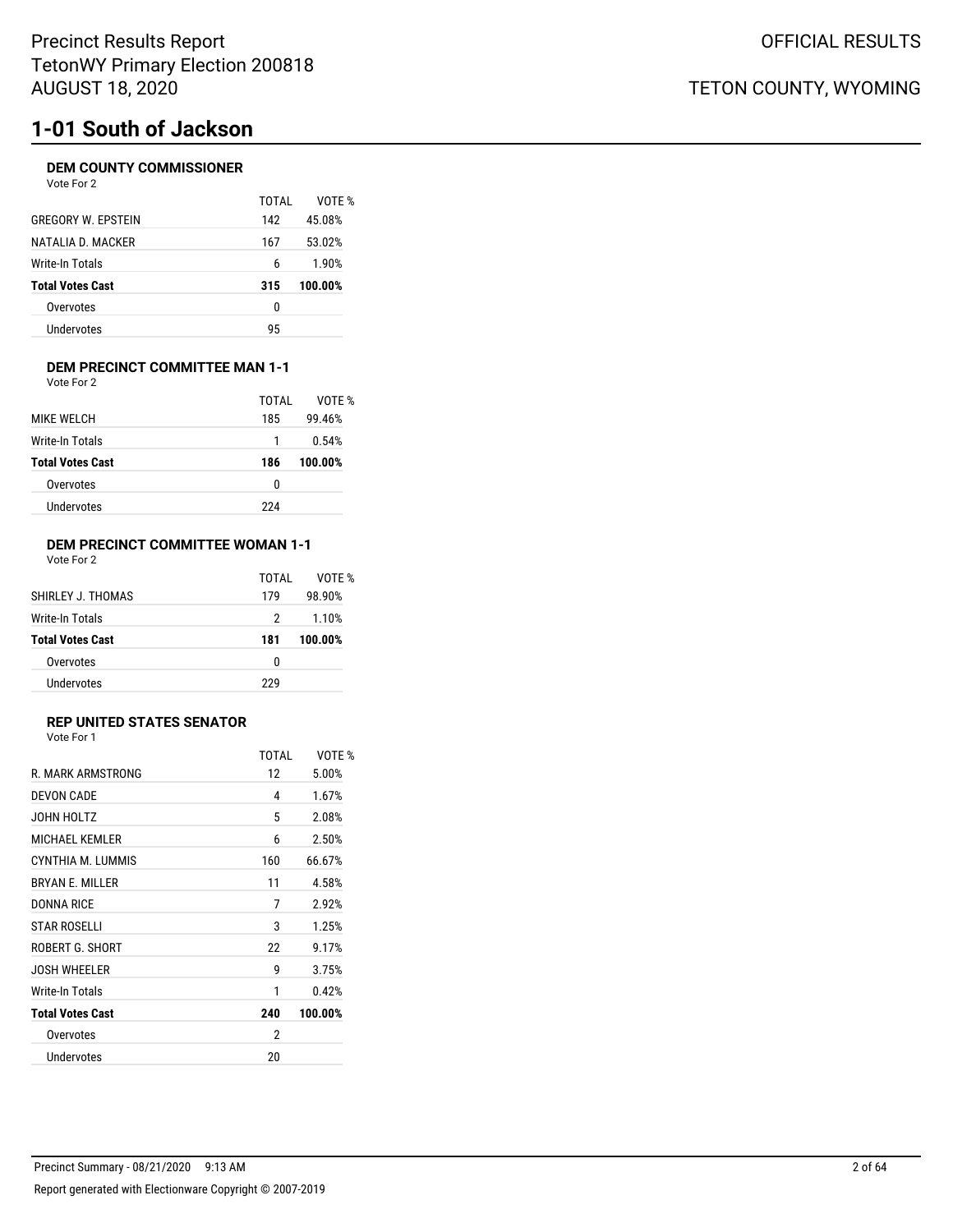# **1-01 South of Jackson**

### **REP UNITED STATES REPRESENTATIVE**

| Vote For 1              |       |         |
|-------------------------|-------|---------|
|                         | TOTAI | VOTE %  |
| LIZ CHENEY              | 195   | 75.88%  |
| <b>BLAKE STANLEY</b>    | 60    | 23.35%  |
| Write-In Totals         | 2     | 0.78%   |
| <b>Total Votes Cast</b> | 257   | 100.00% |
| Overvotes               | 0     |         |
| Undervotes              | 5     |         |

### **REP STATE REPRESENTATIVE HD 23** Vote For 1

|                         | TOTAI | VOTF %  |
|-------------------------|-------|---------|
| Write-In Totals         | 14    | 100.00% |
| <b>Total Votes Cast</b> | 14    | 100.00% |
| Overvotes               | 0     |         |
| Undervotes              | 248   |         |

### **REP COUNTY COMMISSIONER**

Vote For 2

|                           | TOTAL | VOTF %  |
|---------------------------|-------|---------|
| <b>CHRISTIAN BECKWITH</b> | 138   | 38.87%  |
| PETER LONG                | 205   | 57.75%  |
| Write-In Totals           | 12    | 3.38%   |
| <b>Total Votes Cast</b>   | 355   | 100.00% |
| Overvotes                 | 0     |         |
| Undervotes                | 169   |         |

## **REP PRECINCT COMMITTEE MAN 1-1**

Vote For 2

|                         | TOTAI | VOTF %  |
|-------------------------|-------|---------|
| ALEX MUROMCEW           | 129   | 38.51%  |
| JOHN "TOTF" TURNER      | 204   | 60.90%  |
| Write-In Totals         | 2     | 0.60%   |
| <b>Total Votes Cast</b> | 335   | 100.00% |
| Overvotes               | 0     |         |
| Undervotes              | 189   |         |

### **REP PRECINCT COMMITTEE WOMAN 1-1**

Vote For 2

|                         | TOTAI | VOTF %  |
|-------------------------|-------|---------|
| <b>HEIDI SCHMILLEN</b>  | 199   | 97.07%  |
| Write-In Totals         | 6     | 2.93%   |
| <b>Total Votes Cast</b> | 205   | 100.00% |
| Overvotes               | n     |         |
| Undervotes              | 319   |         |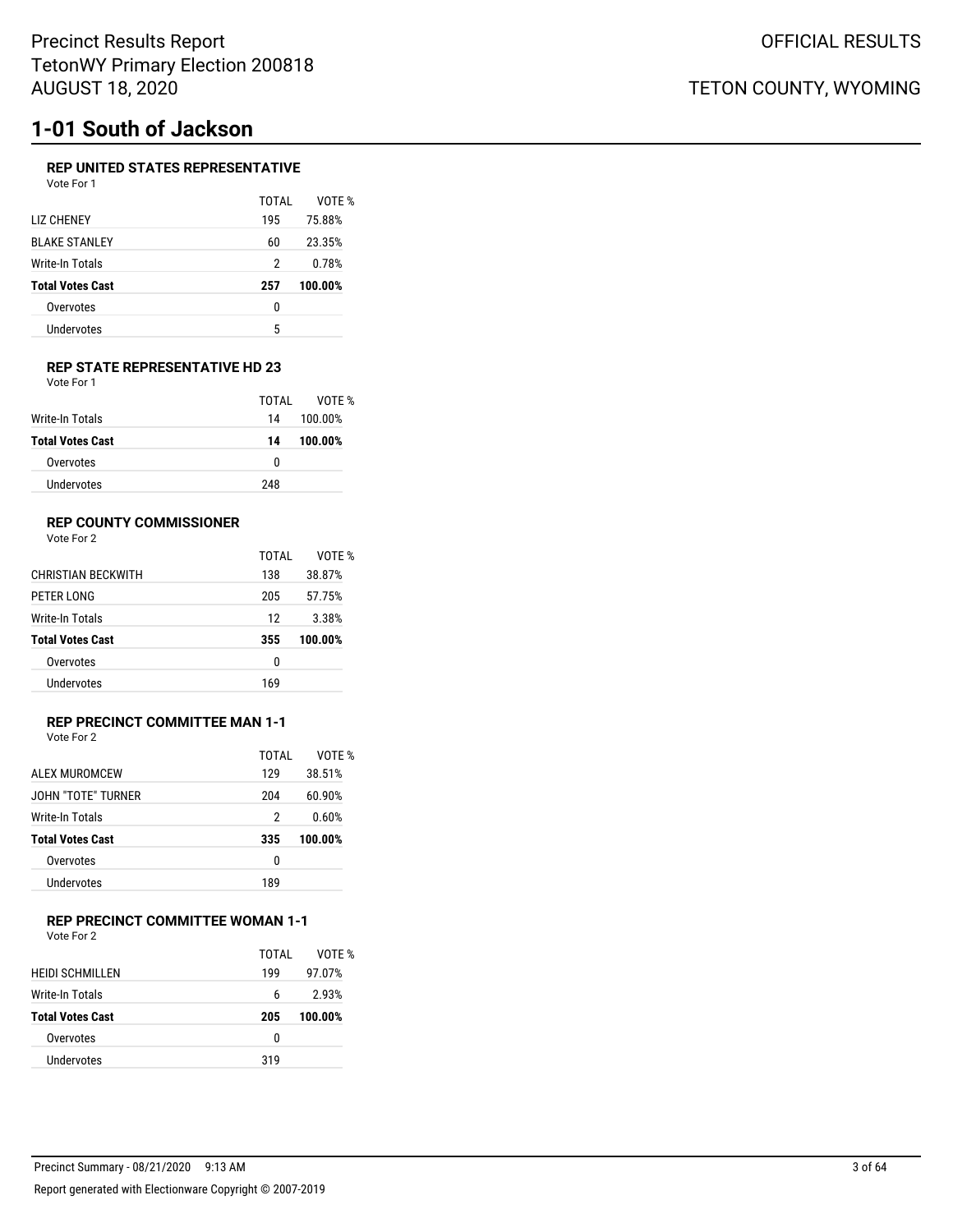# **1-02 Mid-East Jackson**

| <b>Statistics</b>                 | TOTAI |
|-----------------------------------|-------|
| <b>Ballots Cast - Total</b>       | 524   |
| Ballots Cast - DEMOCRATIC         | 295   |
| Ballots Cast - REPUBLICAN         | 176   |
| <b>Ballots Cast - NONPARTISAN</b> | 53    |
| <b>Ballots Cast - Blank</b>       |       |

### **DEM UNITED STATES SENATOR**

Vote For 1

|                         | <b>TOTAL</b> | VOTE %  |
|-------------------------|--------------|---------|
| <b>MERAV BEN DAVID</b>  | 95           | 35.19%  |
| KENNETH R. CASNER       | 7            | 2.59%   |
| JAMES KIRK DEBRINE      | 1            | 0.37%   |
| YANA LUDWIG             | 86           | 31.85%  |
| NATHAN WENDT            | 71           | 26.30%  |
| <b>REX WILDE</b>        | 8            | 2.96%   |
| Write-In Totals         | 2            | 0.74%   |
| <b>Total Votes Cast</b> | 270          | 100.00% |
| Overvotes               | 3            |         |
| Undervotes              | 22           |         |
|                         |              |         |

### **DEM UNITED STATES REPRESENTATIVE**

Vote For 1

|                           | TOTAI | VOTE %  |
|---------------------------|-------|---------|
| <b>CARL BEACH</b>         | 24    | 8.92%   |
| <b>LYNNETTE GREY BULL</b> | 214   | 79.55%  |
| CAROL HAFNER              | 31    | 11.52%  |
| Write-In Totals           | 0     | 0.00%   |
| <b>Total Votes Cast</b>   | 269   | 100.00% |
| Overvotes                 | 4     |         |
| Undervotes                | 22    |         |

### **DEM STATE REPRESENTATIVE HD 16**

Vote For 1

|                         | TOTAI | VOTF %  |
|-------------------------|-------|---------|
| <b>MIKF YIN</b>         | 266   | 100.00% |
| Write-In Totals         | 0     | 0.00%   |
| <b>Total Votes Cast</b> | 266   | 100.00% |
| Overvotes               | 0     |         |
| Undervotes              | 29    |         |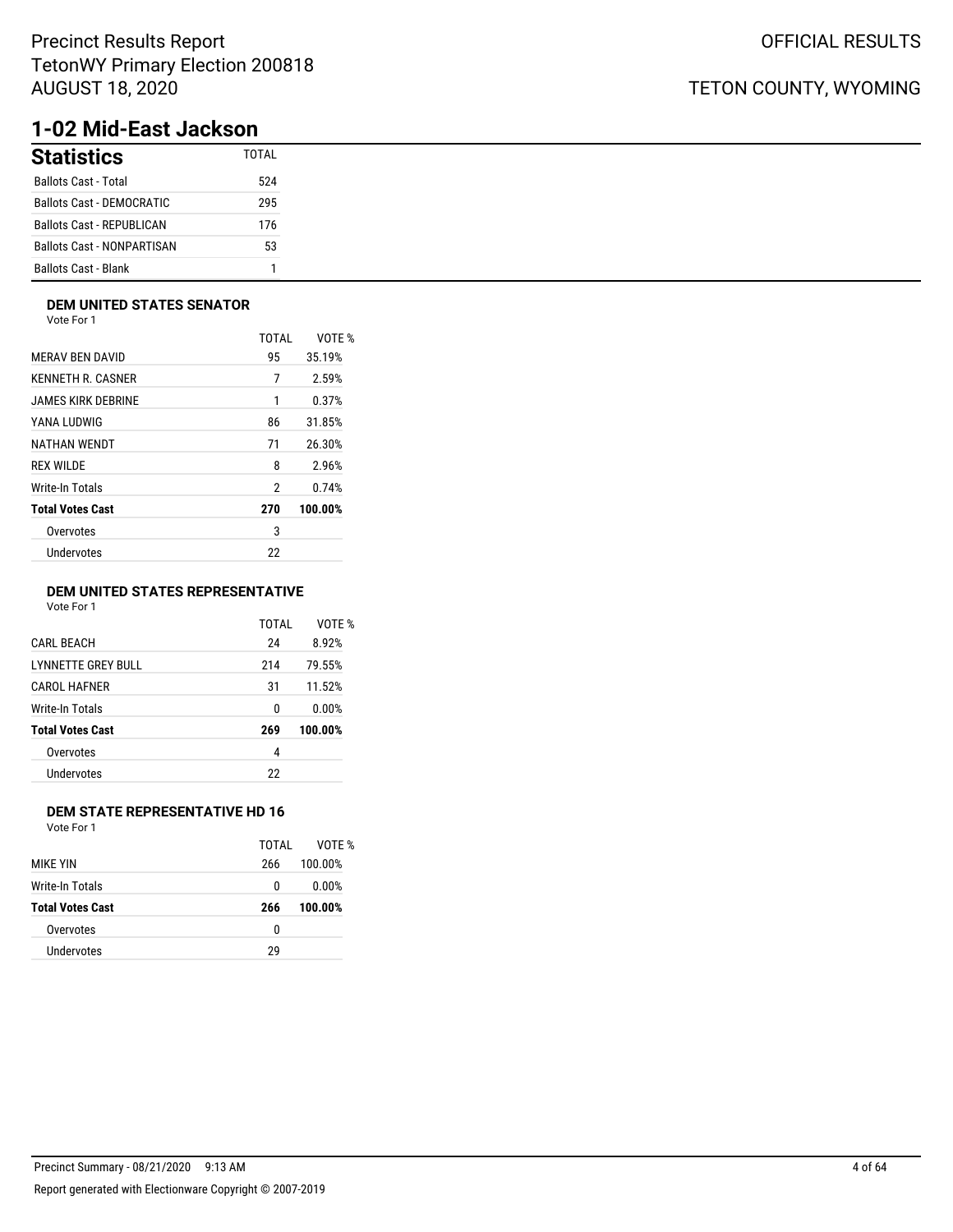# **1-02 Mid-East Jackson**

### **DEM COUNTY COMMISSIONER**

| Vote For 2 |  |
|------------|--|
|------------|--|

|                           | TOTAI | VOTF %  |
|---------------------------|-------|---------|
| <b>GREGORY W. EPSTEIN</b> | 160   | 36.95%  |
| NATALIA D. MACKER         | 244   | 56.35%  |
| Write-In Totals           | 29    | 6.70%   |
| <b>Total Votes Cast</b>   | 433   | 100.00% |
| Overvotes                 | 0     |         |
| Undervotes                | 157   |         |
|                           |       |         |

### **DEM PRECINCT COMMITTEE MAN 1-2** Vote For 3

|                         | TOTAI | VOTF %  |
|-------------------------|-------|---------|
| ORION BELLORADO         | 236   | 97.93%  |
| Write-In Totals         | 5     | 2.07%   |
| <b>Total Votes Cast</b> | 241   | 100.00% |
|                         |       |         |
| Overvotes               | 0     |         |

### **DEM PRECINCT COMMITTEE WOMAN 1-2** Vote For 3

|                         | TOTAI | VOTF %  |
|-------------------------|-------|---------|
| I AUREN DICKEY          | 206   | 52.28%  |
| ABBIE STANFORD          | 183   | 46.45%  |
| Write-In Totals         | 5     | 1.27%   |
| <b>Total Votes Cast</b> | 394   | 100.00% |
| Overvotes               | 0     |         |
| Undervotes              | 491   |         |

### **REP UNITED STATES SENATOR**

Vote For 1

|                         | TOTAI | VOTF %  |
|-------------------------|-------|---------|
| R. MARK ARMSTRONG       | 9     | 5.92%   |
| <b>DEVON CADE</b>       | 5     | 3.29%   |
| JOHN HOLTZ              | 3     | 1.97%   |
| <b>MICHAEL KEMLER</b>   | 4     | 2.63%   |
| CYNTHIA M. LUMMIS       | 97    | 63.82%  |
| <b>BRYAN E. MILLER</b>  | 9     | 5.92%   |
| <b>DONNA RICE</b>       | 5     | 3.29%   |
| <b>STAR ROSELLI</b>     | 2     | 1.32%   |
| ROBERT G. SHORT         | 12    | 7.89%   |
| <b>JOSH WHEELER</b>     | 4     | 2.63%   |
| Write-In Totals         | 2     | 1.32%   |
| <b>Total Votes Cast</b> | 152   | 100.00% |
| Overvotes               | 4     |         |
| Undervotes              | 20    |         |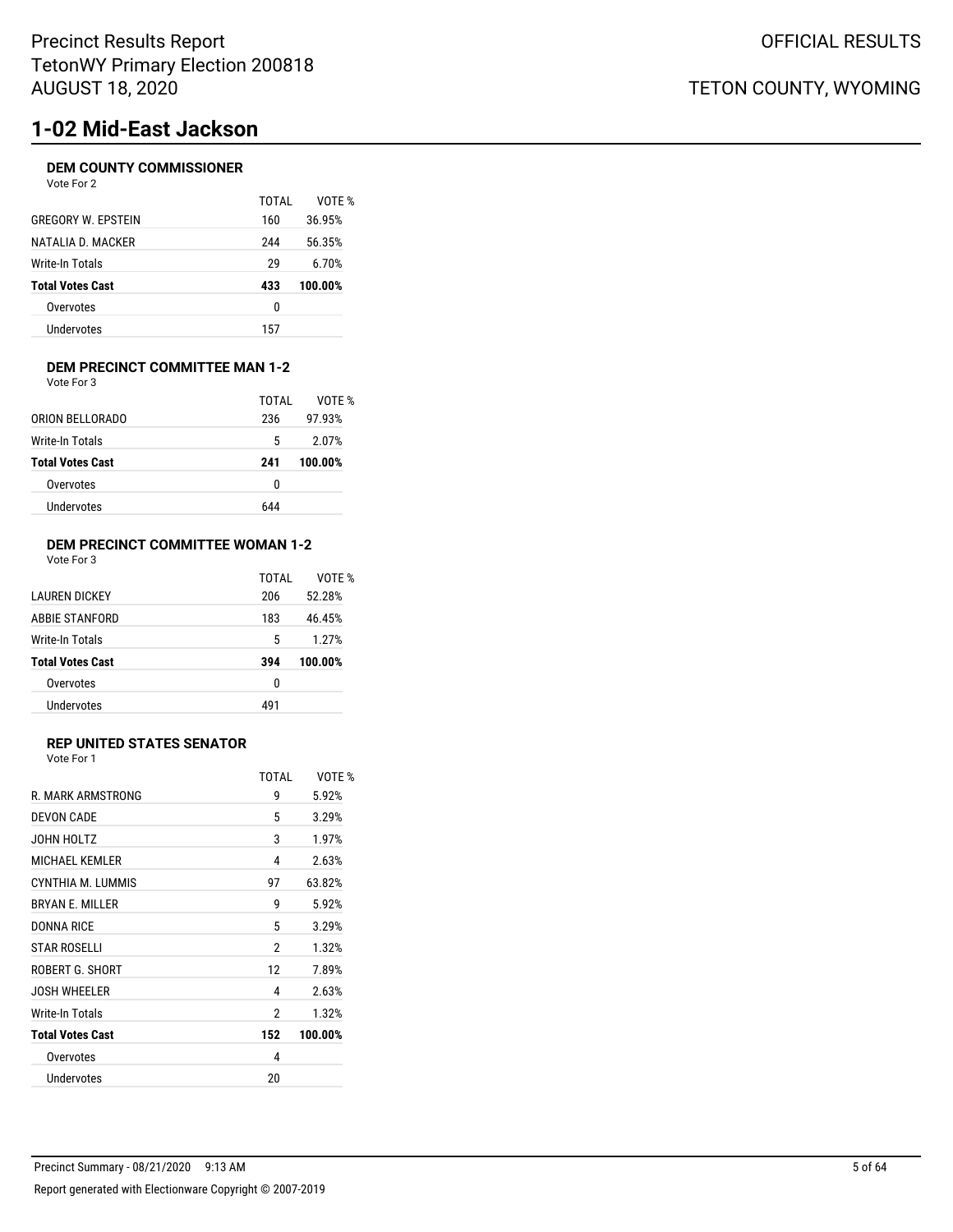# **1-02 Mid-East Jackson**

### **REP UNITED STATES REPRESENTATIVE**

| Vote For 1 |  |
|------------|--|
|            |  |

|                      | TOTAI | VOTF %  |
|----------------------|-------|---------|
| LIZ CHENEY           | 116   | 70.73%  |
| <b>BLAKE STANLEY</b> | 44    | 26.83%  |
| Write-In Totals      | 4     | 2.44%   |
| Total Votes Cast     | 164   | 100.00% |
| Overvotes            | 0     |         |
| Undervotes           | 12    |         |
|                      |       |         |

#### **REP STATE REPRESENTATIVE HD 16** Vote For 1

|                         | TOTAL | VOTF %  |
|-------------------------|-------|---------|
| Write-In Totals         | 14    | 100.00% |
| <b>Total Votes Cast</b> | 14    | 100.00% |
| Overvotes               | n     |         |
| Undervotes              | 162   |         |

### **REP COUNTY COMMISSIONER**

Vote For 2

|                         | TOTAI | VOTF %  |
|-------------------------|-------|---------|
| CHRISTIAN BECKWITH      | 78    | 35.29%  |
| PETER LONG              | 131   | 59.28%  |
| Write-In Totals         | 12    | 5.43%   |
| <b>Total Votes Cast</b> | 221   | 100.00% |
| Overvotes               | 0     |         |
| Undervotes              | 131   |         |

#### **REP PRECINCT COMMITTEE MAN 1-2** Vote For 1

|                         | TOTAI | VOTF %  |
|-------------------------|-------|---------|
| THOMAS SMITS            | 124   | 96.88%  |
| Write-In Totals         | 4     | 3.12%   |
| <b>Total Votes Cast</b> | 128   | 100.00% |
| Overvotes               | 1     |         |
| Undervotes              | 47    |         |
|                         |       |         |

### **REP PRECINCT COMMITTEE WOMAN 1-2**

Vote For 1

|                         | TOTAI | VOTF %  |
|-------------------------|-------|---------|
| <b>KATIF SMITS</b>      | 124   | 96.88%  |
| <b>Write-In Totals</b>  | 4     | 3.12%   |
| <b>Total Votes Cast</b> | 128   | 100.00% |
| Overvotes               | 0     |         |
| Undervotes              | 48    |         |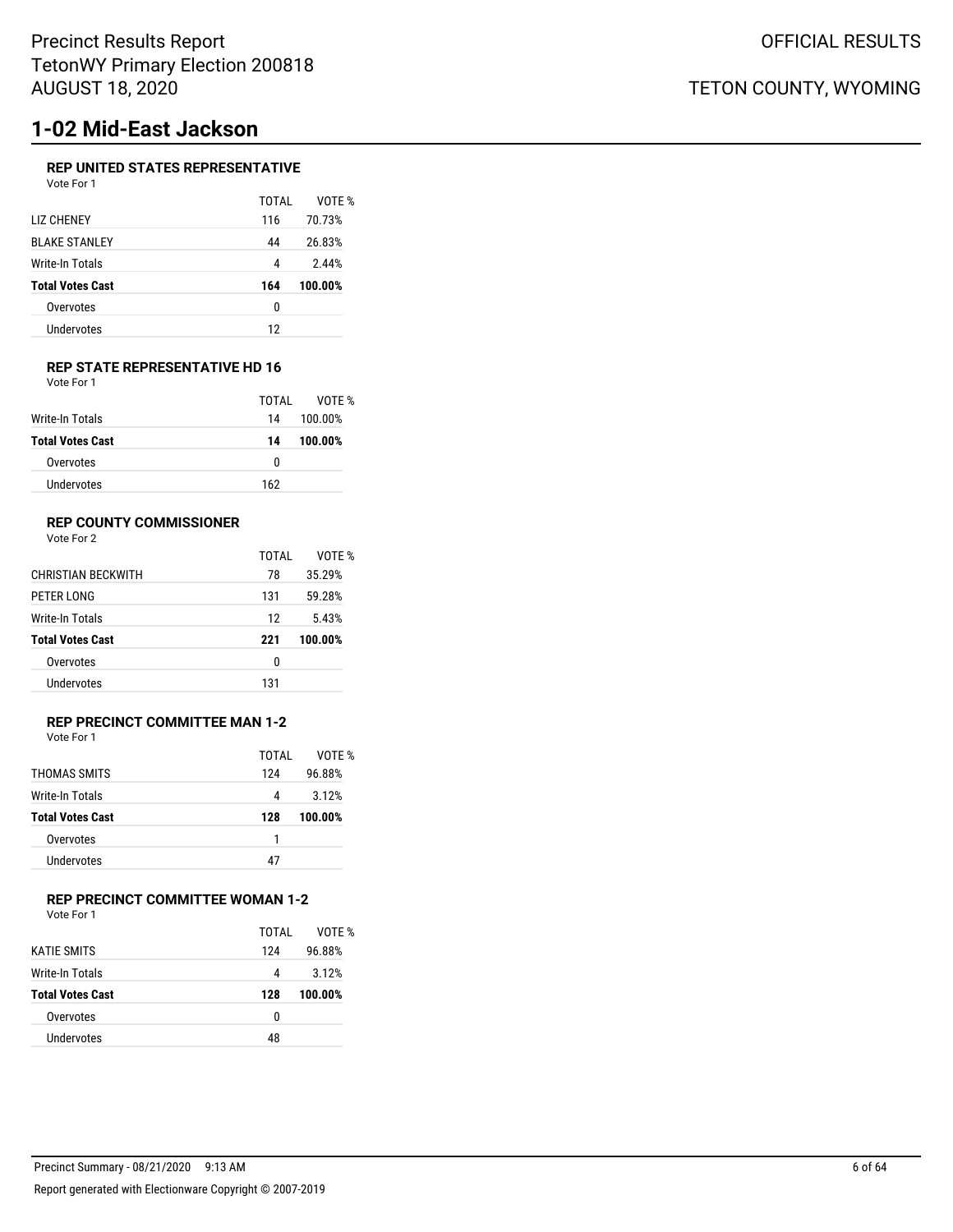# **1-02 Mid-East Jackson**

## **MAYOR JACKSON**

Vote For 1

|                               | TOTAL | VOTF %  |
|-------------------------------|-------|---------|
| <b>HAILEY MORTON LEVINSON</b> | 342   | 70.81%  |
| Write-In Totals               | 141   | 29.19%  |
| <b>Total Votes Cast</b>       | 483   | 100.00% |
| Overvotes                     | 2     |         |
| <b>Undervotes</b>             | 39    |         |

## **TOWN COUNCIL JACKSON**

|                         | TOTAI | VOTF %  |
|-------------------------|-------|---------|
| PETE MULDOON            | 281   | 33.29%  |
| <b>JIM ROOKS</b>        | 275   | 32.58%  |
| <b>DEVON VIEHMAN</b>    | 219   | 25.95%  |
| Write-In Totals         | 69    | 8.18%   |
| <b>Total Votes Cast</b> | 844   | 100.00% |
| Overvotes               | 4     |         |
| Undervotes              | 200   |         |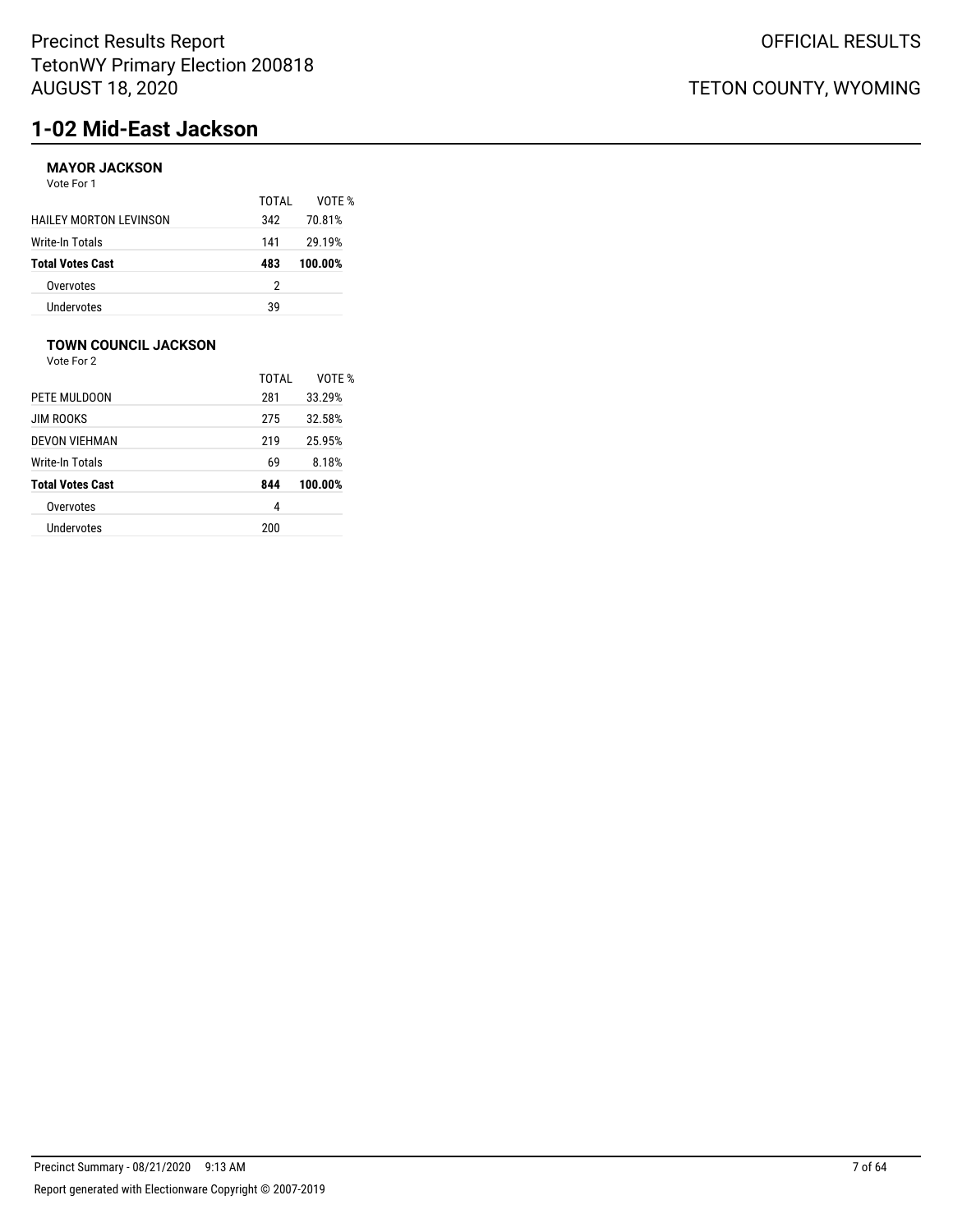# **1-03 Skyline/HC/GVB/ER**

| <b>Statistics</b>                 | TOTAL |
|-----------------------------------|-------|
| <b>Ballots Cast - Total</b>       | 265   |
| Ballots Cast - DEMOCRATIC         | 118   |
| Ballots Cast - REPUBLICAN         | 147   |
| <b>Ballots Cast - NONPARTISAN</b> | o     |
| <b>Ballots Cast - Blank</b>       |       |

### **DEM UNITED STATES SENATOR**

Vote For 1

|                         | <b>TOTAL</b> | VOTE %  |
|-------------------------|--------------|---------|
| <b>MERAV BEN DAVID</b>  | 38           | 33.93%  |
| KENNETH R. CASNER       | 4            | 3.57%   |
| JAMES KIRK DEBRINE      | 1            | 0.89%   |
| YANA LUDWIG             | 12           | 10.71%  |
| NATHAN WENDT            | 52           | 46.43%  |
| <b>REX WILDE</b>        | 4            | 3.57%   |
| Write-In Totals         | 1            | 0.89%   |
| <b>Total Votes Cast</b> | 112          | 100.00% |
| Overvotes               | 0            |         |
| Undervotes              | 6            |         |
|                         |              |         |

### **DEM UNITED STATES REPRESENTATIVE**

Vote For 1

|                           | TOTAI | VOTE %  |
|---------------------------|-------|---------|
| <b>CARL BEACH</b>         | 22    | 20.95%  |
| <b>LYNNETTE GREY BULL</b> | 67    | 63.81%  |
| <b>CAROL HAFNER</b>       | 14    | 13.33%  |
| Write-In Totals           | 2     | 1.90%   |
| <b>Total Votes Cast</b>   | 105   | 100.00% |
| Overvotes                 | 1     |         |
| Undervotes                | 12    |         |
|                           |       |         |

### **DEM STATE REPRESENTATIVE HD 23**

Vote For 1

|                         | TOTAI | VOTF %  |
|-------------------------|-------|---------|
| ANDY SCHWARTZ           | 114   | 100.00% |
| Write-In Totals         | 0     | 0.00%   |
| <b>Total Votes Cast</b> | 114   | 100.00% |
| Overvotes               | 0     |         |
| Undervotes              | 4     |         |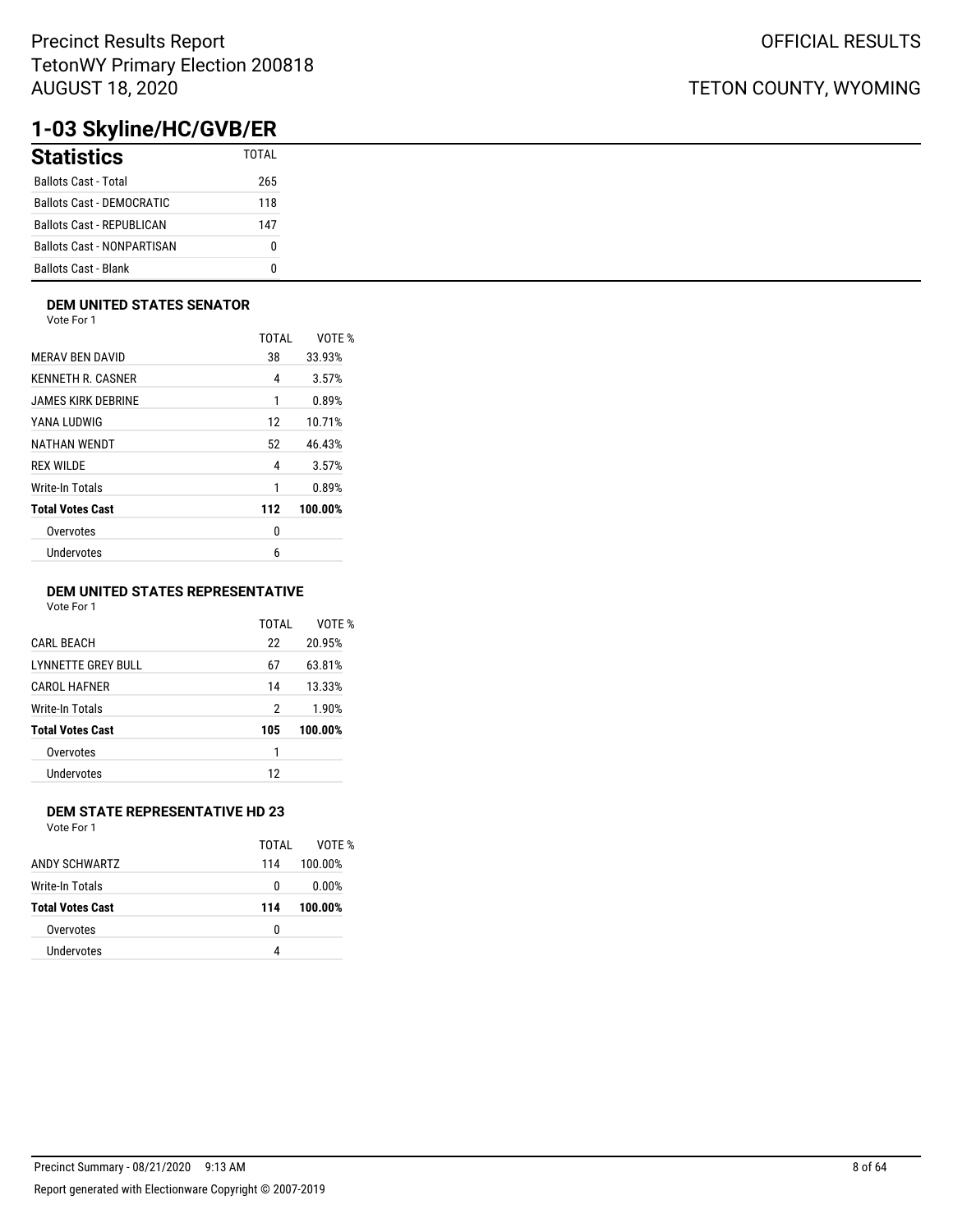# **1-03 Skyline/HC/GVB/ER**

### **DEM COUNTY COMMISSIONER**

| Vote For |  | 2 |
|----------|--|---|
|----------|--|---|

|                           | TOTAI | VOTF %  |
|---------------------------|-------|---------|
| <b>GREGORY W. EPSTEIN</b> | 92    | 47.67%  |
| NATALIA D. MACKER         | 100   | 51.81%  |
| Write-In Totals           | 1     | 0.52%   |
| <b>Total Votes Cast</b>   | 193   | 100.00% |
| Overvotes                 | 0     |         |
| Undervotes                | 43    |         |

#### **DEM PRECINCT COMMITTEE MAN 1-3** Vote For 1

|                         | TOTAL | VOTF %  |
|-------------------------|-------|---------|
| Write-In Totals         | 1     | 100.00% |
| <b>Total Votes Cast</b> | 1     | 100.00% |
| Overvotes               | n     |         |
| Undervotes              | 117   |         |

### **DEM PRECINCT COMMITTEE WOMAN 1-3**

| Vote For 1 |  |
|------------|--|
|------------|--|

|                         | TOTAL | VOTE %  |
|-------------------------|-------|---------|
| Write-In Totals         | 4     | 100.00% |
| <b>Total Votes Cast</b> | 4     | 100.00% |
| Overvotes               | 0     |         |
| Undervotes              | 114   |         |

### **REP UNITED STATES SENATOR**

| Vote For 1 |  |  |
|------------|--|--|
|            |  |  |

|                         | <b>TOTAL</b> | VOTE %  |
|-------------------------|--------------|---------|
| R. MARK ARMSTRONG       | 2            | 1.44%   |
| <b>DEVON CADE</b>       | 2            | 1.44%   |
| JOHN HOLTZ              | 6            | 4.32%   |
| <b>MICHAEL KEMLER</b>   | 0            | 0.00%   |
| CYNTHIA M. LUMMIS       | 107          | 76.98%  |
| <b>BRYAN E. MILLER</b>  | 4            | 2.88%   |
| DONNA RICE              | 3            | 2.16%   |
| <b>STAR ROSELLI</b>     | 1            | 0.72%   |
| ROBERT G. SHORT         | g            | 6.47%   |
| <b>JOSH WHEELER</b>     | 3            | 2.16%   |
| Write-In Totals         | 2            | 1.44%   |
| <b>Total Votes Cast</b> | 139          | 100.00% |
| Overvotes               | 1            |         |
| Undervotes              | 7            |         |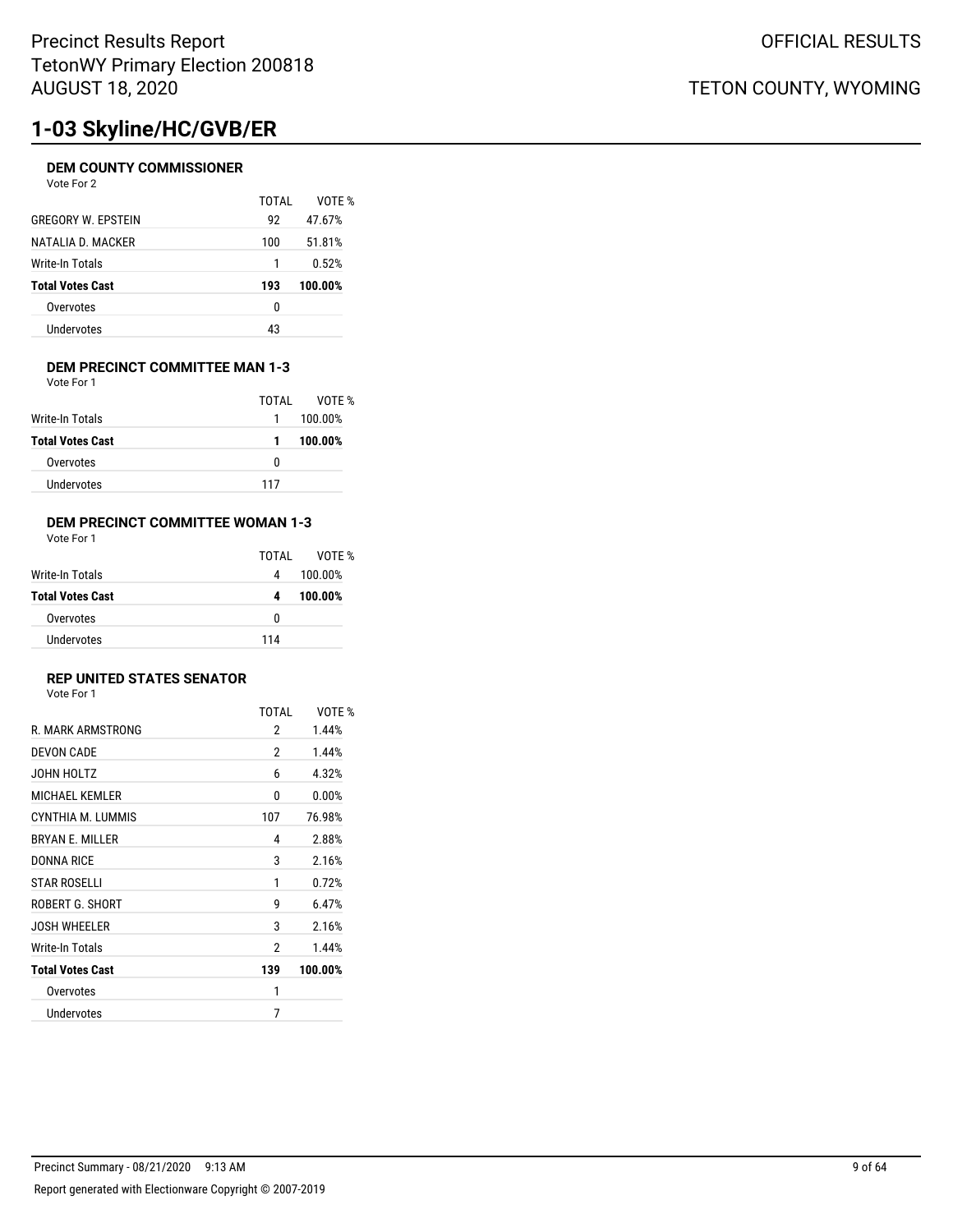# **1-03 Skyline/HC/GVB/ER**

### **REP UNITED STATES REPRESENTATIVE**

| Vote For 1 |  |
|------------|--|
|            |  |

|                         | TOTAI | VOTF %  |
|-------------------------|-------|---------|
| <b>LIZ CHENEY</b>       | 116   | 80.00%  |
| <b>BLAKE STANLEY</b>    | 26    | 17.93%  |
| Write-In Totals         | 3     | 2.07%   |
| <b>Total Votes Cast</b> | 145   | 100.00% |
| Overvotes               | 0     |         |
| Undervotes              | 2     |         |
|                         |       |         |

#### **REP STATE REPRESENTATIVE HD 23** Vote For 1

|                         | TOTAI | VOTF %  |
|-------------------------|-------|---------|
| Write-In Totals         | 13    | 100.00% |
| <b>Total Votes Cast</b> | 13    | 100.00% |
| Overvotes               | 0     |         |
| Undervotes              | 134   |         |

### **REP COUNTY COMMISSIONER**

Vote For 2

|                           | TOTAL | VOTF %  |
|---------------------------|-------|---------|
| <b>CHRISTIAN BECKWITH</b> | 71    | 37.57%  |
| PETER LONG                | 111   | 58.73%  |
| Write-In Totals           |       | 3.70%   |
| <b>Total Votes Cast</b>   | 189   | 100.00% |
| Overvotes                 | 0     |         |
| Undervotes                | 105   |         |

### **REP PRECINCT COMMITTEE MAN 1-3** Vote For 1

| <b>FRANCIS WARZINIACK</b> | TOTAI<br>112 | VOTF %<br>99.12% |
|---------------------------|--------------|------------------|
| Write-In Totals           |              | 0.88%            |
| <b>Total Votes Cast</b>   | 113          | 100.00%          |
| Overvotes                 | 0            |                  |
| <b>Undervotes</b>         | 34           |                  |

### **REP PRECINCT COMMITTEE WOMAN 1-3**

Vote For 1

|                         | TOTAI | VOTF %  |
|-------------------------|-------|---------|
| Write-In Totals         | g     | 100.00% |
| <b>Total Votes Cast</b> | g     | 100.00% |
| Overvotes               | n     |         |
| Undervotes              | 138   |         |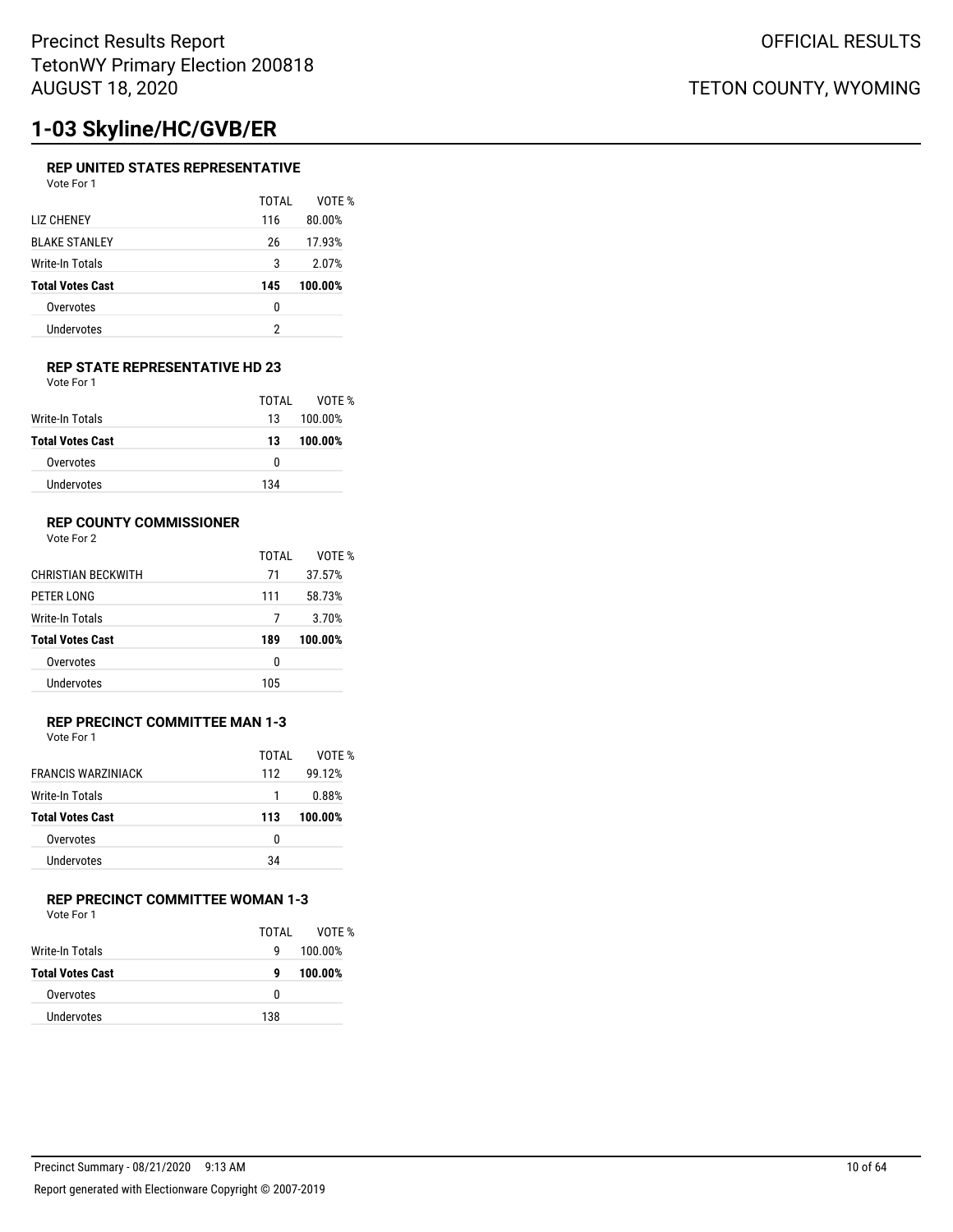# **1-04 North Jackson**

| <b>Statistics</b>                 | TOTAI |
|-----------------------------------|-------|
| <b>Ballots Cast - Total</b>       | 147   |
| <b>Ballots Cast - DEMOCRATIC</b>  | 67    |
| <b>Ballots Cast - REPUBLICAN</b>  | 69    |
| <b>Ballots Cast - NONPARTISAN</b> | 11    |
| <b>Ballots Cast - Blank</b>       |       |

### **DEM UNITED STATES SENATOR**

Vote For 1

|                         | TOTAI | VOTE %  |
|-------------------------|-------|---------|
| <b>MERAV BEN DAVID</b>  | 29    | 49.15%  |
| KENNETH R. CASNER       | 2     | 3.39%   |
| JAMES KIRK DEBRINE      | 0     | 0.00%   |
| YANA LUDWIG             | 15    | 25.42%  |
| NATHAN WENDT            | 13    | 22.03%  |
| <b>REX WILDE</b>        | 0     | 0.00%   |
| Write-In Totals         | 0     | 0.00%   |
| <b>Total Votes Cast</b> | 59    | 100.00% |
| Overvotes               | 0     |         |
| Undervotes              | 8     |         |
|                         |       |         |

### **DEM UNITED STATES REPRESENTATIVE**

Vote For 1

|                           | TOTAI | VOTE %  |
|---------------------------|-------|---------|
| <b>CARL BEACH</b>         | 4     | 7.02%   |
| <b>LYNNETTE GREY BULL</b> | 50    | 87.72%  |
| CAROL HAFNER              | 3     | 5.26%   |
| Write-In Totals           | 0     | 0.00%   |
| <b>Total Votes Cast</b>   | 57    | 100.00% |
| Overvotes                 | 0     |         |
| Undervotes                | 10    |         |
|                           |       |         |

### **DEM STATE REPRESENTATIVE HD 23**

Vote For 1

|                         | TOTAL | VOTF %  |
|-------------------------|-------|---------|
| ANDY SCHWARTZ           | 61    | 100.00% |
| Write-In Totals         | 0     | 0.00%   |
| <b>Total Votes Cast</b> | 61    | 100.00% |
| Overvotes               | 0     |         |
| Undervotes              | 6     |         |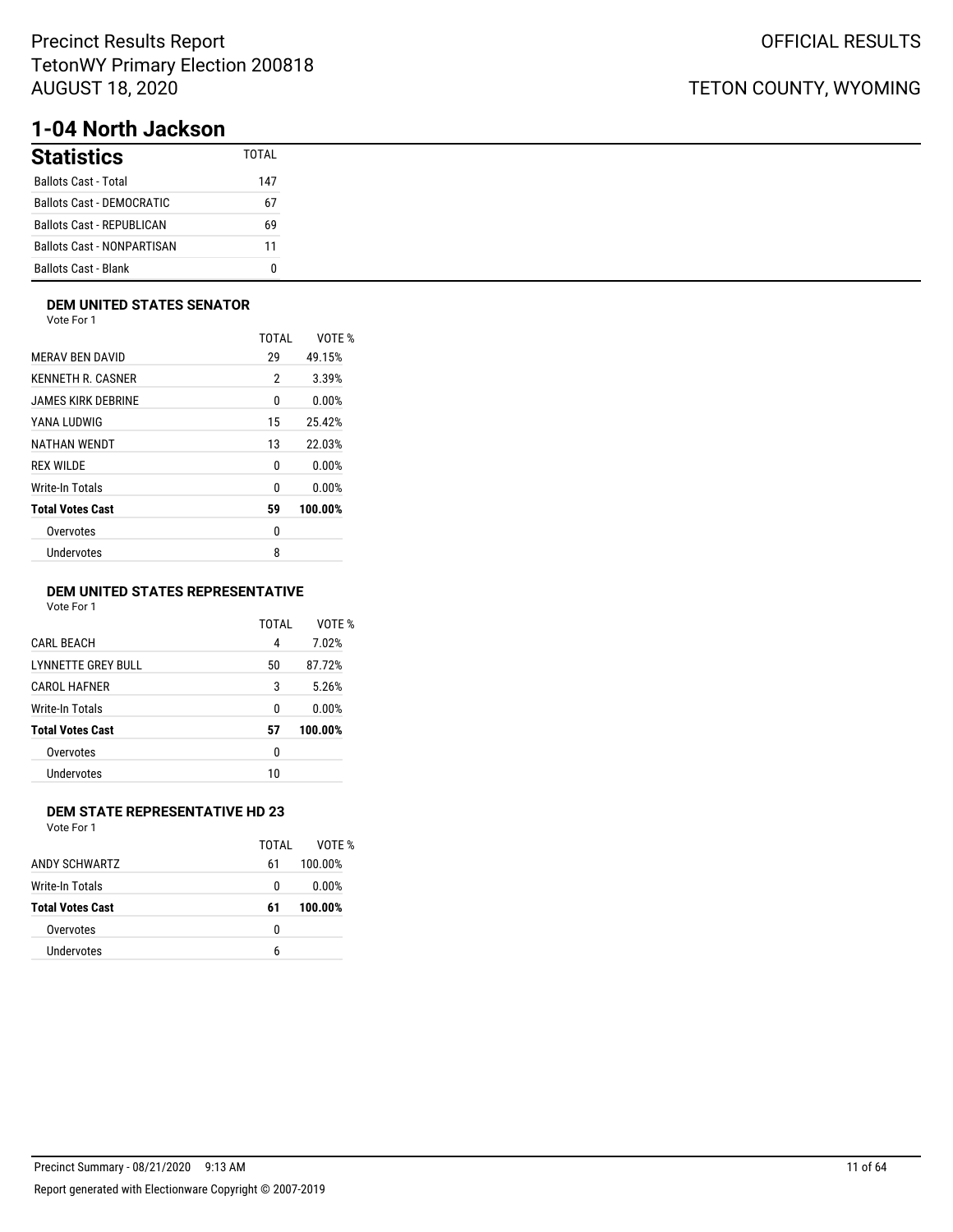# **1-04 North Jackson**

### **DEM COUNTY COMMISSIONER**

| Vote For |  | 2 |
|----------|--|---|
|----------|--|---|

| TOTAI | VOTF %  |
|-------|---------|
| 37    | 38.95%  |
| 56    | 58.95%  |
| 2     | 2.11%   |
| 95    | 100.00% |
| 0     |         |
| 39    |         |
|       |         |

#### **DEM PRECINCT COMMITTEE MAN 1-4** Vote For 1

|                         | TOTAL | VOTE %  |
|-------------------------|-------|---------|
| Write-In Totals         | 5     | 100.00% |
| <b>Total Votes Cast</b> | 5     | 100.00% |
| Overvotes               | 0     |         |
| <b>Undervotes</b>       | 62    |         |

### **DEM PRECINCT COMMITTEE WOMAN 1-4**

Vote For 1

|                         | TOTAL | VOTF %  |
|-------------------------|-------|---------|
| Write-In Totals         | 4     | 100.00% |
| <b>Total Votes Cast</b> | 4     | 100.00% |
| Overvotes               | o     |         |
| Undervotes              | 63    |         |

### **REP UNITED STATES SENATOR**

| Vote For 1 |  |  |
|------------|--|--|
|            |  |  |

|                         | <b>TOTAL</b> | VOTE %  |
|-------------------------|--------------|---------|
| R. MARK ARMSTRONG       | 4            | 6.67%   |
| DEVON CADE              | 0            | 0.00%   |
| JOHN HOLTZ              | 3            | 5.00%   |
| <b>MICHAEL KEMLER</b>   | 3            | 5.00%   |
| CYNTHIA M. LUMMIS       | 36           | 60.00%  |
| <b>BRYAN E. MILLER</b>  | 0            | 0.00%   |
| <b>DONNA RICE</b>       | 3            | 5.00%   |
| <b>STAR ROSELLI</b>     | 1            | 1.67%   |
| ROBERT G. SHORT         | 5            | 8.33%   |
| <b>JOSH WHEELER</b>     | 4            | 6.67%   |
| Write-In Totals         | 1            | 1.67%   |
| <b>Total Votes Cast</b> | 60           | 100.00% |
| Overvotes               | 0            |         |
| Undervotes              | g            |         |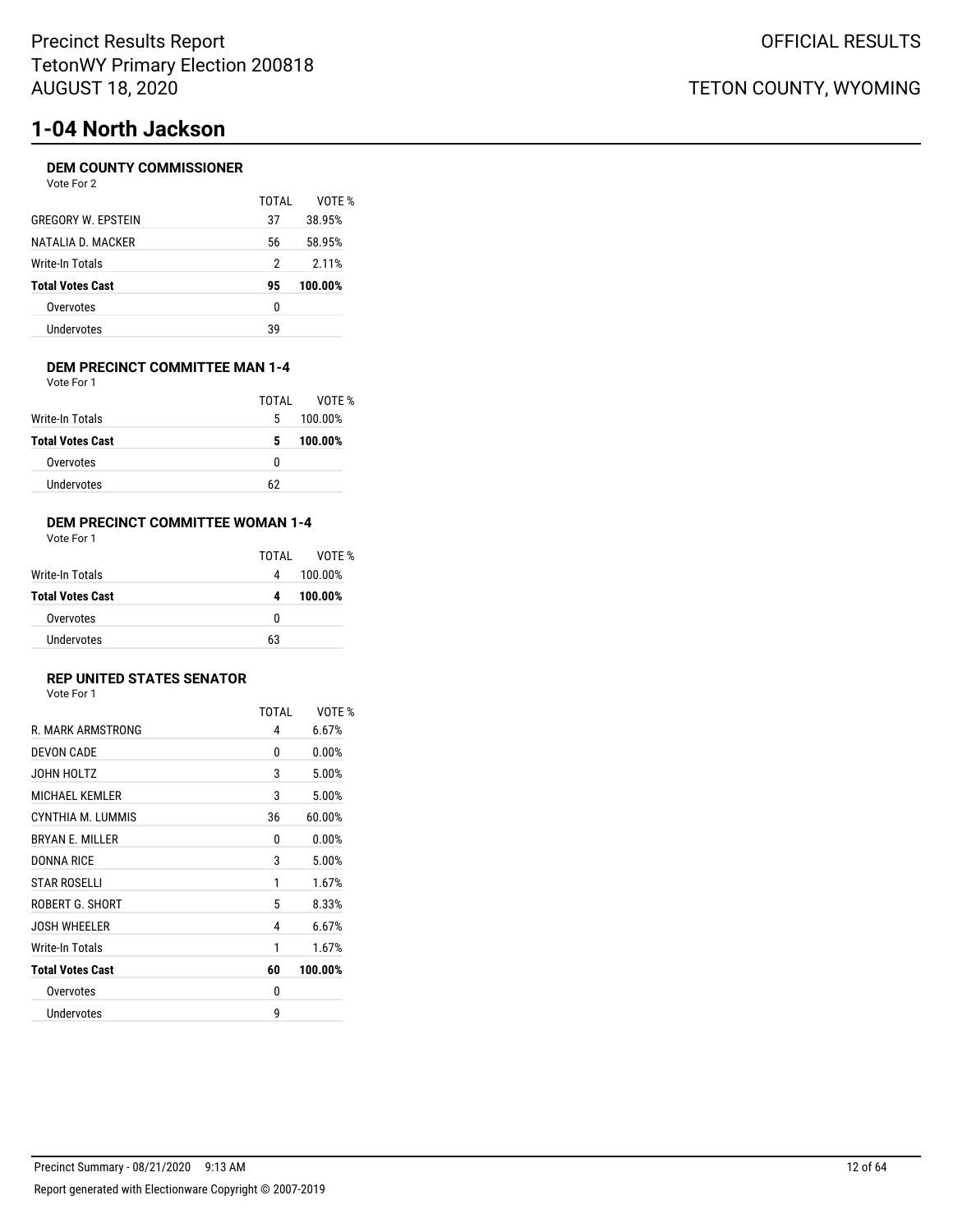# **1-04 North Jackson**

### **REP UNITED STATES REPRESENTATIVE**

| Vote For 1              |       |         |
|-------------------------|-------|---------|
|                         | TOTAI | VOTE %  |
| <b>LIZ CHENEY</b>       | 51    | 77.27%  |
| <b>BI AKE STANI FY</b>  | 15    | 22.73%  |
| Write-In Totals         | 0     | 0.00%   |
| <b>Total Votes Cast</b> | 66    | 100.00% |
| Overvotes               | 0     |         |
| Undervotes              | 3     |         |
|                         |       |         |

### **REP STATE REPRESENTATIVE HD 23** Vote For 1

|                         | TOTAL | VOTE %  |
|-------------------------|-------|---------|
| Write-In Totals         | 6     | 100.00% |
| <b>Total Votes Cast</b> | 6     | 100.00% |
| Overvotes               | o     |         |
| Undervotes              | 63    |         |

### **REP COUNTY COMMISSIONER**

Vote For 2

|                           | TOTAL | VOTF %  |
|---------------------------|-------|---------|
| <b>CHRISTIAN BECKWITH</b> | 42    | 44.21%  |
| PETER LONG                | 51    | 53.68%  |
| Write-In Totals           | 2     | 2.11%   |
| <b>Total Votes Cast</b>   | 95    | 100.00% |
| Overvotes                 | 0     |         |
| Undervotes                | 43    |         |
|                           |       |         |

### **REP PRECINCT COMMITTEE MAN 1-4** Vote For 1

|                         | TOTAI | VOTF %  |
|-------------------------|-------|---------|
| Write-In Totals         | 1.    | 100.00% |
| <b>Total Votes Cast</b> | 1.    | 100.00% |
| Overvotes               | n     |         |
| Undervotes              | 68    |         |

## **REP PRECINCT COMMITTEE WOMAN 1-4**

Vote For 1

|                         | TOTAI | VOTF %  |
|-------------------------|-------|---------|
| Write-In Totals         | 2     | 100.00% |
| <b>Total Votes Cast</b> | 2     | 100.00% |
| Overvotes               | 0     |         |
| Undervotes              | 67    |         |
|                         |       |         |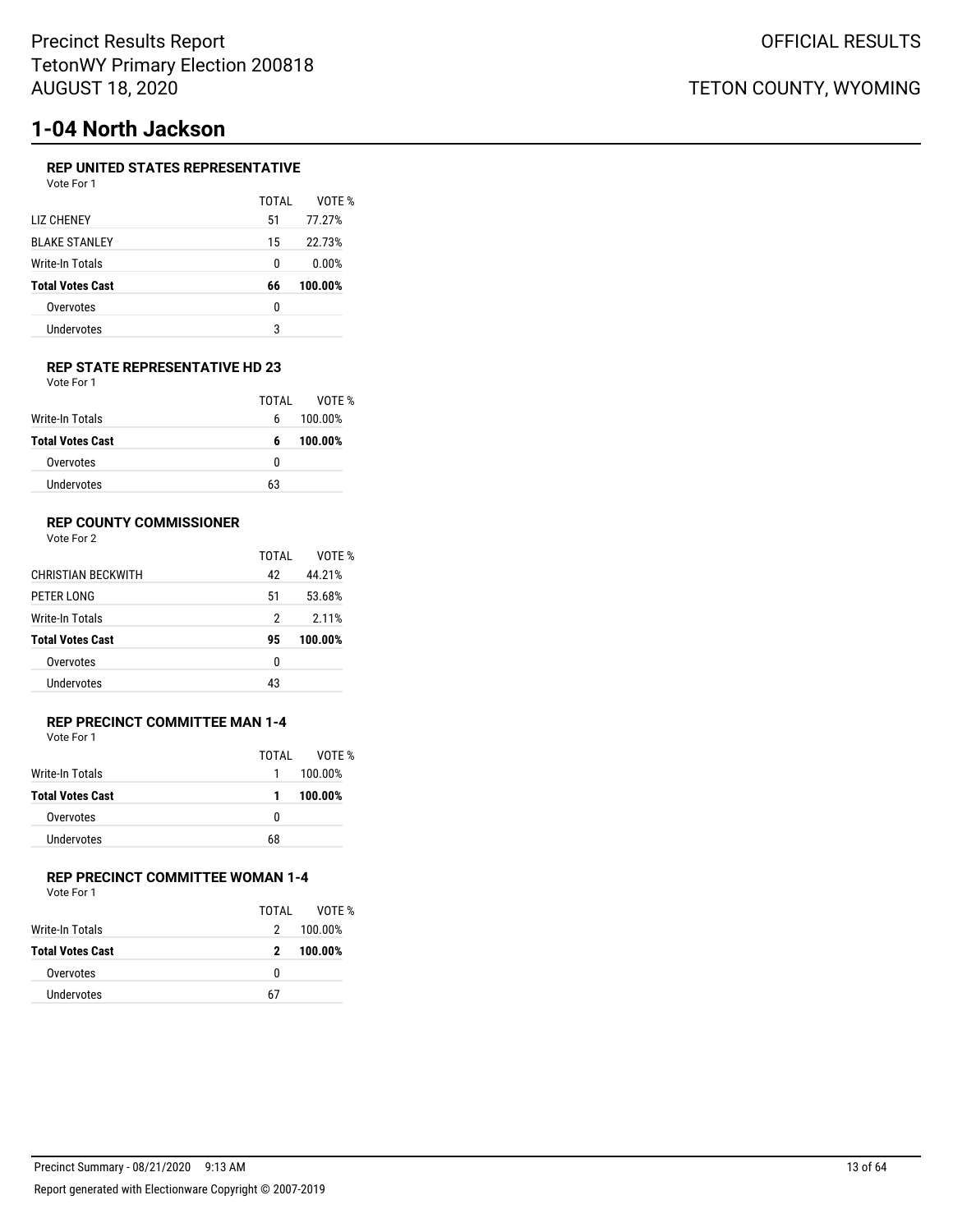# **1-04 North Jackson**

### **MAYOR JACKSON**

Vote For 1

|                               | TOTAI | VOTF %  |
|-------------------------------|-------|---------|
| <b>HAILEY MORTON LEVINSON</b> | 79    | 60.77%  |
| <b>Write-In Totals</b>        | 51    | 39.23%  |
| <b>Total Votes Cast</b>       | 130   | 100.00% |
| Overvotes                     | n     |         |
| Undervotes                    | 17    |         |

### **TOWN COUNCIL JACKSON**

Vote For 2

|                         | TOTAI | VOTF %  |
|-------------------------|-------|---------|
| PETE MULDOON            | 59    | 25.00%  |
| <b>JIM ROOKS</b>        | 87    | 36.86%  |
| <b>DEVON VIEHMAN</b>    | 73    | 30.93%  |
| Write-In Totals         | 17    | 7.20%   |
| <b>Total Votes Cast</b> | 236   | 100.00% |
| Overvotes               | 8     |         |
| Undervotes              | 50    |         |
|                         |       |         |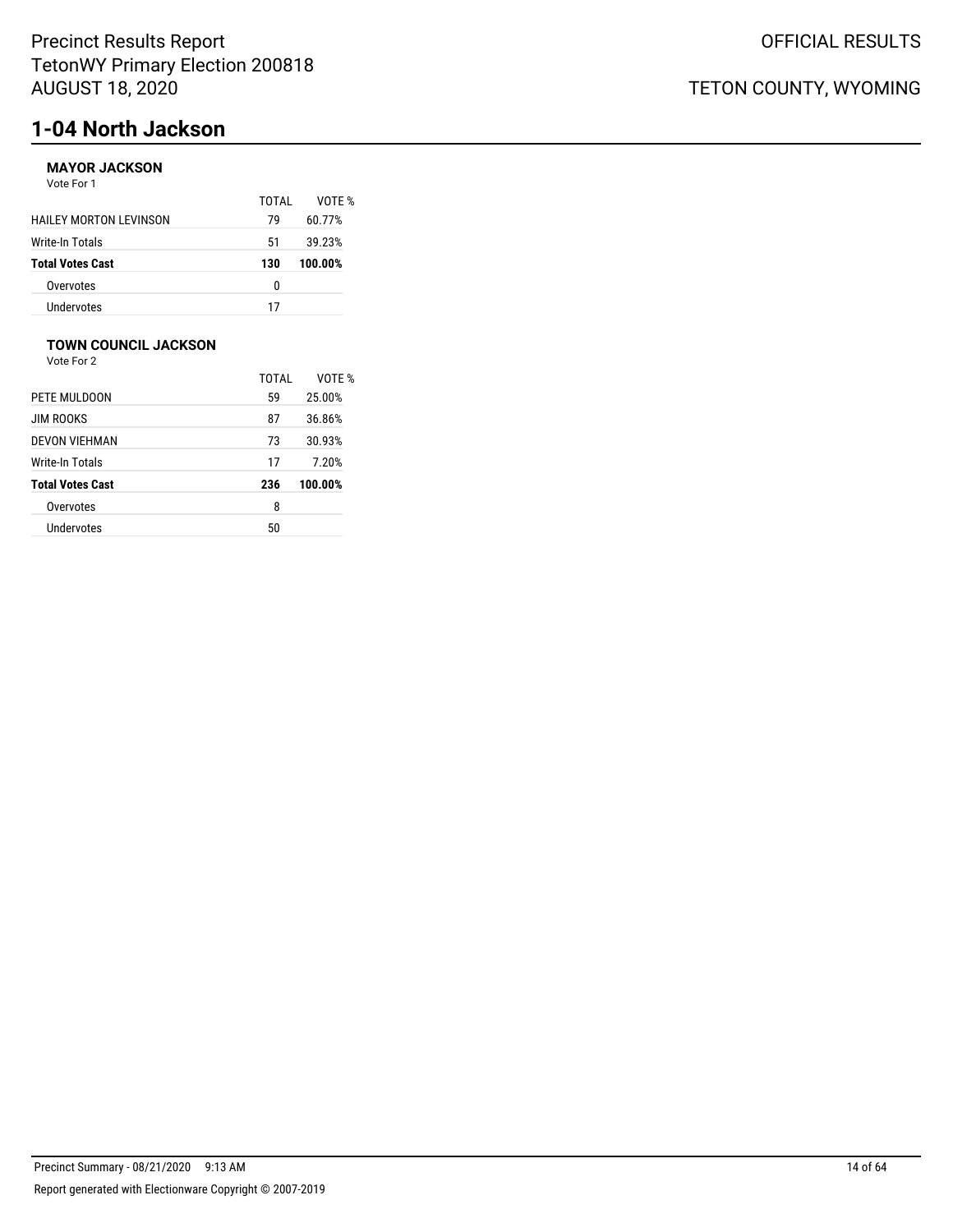## TETON COUNTY, WYOMING

# **1-05 Mid-West Jackson**

| <b>Statistics</b>                 | TOTAL |
|-----------------------------------|-------|
| <b>Ballots Cast - Total</b>       | 494   |
| Ballots Cast - DEMOCRATIC         | 273   |
| Ballots Cast - REPUBLICAN         | 176   |
| <b>Ballots Cast - NONPARTISAN</b> | 45    |
| <b>Ballots Cast - Blank</b>       |       |

### **DEM UNITED STATES SENATOR**

Vote For 1

|                         | <b>TOTAL</b> | VOTE %  |
|-------------------------|--------------|---------|
| <b>MERAV BEN DAVID</b>  | 82           | 33.47%  |
| KENNETH R. CASNER       | 6            | 2.45%   |
| JAMES KIRK DEBRINE      | 3            | 1.22%   |
| YANA LUDWIG             | 45           | 18.37%  |
| NATHAN WENDT            | 99           | 40.41%  |
| <b>REX WILDE</b>        | 10           | 4.08%   |
| Write-In Totals         | 0            | 0.00%   |
| <b>Total Votes Cast</b> | 245          | 100.00% |
| Overvotes               | 1            |         |
| Undervotes              | 27           |         |
|                         |              |         |

### **DEM UNITED STATES REPRESENTATIVE**

Vote For 1

|                         | TOTAI | VOTF %  |
|-------------------------|-------|---------|
| <b>CARL BEACH</b>       | 30    | 12.35%  |
| LYNNETTE GREY BULL      | 186   | 76.54%  |
| <b>CAROL HAFNER</b>     | 26    | 10.70%  |
| Write-In Totals         | 1     | 0.41%   |
| <b>Total Votes Cast</b> | 243   | 100.00% |
| Overvotes               | 2     |         |
| Undervotes              | 28    |         |
|                         |       |         |

### **DEM STATE REPRESENTATIVE HD 16**

|                         | TOTAI | VOTF %  |
|-------------------------|-------|---------|
| <b>MIKF YIN</b>         | 247   | 99.20%  |
| Write-In Totals         | 2     | 0.80%   |
| <b>Total Votes Cast</b> | 249   | 100.00% |
| Overvotes               | 0     |         |
| Undervotes              | 24    |         |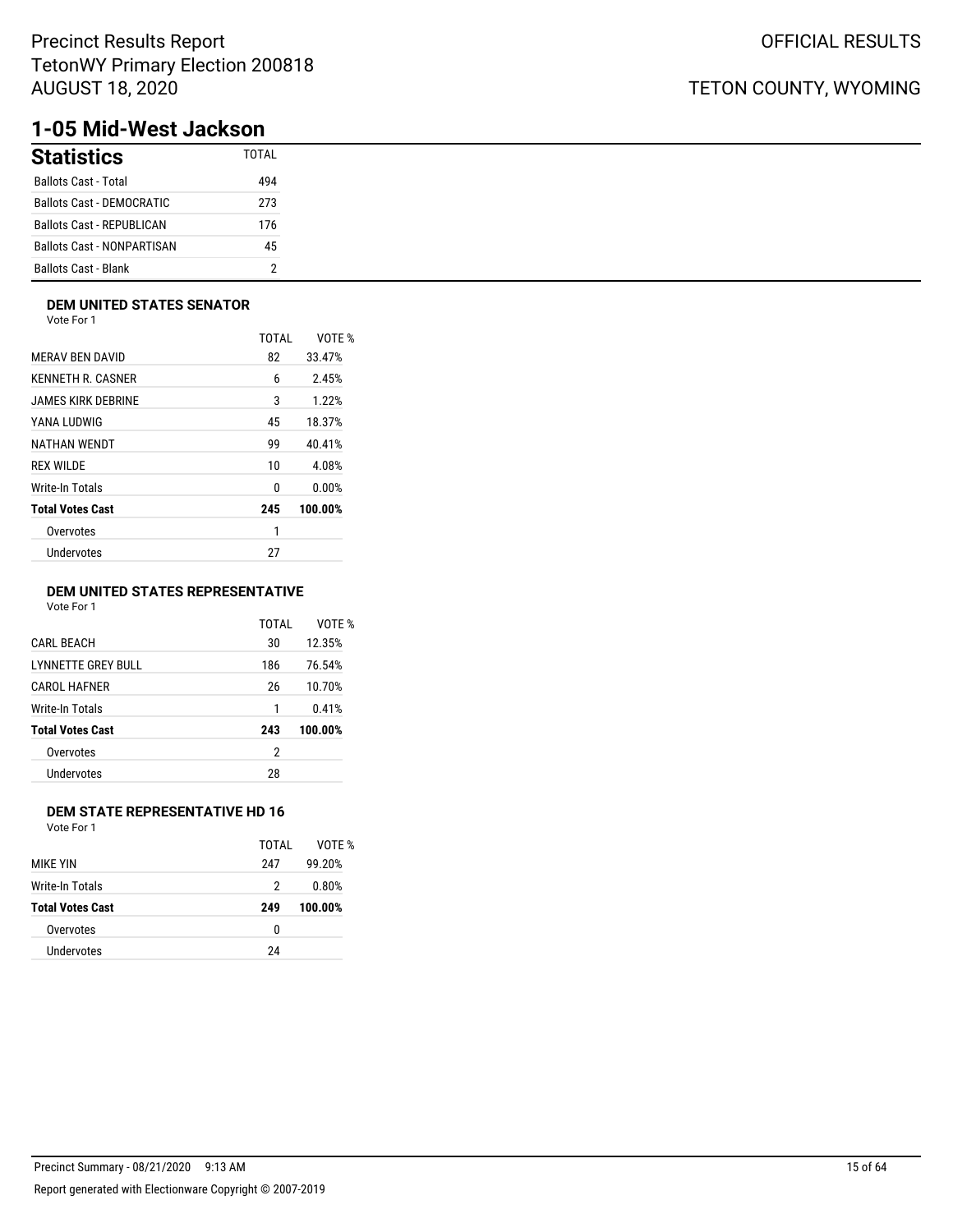# **1-05 Mid-West Jackson**

### **DEM COUNTY COMMISSIONER**

| Vote For 2 |  |  |
|------------|--|--|
|            |  |  |

|                           | TOTAI | VOTF %  |
|---------------------------|-------|---------|
| <b>GREGORY W. EPSTEIN</b> | 170   | 41.36%  |
| NATALIA D. MACKER         | 221   | 53.77%  |
| Write-In Totals           | 20    | 4.87%   |
| <b>Total Votes Cast</b>   | 411   | 100.00% |
| Overvotes                 | 2     |         |
| Undervotes                | 133   |         |

#### **DEM PRECINCT COMMITTEE MAN 1-5** Vote For 3

|                         | TOTAI | VOTF %  |
|-------------------------|-------|---------|
| DAVID B. DORNAN         | 211   | 96.79%  |
| Write-In Totals         |       | 3.21%   |
| <b>Total Votes Cast</b> | 218   | 100.00% |
| Overvotes               | 0     |         |
|                         |       |         |

### **DEM PRECINCT COMMITTEE WOMAN 1-5** Vote For 3

|                         | TOTAI | VOTF %  |
|-------------------------|-------|---------|
| <b>READE DORNAN</b>     | 206   | 96.26%  |
| Write-In Totals         | 8     | 3.74%   |
| <b>Total Votes Cast</b> | 214   | 100.00% |
| Overvotes               | 0     |         |
| Undervotes              | 605   |         |

### **REP UNITED STATES SENATOR**

Vote For 1

| 1<br>3<br>4<br>2<br>101<br>g<br>14 | 0.62%<br>1.88%<br>2.50%<br>1.25%<br>63.12%<br>5.62%<br>8.75% |
|------------------------------------|--------------------------------------------------------------|
|                                    |                                                              |
|                                    |                                                              |
|                                    |                                                              |
|                                    |                                                              |
|                                    |                                                              |
|                                    |                                                              |
|                                    |                                                              |
| 1                                  | 0.62%                                                        |
| 16                                 | 10.00%                                                       |
| 4                                  | 2.50%                                                        |
| 5                                  | 3.12%                                                        |
| 160                                | 100.00%                                                      |
| 0                                  |                                                              |
| 16                                 |                                                              |
|                                    |                                                              |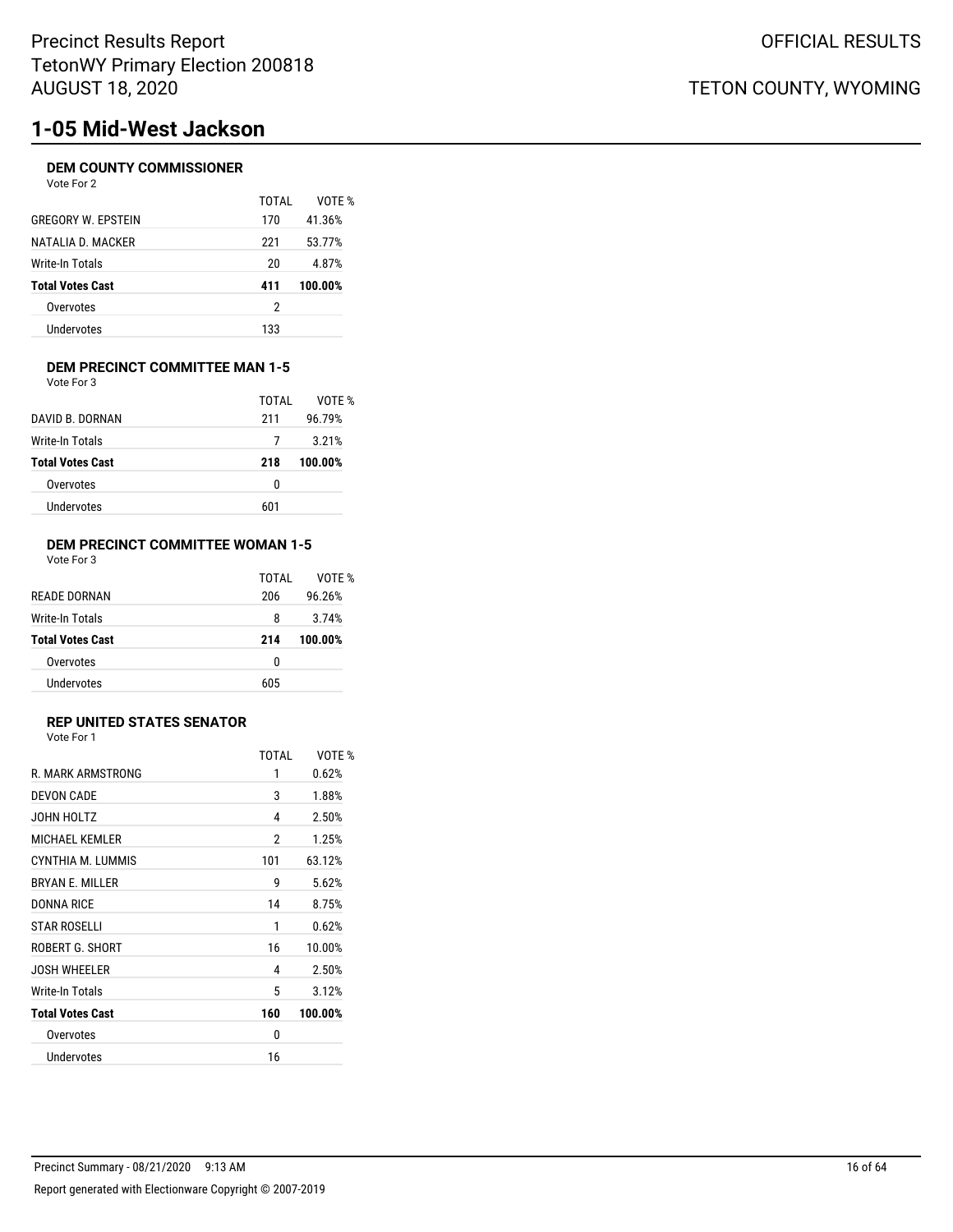# **1-05 Mid-West Jackson**

### **REP UNITED STATES REPRESENTATIVE**

| Vote For 1 |  |  |
|------------|--|--|
|            |  |  |

|                         | TOTAI | VOTF %  |
|-------------------------|-------|---------|
| <b>LIZ CHENEY</b>       | 130   | 76.92%  |
| <b>BLAKE STANLEY</b>    | 36    | 21.30%  |
| Write-In Totals         | 3     | 1.78%   |
| <b>Total Votes Cast</b> | 169   | 100.00% |
| Overvotes               | 0     |         |
| Undervotes              |       |         |
|                         |       |         |

#### **REP STATE REPRESENTATIVE HD 16** Vote For 1

|                         | TOTAL | VOTF %  |
|-------------------------|-------|---------|
| Write-In Totals         | 11    | 100.00% |
| <b>Total Votes Cast</b> | 11    | 100.00% |
| Overvotes               | 0     |         |
| Undervotes              | 165   |         |

### **REP COUNTY COMMISSIONER**

Vote For 2

|                           | TOTAI | VOTF %  |
|---------------------------|-------|---------|
| <b>CHRISTIAN BECKWITH</b> | 77    | 32.49%  |
| PETER LONG                | 145   | 61.18%  |
| Write-In Totals           | 15    | 6.33%   |
| <b>Total Votes Cast</b>   | 237   | 100.00% |
| Overvotes                 | 0     |         |
| Undervotes                | 115   |         |

### **REP PRECINCT COMMITTEE MAN 1-5** Vote For 1

|                         | TOTAL | VOTE %  |
|-------------------------|-------|---------|
| Write-In Totals         | g     | 100.00% |
| <b>Total Votes Cast</b> | g     | 100.00% |
| Overvotes               | n     |         |
| Undervotes              | 167   |         |

## **REP PRECINCT COMMITTEE WOMAN 1-5**

Vote For 1

|                  | TOTAI | VOTF %  |
|------------------|-------|---------|
| Write-In Totals  | 3     | 100.00% |
| Total Votes Cast | 3     | 100.00% |
| Overvotes        | 0     |         |
| Undervotes       | 173   |         |
|                  |       |         |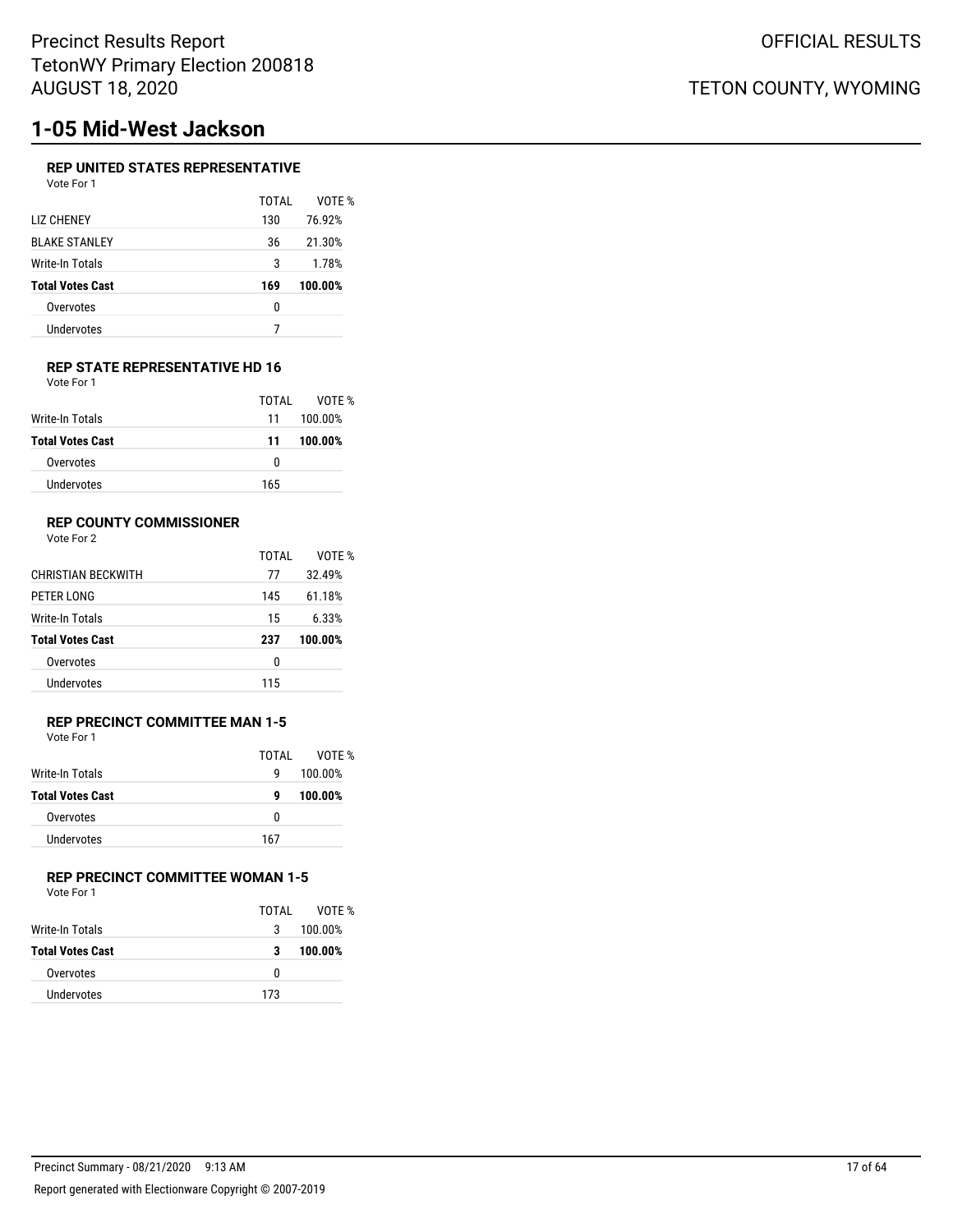# **1-05 Mid-West Jackson**

## **MAYOR JACKSON**

Vote For 1

|                               | TOTAI | VOTF %  |
|-------------------------------|-------|---------|
| <b>HAILEY MORTON LEVINSON</b> | 312   | 68.87%  |
| Write-In Totals               | 141   | 31.13%  |
| <b>Total Votes Cast</b>       | 453   | 100.00% |
| Overvotes                     | 1     |         |
| <b>Undervotes</b>             | 40    |         |

## **TOWN COUNCIL JACKSON**

|                         | TOTAI | VOTF %  |
|-------------------------|-------|---------|
| PETE MULDOON            | 252   | 30.29%  |
| <b>JIM ROOKS</b>        | 298   | 35.82%  |
| DEVON VIEHMAN           | 218   | 26.20%  |
| Write-In Totals         | 64    | 7.69%   |
| <b>Total Votes Cast</b> | 832   | 100.00% |
| Overvotes               | 2     |         |
| Undervotes              | 154   |         |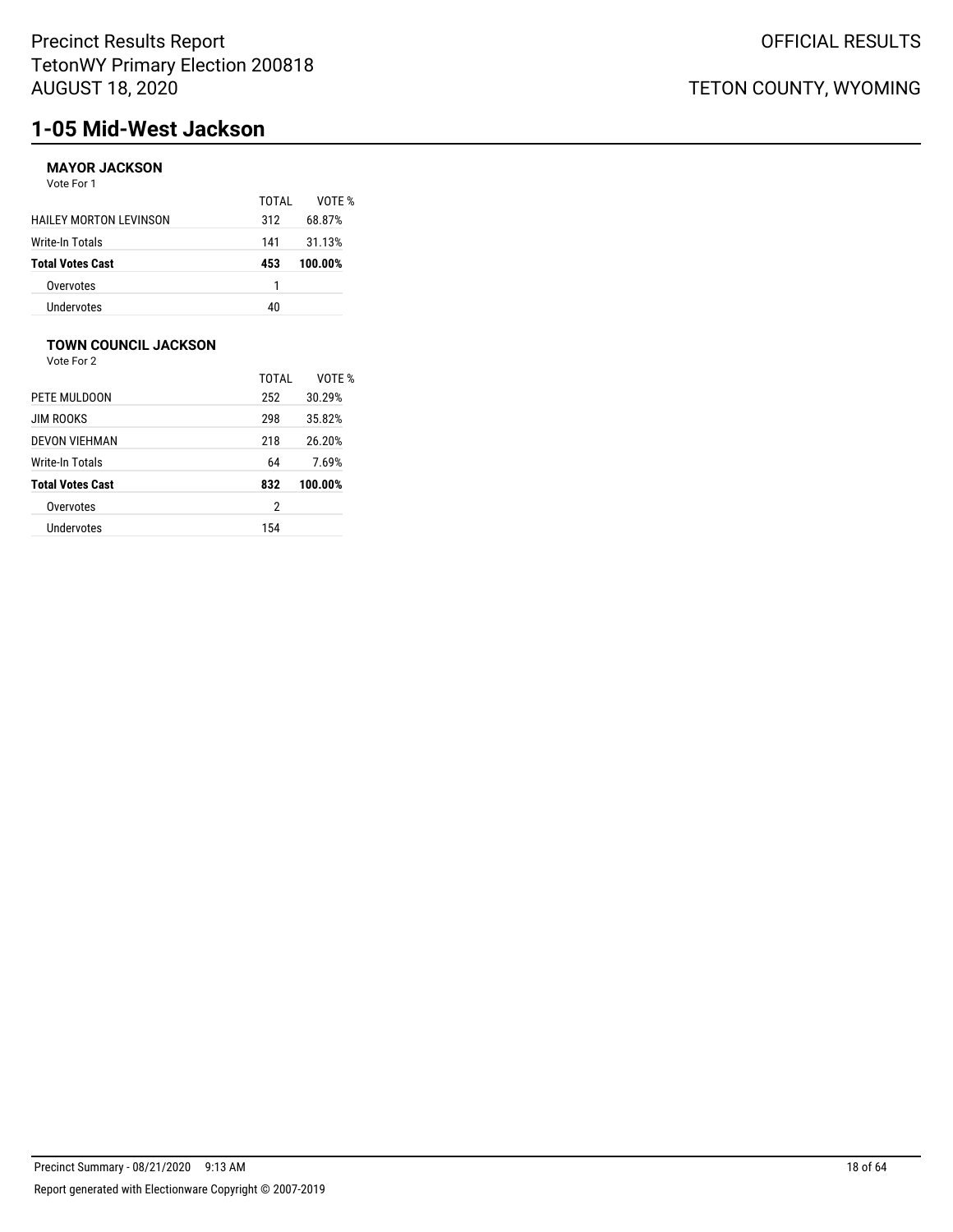## **1-06 Cottonwood Park**

| <b>Statistics</b>                 | TOTAI |
|-----------------------------------|-------|
| <b>Ballots Cast - Total</b>       | 352   |
| Ballots Cast - DEMOCRATIC         | 194   |
| Ballots Cast - REPUBLICAN         | 137   |
| <b>Ballots Cast - NONPARTISAN</b> | 21    |
| <b>Ballots Cast - Blank</b>       |       |

### **DEM UNITED STATES SENATOR**

Vote For 1

|                         | TOTAL | VOTE %  |
|-------------------------|-------|---------|
| <b>MERAV BEN DAVID</b>  | 61    | 35.06%  |
| KENNETH R. CASNER       | 5     | 2.87%   |
| JAMES KIRK DEBRINE      | 4     | 2.30%   |
| YANA LUDWIG             | 34    | 19.54%  |
| NATHAN WENDT            | 62    | 35.63%  |
| <b>REX WILDE</b>        | 8     | 4.60%   |
| Write-In Totals         | 0     | 0.00%   |
| <b>Total Votes Cast</b> | 174   | 100.00% |
| Overvotes               | 0     |         |
| Undervotes              | 20    |         |
|                         |       |         |

### **DEM UNITED STATES REPRESENTATIVE**

Vote For 1

|                           | TOTAI | VOTF %  |
|---------------------------|-------|---------|
| <b>CARL BEACH</b>         | 21    | 12.43%  |
| <b>LYNNETTE GREY BULL</b> | 122   | 72.19%  |
| <b>CAROL HAFNER</b>       | 26    | 15.38%  |
| Write-In Totals           | 0     | 0.00%   |
| <b>Total Votes Cast</b>   | 169   | 100.00% |
| Overvotes                 | 3     |         |
| Undervotes                | 22    |         |
|                           |       |         |

### **DEM STATE REPRESENTATIVE HD 16**

Vote For 1

|                         | TOTAI | VOTF %  |
|-------------------------|-------|---------|
| <b>MIKF YIN</b>         | 179   | 99.44%  |
| Write-In Totals         | 1     | 0.56%   |
| <b>Total Votes Cast</b> | 180   | 100.00% |
| Overvotes               | 0     |         |
| Undervotes              | 14    |         |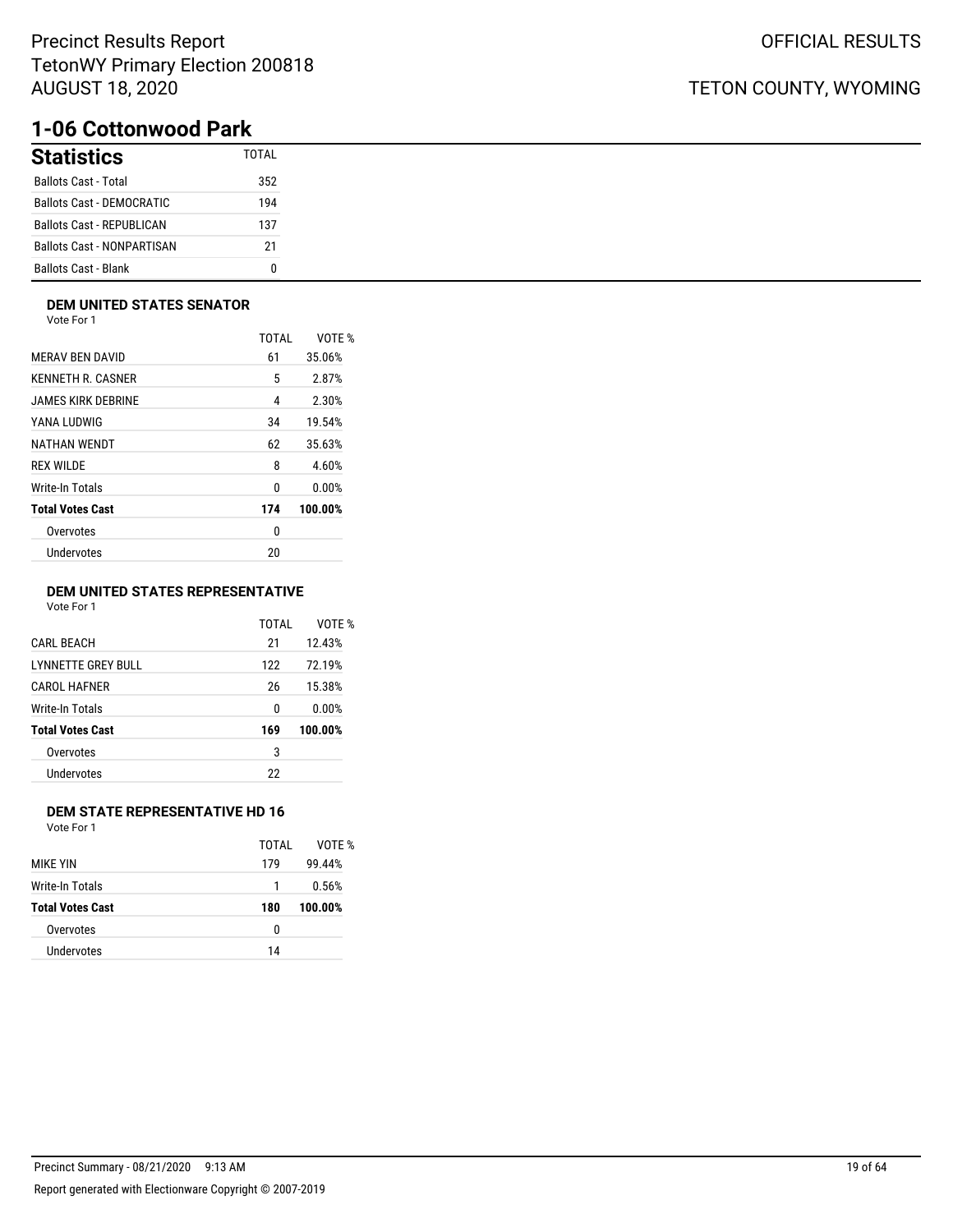# **1-06 Cottonwood Park**

### **DEM COUNTY COMMISSIONER**

| Vote For 2                |       |         |
|---------------------------|-------|---------|
|                           | TOTAI | VOTE %  |
| <b>GREGORY W. EPSTEIN</b> | 123   | 41.55%  |
| NATALIA D. MACKER         | 166   | 56.08%  |
| Write-In Totals           | 7     | 2.36%   |
| <b>Total Votes Cast</b>   | 296   | 100.00% |
| Overvotes                 | 0     |         |
| Undervotes                | 92    |         |
|                           |       |         |

#### **DEM PRECINCT COMMITTEE MAN 1-6** Vote For 2

|   | VOTF %       |
|---|--------------|
| 8 | 100.00%      |
| 8 | 100.00%      |
| 0 |              |
|   |              |
|   | TOTAI<br>380 |

### **DEM PRECINCT COMMITTEE WOMAN 1-6**

| Vote For 2 |  |  |
|------------|--|--|
|            |  |  |

|                         | TOTAL | VOTE %  |
|-------------------------|-------|---------|
| Write-In Totals         | q     | 100.00% |
| <b>Total Votes Cast</b> | g     | 100.00% |
| Overvotes               | 0     |         |
| Undervotes              | 379   |         |

#### **REP UNITED STATES SENATOR** Vote For 1

| <b>VOLE FOI</b> I |  |  |
|-------------------|--|--|
|                   |  |  |
|                   |  |  |

|                         | TOTAL | VOTE %  |
|-------------------------|-------|---------|
| R. MARK ARMSTRONG       | 4     | 3.31%   |
| <b>DEVON CADE</b>       | 2     | 1.65%   |
| JOHN HOLTZ              | 1     | 0.83%   |
| <b>MICHAEL KEMLER</b>   | 2     | 1.65%   |
| CYNTHIA M. LUMMIS       | 70    | 57.85%  |
| <b>BRYAN E. MILLER</b>  | 7     | 5.79%   |
| <b>DONNA RICE</b>       | 10    | 8.26%   |
| <b>STAR ROSELLI</b>     | 0     | 0.00%   |
| ROBERT G. SHORT         | 17    | 14.05%  |
| <b>JOSH WHEELER</b>     | 4     | 3.31%   |
| Write-In Totals         | 4     | 3.31%   |
| <b>Total Votes Cast</b> | 121   | 100.00% |
| Overvotes               | 1     |         |
| Undervotes              | 15    |         |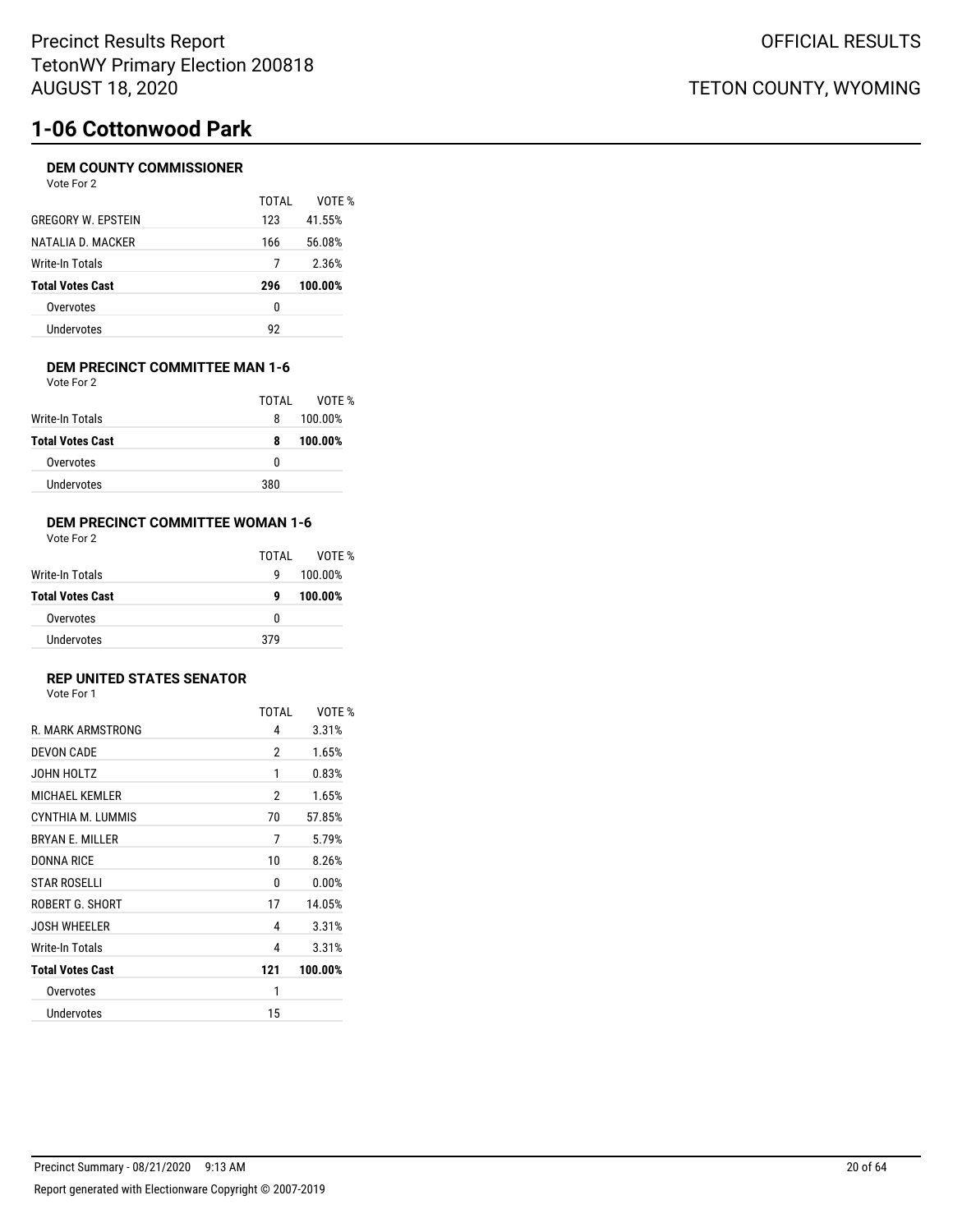# **1-06 Cottonwood Park**

### **REP UNITED STATES REPRESENTATIVE**

| Vote For 1              |       |         |
|-------------------------|-------|---------|
|                         | TOTAL | VOTE %  |
| <b>LIZ CHENEY</b>       | 85    | 69.11%  |
| <b>BLAKE STANLEY</b>    | 37    | 30.08%  |
| Write-In Totals         | 1     | 0.81%   |
| <b>Total Votes Cast</b> | 123   | 100.00% |
| Overvotes               | 1     |         |
| Undervotes              | 13    |         |
|                         |       |         |

#### **REP STATE REPRESENTATIVE HD 16** Vote For 1

|                         | TOTAL | VOTE %  |
|-------------------------|-------|---------|
| Write-In Totals         | 11    | 100.00% |
| <b>Total Votes Cast</b> | 11    | 100.00% |
| Overvotes               | o     |         |
| Undervotes              | 126   |         |

### **REP COUNTY COMMISSIONER**

Vote For 2

|                           | TOTAL | VOTF %  |
|---------------------------|-------|---------|
| <b>CHRISTIAN BECKWITH</b> | 65    | 36.93%  |
| PETER LONG                | 100   | 56.82%  |
| Write-In Totals           | 11    | 6.25%   |
| <b>Total Votes Cast</b>   | 176   | 100.00% |
|                           |       |         |
| Overvotes                 | 0     |         |

### **REP PRECINCT COMMITTEE MAN 1-6** Vote For 1

| ROY J. WEBER            | TOTAI<br>90 | VOTF %<br>100.00% |
|-------------------------|-------------|-------------------|
| <b>Write-In Totals</b>  | 0           | 0.00%             |
| <b>Total Votes Cast</b> | 90          | 100.00%           |
| Overvotes               | 0           |                   |
| Undervotes              | 47          |                   |

### **REP PRECINCT COMMITTEE WOMAN 1-6**

Vote For 1

|                         | TOTAI | VOTF %  |
|-------------------------|-------|---------|
| MICHELLE A. WEBER       | 95    | 97.94%  |
| Write-In Totals         | 2     | 2.06%   |
| <b>Total Votes Cast</b> | 97    | 100.00% |
| Overvotes               | 0     |         |
| Undervotes              | 40    |         |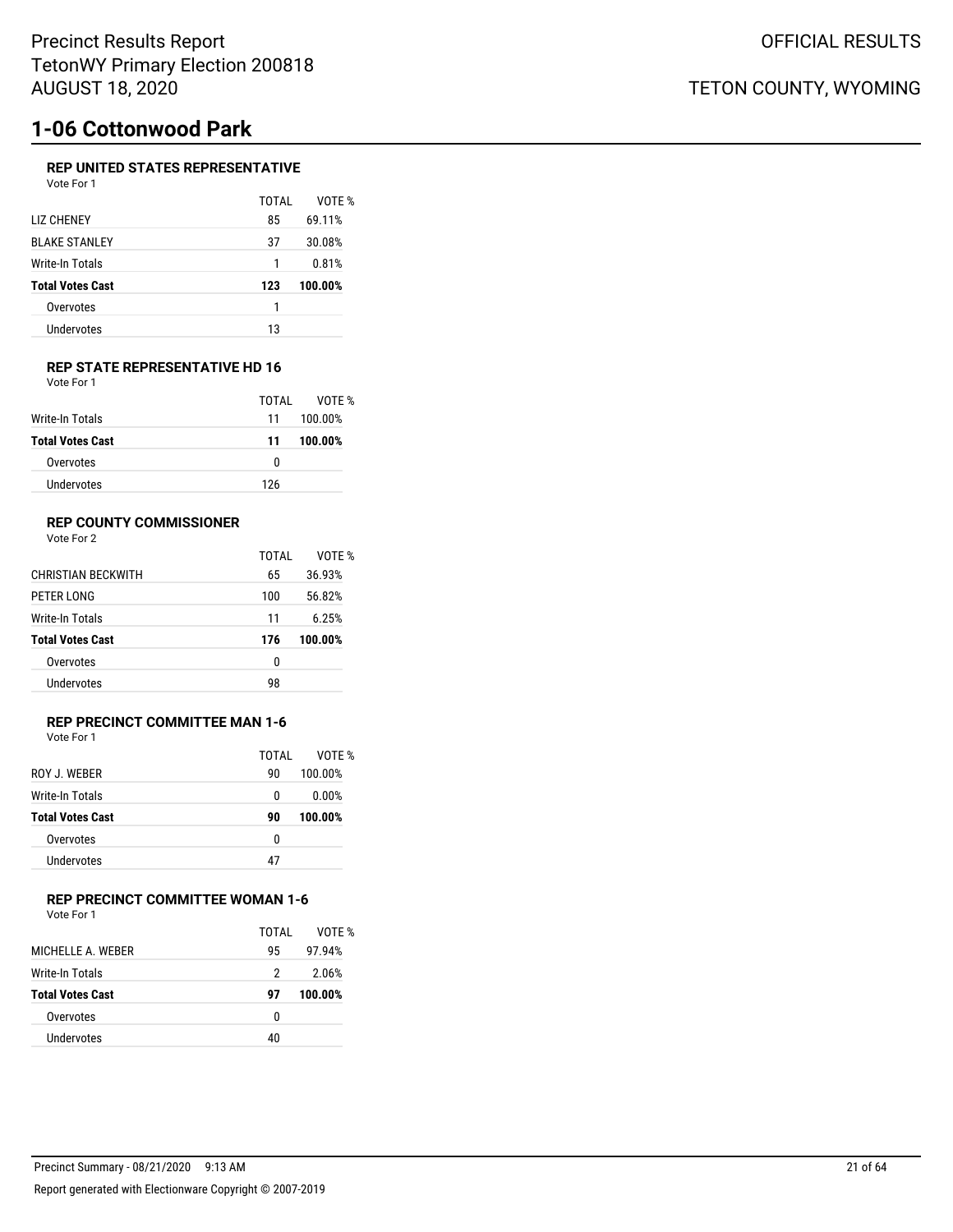# **1-06 Cottonwood Park**

### **MAYOR JACKSON**

Vote For 1

|                               | TOTAI | VOTF %  |
|-------------------------------|-------|---------|
| <b>HAILEY MORTON LEVINSON</b> | 222   | 71.84%  |
| <b>Write-In Totals</b>        | 87    | 28.16%  |
| <b>Total Votes Cast</b>       | 309   | 100.00% |
| Overvotes                     | 3     |         |
| Undervotes                    | 40    |         |

### **TOWN COUNCIL JACKSON**

Vote For 2

|                         | TOTAI | VOTE %  |
|-------------------------|-------|---------|
| PETE MULDOON            | 167   | 29.66%  |
| <b>JIM ROOKS</b>        | 196   | 34.81%  |
| DEVON VIEHMAN           | 143   | 25.40%  |
| Write-In Totals         | 57    | 10.12%  |
| <b>Total Votes Cast</b> | 563   | 100.00% |
| Overvotes               | 8     |         |
| Undervotes              | 133   |         |
|                         |       |         |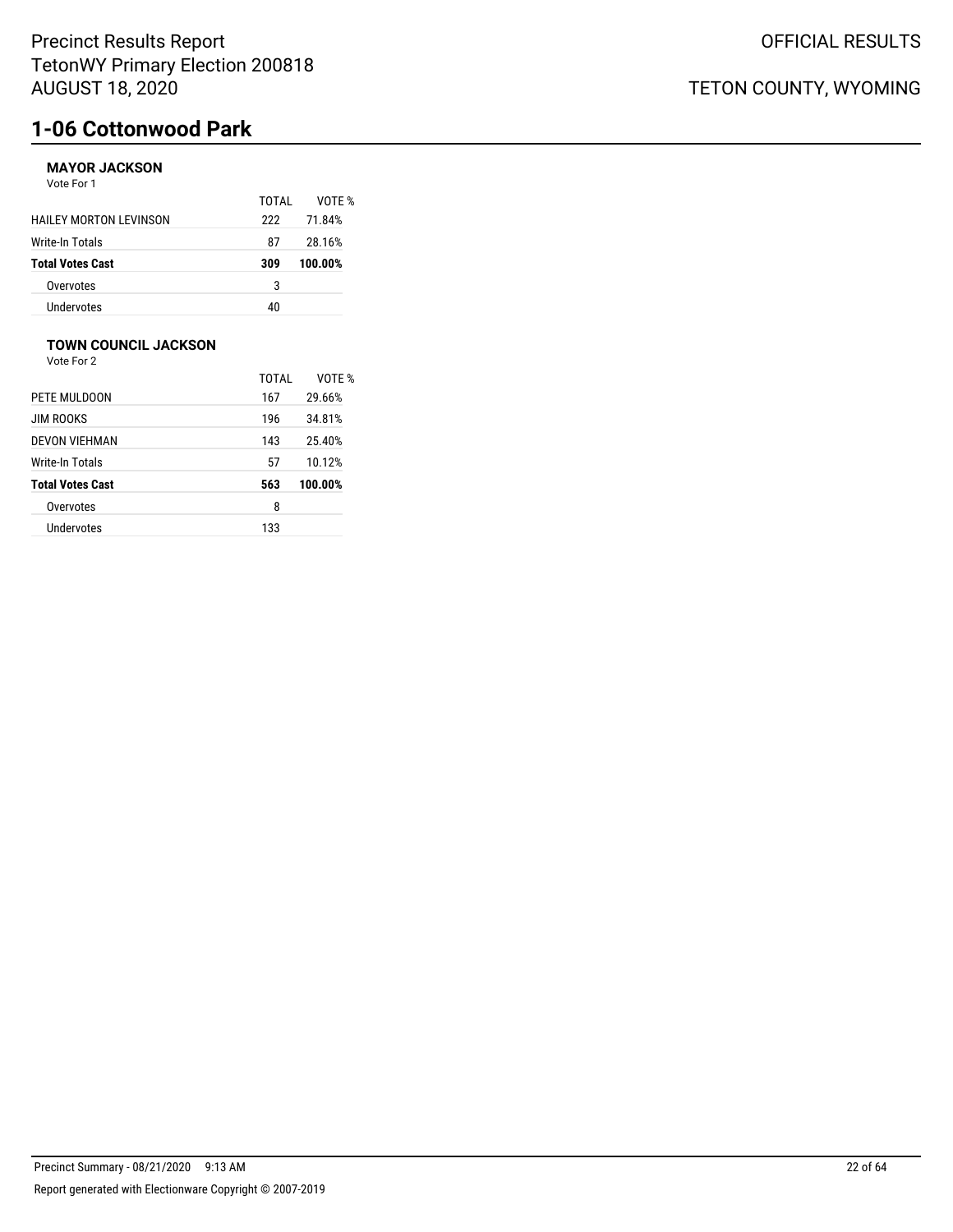# **1-07 Rafter J**

| <b>Statistics</b>                 | TOTAI |
|-----------------------------------|-------|
| <b>Ballots Cast - Total</b>       | 330   |
| Ballots Cast - DEMOCRATIC         | 184   |
| <b>Ballots Cast - REPUBLICAN</b>  | 146   |
| <b>Ballots Cast - NONPARTISAN</b> | n     |
| <b>Ballots Cast - Blank</b>       | 1     |

### **DEM UNITED STATES SENATOR**

Vote For 1

|                         | TOTAI          | VOTE %  |
|-------------------------|----------------|---------|
| <b>MERAV BEN DAVID</b>  | 83             | 50.61%  |
| KENNETH R. CASNER       | 3              | 1.83%   |
| JAMES KIRK DEBRINE      | 2              | 1.22%   |
| YANA LUDWIG             | 22             | 13.41%  |
| NATHAN WENDT            | 49             | 29.88%  |
| <b>REX WILDE</b>        | 5              | 3.05%   |
| Write-In Totals         | 0              | 0.00%   |
| <b>Total Votes Cast</b> | 164            | 100.00% |
| Overvotes               | $\overline{2}$ |         |
| Undervotes              | 18             |         |
|                         |                |         |

### **DEM UNITED STATES REPRESENTATIVE**

Vote For 1

|                           | TOTAI | VOTE %  |
|---------------------------|-------|---------|
| <b>CARL BEACH</b>         | 15    | 9.15%   |
| <b>LYNNETTE GREY BULL</b> | 126   | 76.83%  |
| <b>CAROL HAFNER</b>       | 23    | 14.02%  |
| Write-In Totals           | 0     | 0.00%   |
| <b>Total Votes Cast</b>   | 164   | 100.00% |
| Overvotes                 | 1     |         |
| Undervotes                | 19    |         |
|                           |       |         |

### **DEM STATE REPRESENTATIVE HD 23**

Vote For 1

| ANDY SCHWARTZ<br>Write-In Totals | TOTAI | VOTF %<br>100.00%<br>0.00% |
|----------------------------------|-------|----------------------------|
|                                  | 179   |                            |
|                                  | 0     |                            |
| <b>Total Votes Cast</b>          | 179   | 100.00%                    |
| Overvotes                        | n     |                            |
| Undervotes                       | 5     |                            |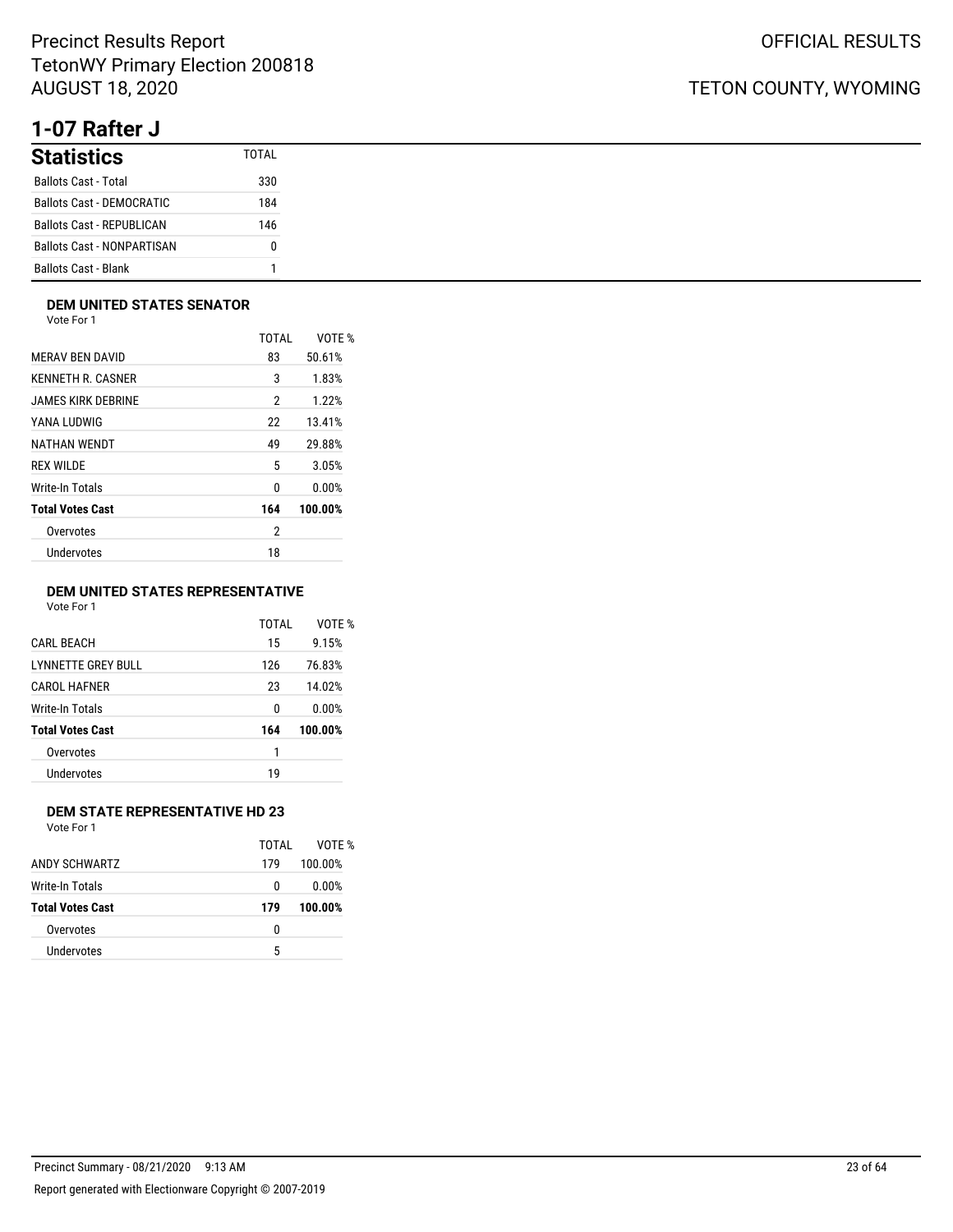# **1-07 Rafter J**

### **DEM COUNTY COMMISSIONER**

| Vote For 2              |       |         |  |
|-------------------------|-------|---------|--|
|                         | TOTAI | VOTE %  |  |
| GREGORY W. EPSTEIN      | 136   | 43.73%  |  |
| NATALIA D. MACKER       | 169   | 54.34%  |  |
| Write-In Totals         | 6     | 1.93%   |  |
| <b>Total Votes Cast</b> | 311   | 100.00% |  |
| Overvotes               | 0     |         |  |
| Undervotes              | 57    |         |  |
|                         |       |         |  |

#### **DEM PRECINCT COMMITTEE MAN 1-7** Vote For 2

|                         | TOTAI | VOTE %  |
|-------------------------|-------|---------|
| <b>CHUCK RHEA</b>       | 137   | 52.09%  |
| <b>KENT SPENCE</b>      | 126   | 47.91%  |
| Write-In Totals         | 0     | 0.00%   |
| <b>Total Votes Cast</b> | 263   | 100.00% |
| Overvotes               | 2     |         |
| Undervotes              | 103   |         |
|                         |       |         |

### **DEM PRECINCT COMMITTEE WOMAN 1-7** Vote For 2

|                         | TOTAI | VOTF %  |
|-------------------------|-------|---------|
| <b>SMOKEY RHEA</b>      | 173   | 97.19%  |
| Write-In Totals         | 5     | 2.81%   |
| <b>Total Votes Cast</b> | 178   | 100.00% |
| Overvotes               | 0     |         |
| Undervotes              | 190   |         |

### **REP UNITED STATES SENATOR**

Vote For 1

|                         | <b>TOTAL</b> | VOTE %  |
|-------------------------|--------------|---------|
| R. MARK ARMSTRONG       | 3            | 2.17%   |
| DEVON CADE              | 4            | 2.90%   |
| JOHN HOLTZ              | 0            | 0.00%   |
| <b>MICHAEL KEMLER</b>   | 2            | 1.45%   |
| CYNTHIA M. LUMMIS       | 84           | 60.87%  |
| <b>BRYAN E. MILLER</b>  | 3            | 2.17%   |
| DONNA RICE              | 8            | 5.80%   |
| <b>STAR ROSELLI</b>     | 0            | 0.00%   |
| ROBERT G. SHORT         | 27           | 19.57%  |
| <b>JOSH WHEELER</b>     | 5            | 3.62%   |
| Write-In Totals         | 2            | 1.45%   |
| <b>Total Votes Cast</b> | 138          | 100.00% |
| Overvotes               | 0            |         |
| Undervotes              | 8            |         |
|                         |              |         |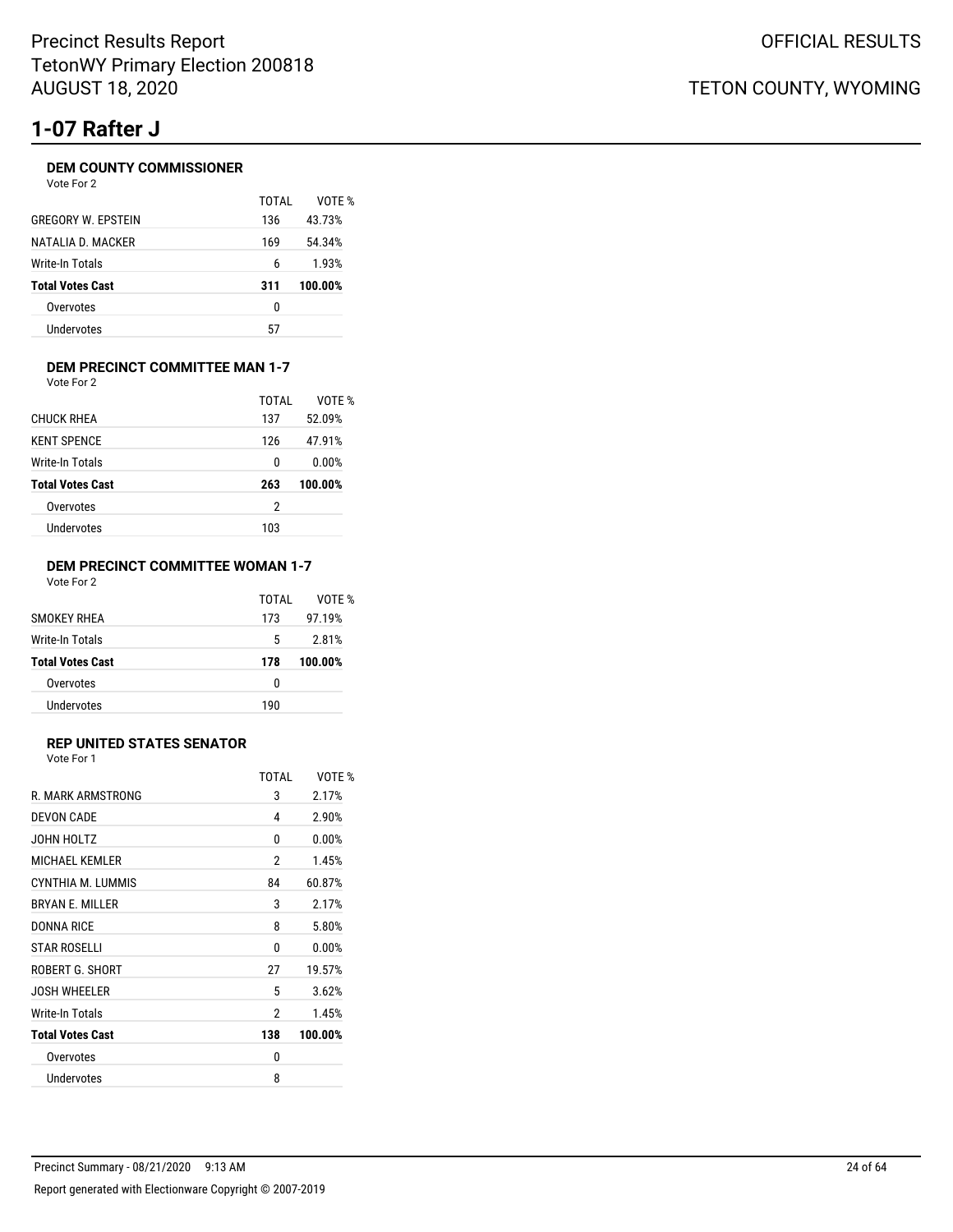# **1-07 Rafter J**

### **REP UNITED STATES REPRESENTATIVE**

|  | Vote For 1 |  |
|--|------------|--|
|--|------------|--|

|                         | TOTAI | VOTF %  |
|-------------------------|-------|---------|
| <b>LIZ CHENEY</b>       | 106   | 74.65%  |
| <b>BLAKE STANLEY</b>    | 32    | 22.54%  |
| Write-In Totals         | 4     | 2.82%   |
| <b>Total Votes Cast</b> | 142   | 100.00% |
| Overvotes               | 0     |         |
| Undervotes              | Λ     |         |
|                         |       |         |

#### **REP STATE REPRESENTATIVE HD 23** Vote For 1

|                         | TOTAL | VOTF %  |
|-------------------------|-------|---------|
| Write-In Totals         | 12    | 100.00% |
| <b>Total Votes Cast</b> | 12    | 100.00% |
| Overvotes               | 0     |         |
| Undervotes              | 134   |         |

### **REP COUNTY COMMISSIONER**

Vote For 2

|                           | TOTAI | VOTF %  |
|---------------------------|-------|---------|
| <b>CHRISTIAN BECKWITH</b> | 70    | 37.84%  |
| PETER LONG                | 112   | 60.54%  |
| Write-In Totals           | 3     | 1.62%   |
| <b>Total Votes Cast</b>   | 185   | 100.00% |
| Overvotes                 | 0     |         |
| Undervotes                | 107   |         |

#### **REP PRECINCT COMMITTEE MAN 1-7** Vote For 1

|                         | TOTAI | VOTF %  |
|-------------------------|-------|---------|
| <b>KEITH GINGERY</b>    | 130   | 97.74%  |
| <b>Write-In Totals</b>  | 3     | 2.26%   |
| <b>Total Votes Cast</b> | 133   | 100.00% |
| Overvotes               | 1     |         |
| Undervotes              | 12    |         |
|                         |       |         |

### **REP PRECINCT COMMITTEE WOMAN 1-7**

| Vote For 1 |  |
|------------|--|
|            |  |

|                         | TOTAI | VOTF %  |
|-------------------------|-------|---------|
| Write-In Totals         | 8     | 100.00% |
| <b>Total Votes Cast</b> | 8     | 100.00% |
| Overvotes               | n     |         |
| Undervotes              | 138   |         |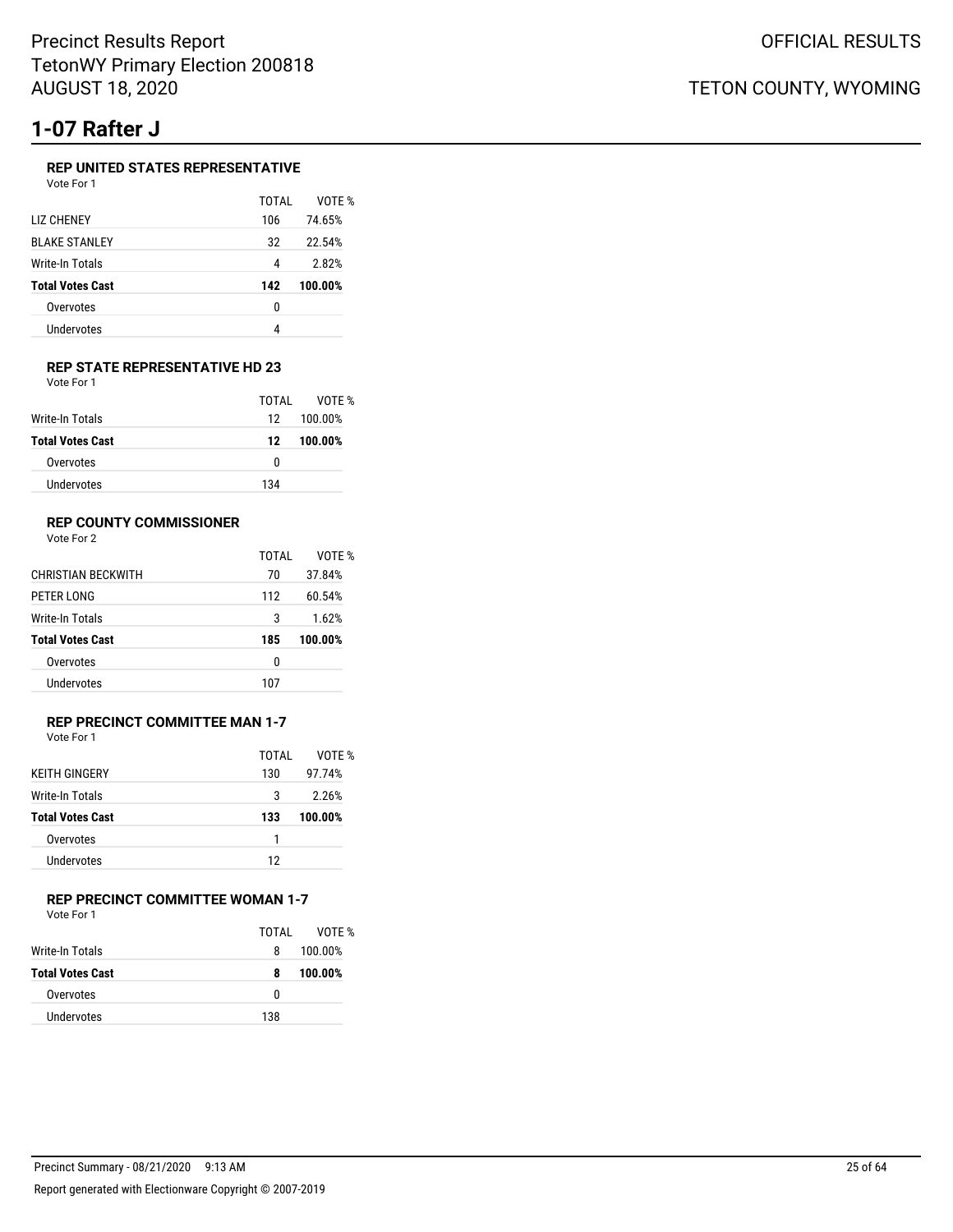# **1-08 East Jackson**

| <b>Statistics</b>                 | TOTAI |
|-----------------------------------|-------|
| <b>Ballots Cast - Total</b>       | 463   |
| Ballots Cast - DEMOCRATIC         | 245   |
| <b>Ballots Cast - REPUBLICAN</b>  | 182   |
| <b>Ballots Cast - NONPARTISAN</b> | 36    |
| <b>Ballots Cast - Blank</b>       | 1     |

### **DEM UNITED STATES SENATOR**

Vote For 1

|                         | TOTAL          | VOTE %  |
|-------------------------|----------------|---------|
| <b>MERAV BEN DAVID</b>  | 69             | 32.39%  |
| KENNETH R. CASNER       | 8              | 3.76%   |
| JAMES KIRK DEBRINE      | $\overline{2}$ | 0.94%   |
| YANA LUDWIG             | 47             | 22.07%  |
| NATHAN WENDT            | 84             | 39.44%  |
| <b>REX WILDE</b>        | 3              | 1.41%   |
| Write-In Totals         | 0              | 0.00%   |
| <b>Total Votes Cast</b> | 213            | 100.00% |
| Overvotes               | $\overline{2}$ |         |
| Undervotes              | 30             |         |
|                         |                |         |

### **DEM UNITED STATES REPRESENTATIVE**

Vote For 1

|                           | TOTAI | VOTE %  |
|---------------------------|-------|---------|
| <b>CARL BEACH</b>         | 17    | 7.98%   |
| <b>LYNNETTE GREY BULL</b> | 173   | 81.22%  |
| CAROL HAFNER              | 22    | 10.33%  |
| Write-In Totals           | 1     | 0.47%   |
| <b>Total Votes Cast</b>   | 213   | 100.00% |
| Overvotes                 | 4     |         |
| Undervotes                | 28    |         |
|                           |       |         |

### **DEM STATE REPRESENTATIVE HD 16**

Vote For 1

|                         | TOTAI | VOTF %  |
|-------------------------|-------|---------|
| <b>MIKE YIN</b>         | 221   | 99.55%  |
| Write-In Totals         | 1     | 0.45%   |
| <b>Total Votes Cast</b> | 222   | 100.00% |
| Overvotes               | 0     |         |
| Undervotes              | 23    |         |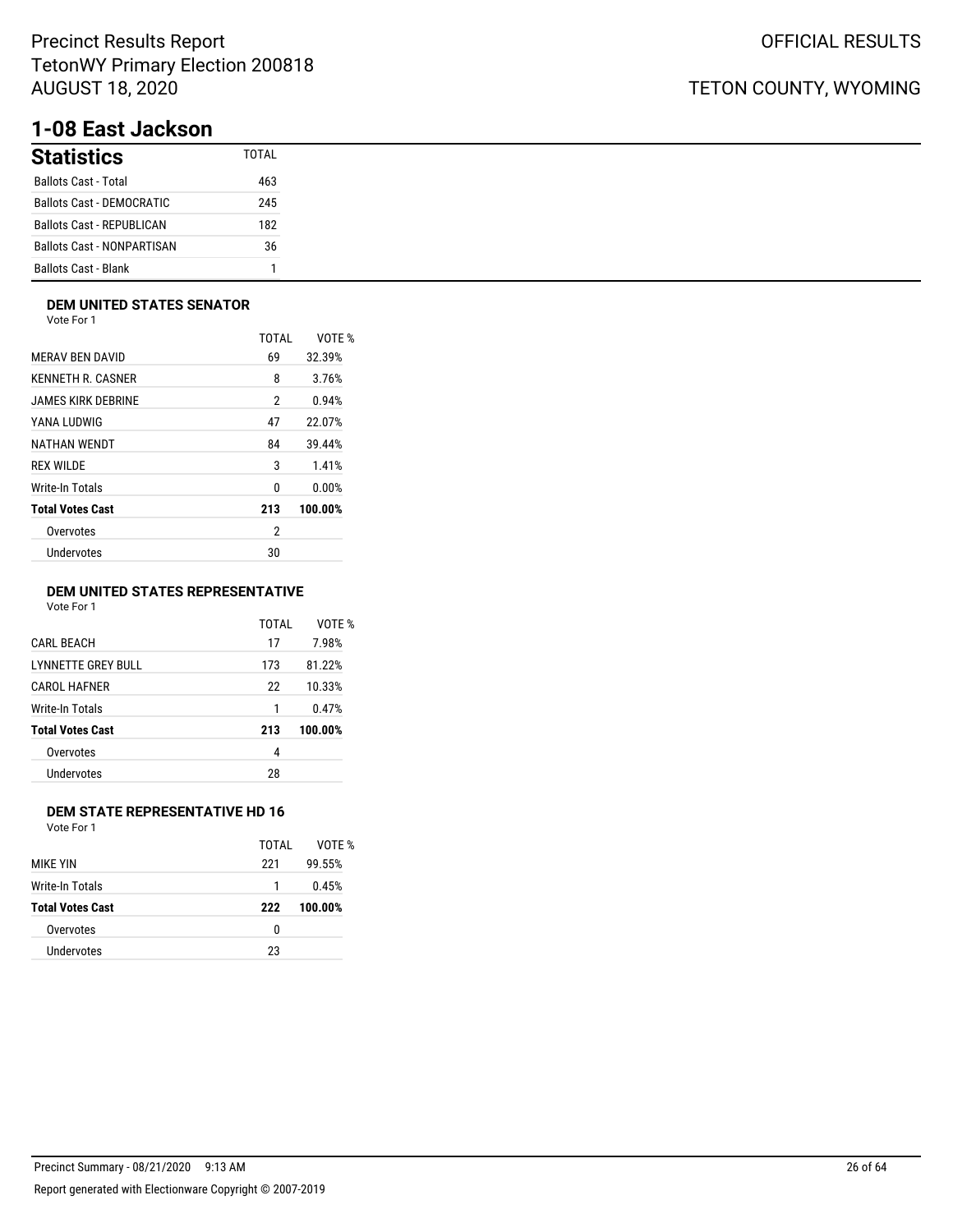# **1-08 East Jackson**

### **DEM COUNTY COMMISSIONER**

| Vote For 2 |  |  |
|------------|--|--|
|------------|--|--|

|                           | TOTAI | VOTF %  |
|---------------------------|-------|---------|
| <b>GREGORY W. FPSTEIN</b> | 138   | 38.33%  |
| NATALIA D. MACKER         | 202   | 56.11%  |
| Write-In Totals           | 20    | 5.56%   |
| <b>Total Votes Cast</b>   | 360   | 100.00% |
| Overvotes                 | 0     |         |
| Undervotes                | 130   |         |

#### **DEM PRECINCT COMMITTEE MAN 1-8** Vote For 2

|                         | TOTAI | VOTF %  |
|-------------------------|-------|---------|
| ARNE OLAUS JORGENSEN    | 222   | 98.23%  |
| Write-In Totals         | 4     | 1.77%   |
| <b>Total Votes Cast</b> | 226   | 100.00% |
| Overvotes               |       |         |
|                         | 0     |         |

## **DEM PRECINCT COMMITTEE WOMAN 1-8**

| Vote For 2 |  |  |
|------------|--|--|
|------------|--|--|

|                         | TOTAI | VOTF %  |
|-------------------------|-------|---------|
| <b>GENEVA CHONG</b>     | 190   | 56.89%  |
| SUSAN SCARLATA          | 142   | 42.52%  |
| Write-In Totals         | 2     | 0.60%   |
| <b>Total Votes Cast</b> | 334   | 100.00% |
| Overvotes               | 0     |         |
| <b>Undervotes</b>       | 156   |         |

### **REP UNITED STATES SENATOR**

Vote For 1

|                         | TOTAI | VOTF %  |
|-------------------------|-------|---------|
| R. MARK ARMSTRONG       | 11    | 7.19%   |
| DEVON CADE              | 3     | 1.96%   |
| JOHN HOLTZ              | 3     | 1.96%   |
| MICHAEL KEMLER          | 3     | 1.96%   |
| CYNTHIA M. LUMMIS       | 102   | 66.67%  |
| <b>BRYAN E. MILLER</b>  | 3     | 1.96%   |
| DONNA RICE              | 5     | 3.27%   |
| <b>STAR ROSELLI</b>     | 0     | 0.00%   |
| ROBERT G. SHORT         | 11    | 7.19%   |
| <b>JOSH WHEELER</b>     | 8     | 5.23%   |
| Write-In Totals         | 4     | 2.61%   |
| <b>Total Votes Cast</b> | 153   | 100.00% |
| Overvotes               | 2     |         |
| Undervotes              | 27    |         |
|                         |       |         |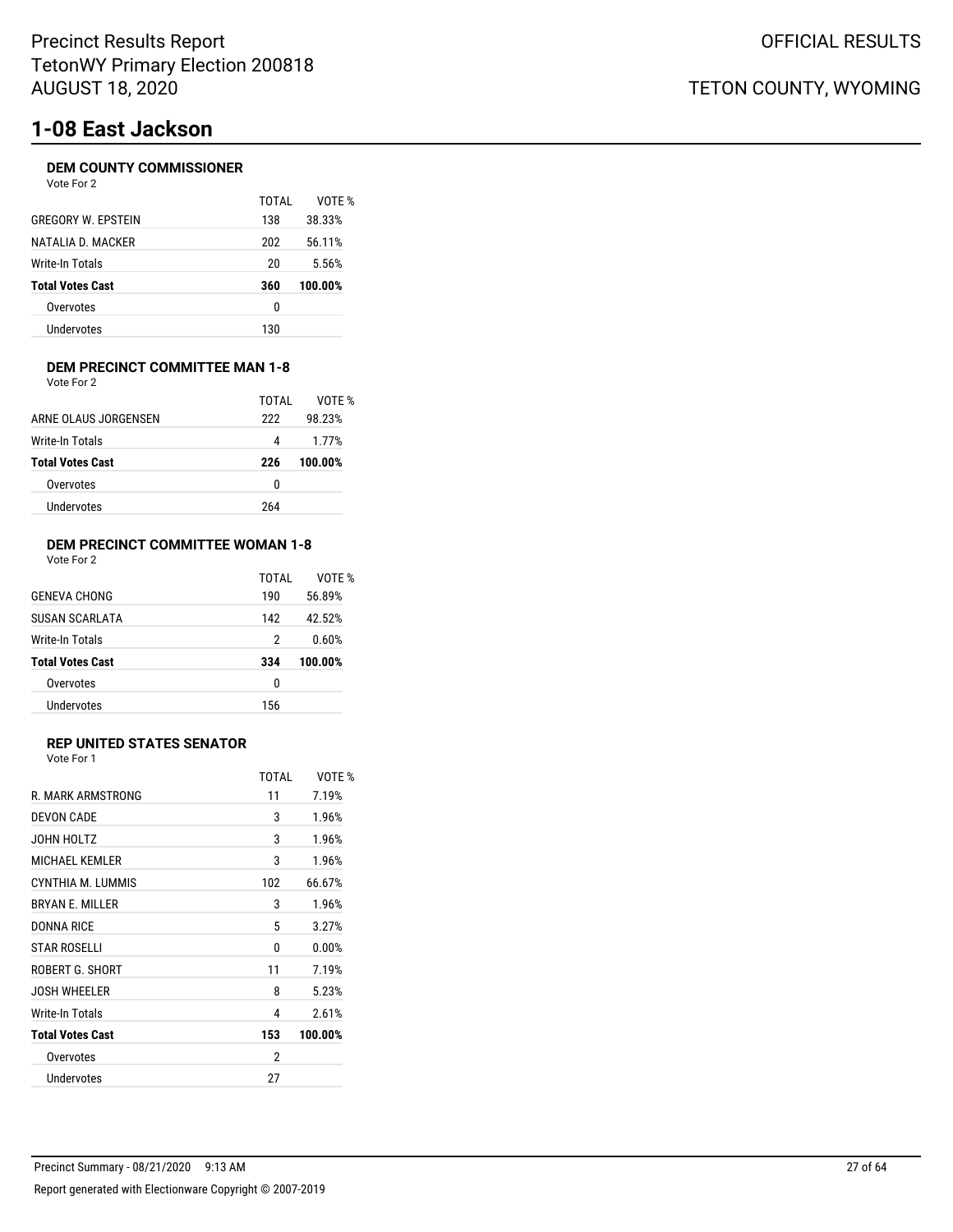# **1-08 East Jackson**

### **REP UNITED STATES REPRESENTATIVE**

| Vote For 1              |       |         |
|-------------------------|-------|---------|
|                         | TOTAI | VOTE %  |
| LIZ CHENEY              | 122   | 74.39%  |
| <b>BLAKE STANLEY</b>    | 42    | 25.61%  |
| Write-In Totals         | 0     | 0.00%   |
| <b>Total Votes Cast</b> | 164   | 100.00% |
| Overvotes               | 0     |         |
| Undervotes              | 18    |         |
|                         |       |         |

#### **REP STATE REPRESENTATIVE HD 16** Vote For 1

|                         | TOTAI | VOTE %  |
|-------------------------|-------|---------|
| Write-In Totals         | 19    | 100.00% |
| <b>Total Votes Cast</b> | 19    | 100.00% |
| Overvotes               | 0     |         |
| Undervotes              | 163   |         |

### **REP COUNTY COMMISSIONER**

Vote For 2

|                           | TOTAI | VOTF %  |
|---------------------------|-------|---------|
| <b>CHRISTIAN BECKWITH</b> | 80    | 35.09%  |
| PETER LONG                | 130   | 57.02%  |
| Write-In Totals           | 18    | 7.89%   |
| <b>Total Votes Cast</b>   | 228   | 100.00% |
| Overvotes                 | 0     |         |
| Undervotes                | 136   |         |

### **REP PRECINCT COMMITTEE MAN 1-8** Vote For 1

|                         | TOTAI | VOTF %  |
|-------------------------|-------|---------|
| Write-In Totals         | 7     | 100.00% |
| <b>Total Votes Cast</b> | 7     | 100.00% |
| Overvotes               | n     |         |
| Undervotes              | 175   |         |

## **REP PRECINCT COMMITTEE WOMAN 1-8**

| Vote For 1              |       |         |
|-------------------------|-------|---------|
|                         | TOTAI | VOTE %  |
| AUDREY P. COHEN-DAVIS   | 76    | 59.84%  |
| I ISA M. PRICE          | 49    | 38.58%  |
| Write-In Totals         | 2     | 1.57%   |
| <b>Total Votes Cast</b> | 127   | 100.00% |
| Overvotes               | 0     |         |
| Undervotes              | 55    |         |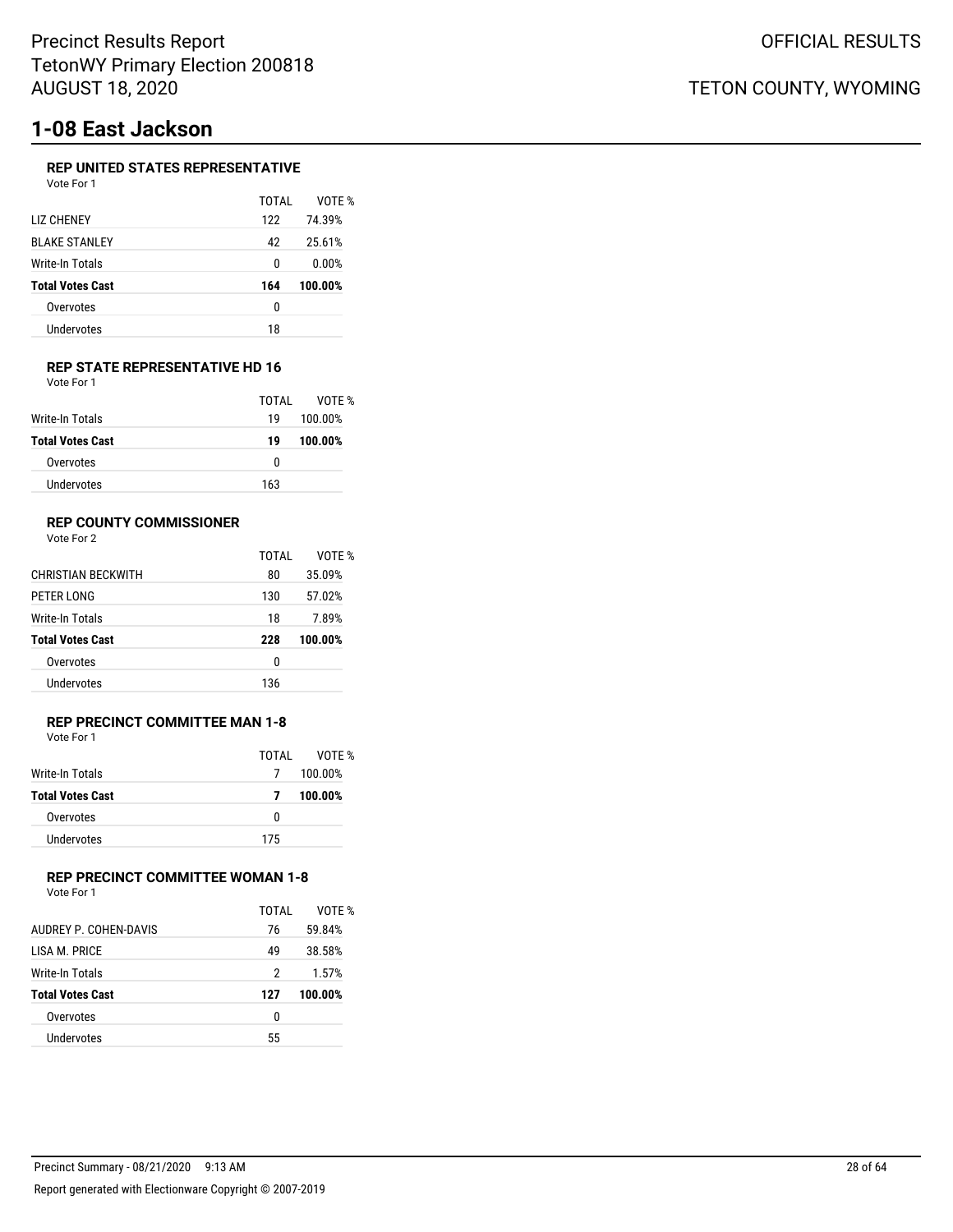# **1-08 East Jackson**

### **MAYOR JACKSON**

Vote For 1

|                               | TOTAI | VOTF %  |
|-------------------------------|-------|---------|
| <b>HAILEY MORTON LEVINSON</b> | 267   | 63.42%  |
| <b>Write-In Totals</b>        | 154   | 36.58%  |
| <b>Total Votes Cast</b>       | 421   | 100.00% |
| Overvotes                     | 2     |         |
| Undervotes                    | 40    |         |

## **TOWN COUNCIL JACKSON**

Vote For 2

|                         | TOTAI | VOTE %  |
|-------------------------|-------|---------|
| PETE MULDOON            | 224   | 29.71%  |
| JIM ROOKS               | 274   | 36.34%  |
| DEVON VIEHMAN           | 197   | 26.13%  |
| Write-In Totals         | 59    | 7.82%   |
| <b>Total Votes Cast</b> | 754   | 100.00% |
| Overvotes               | 8     |         |
| Undervotes              | 164   |         |
|                         |       |         |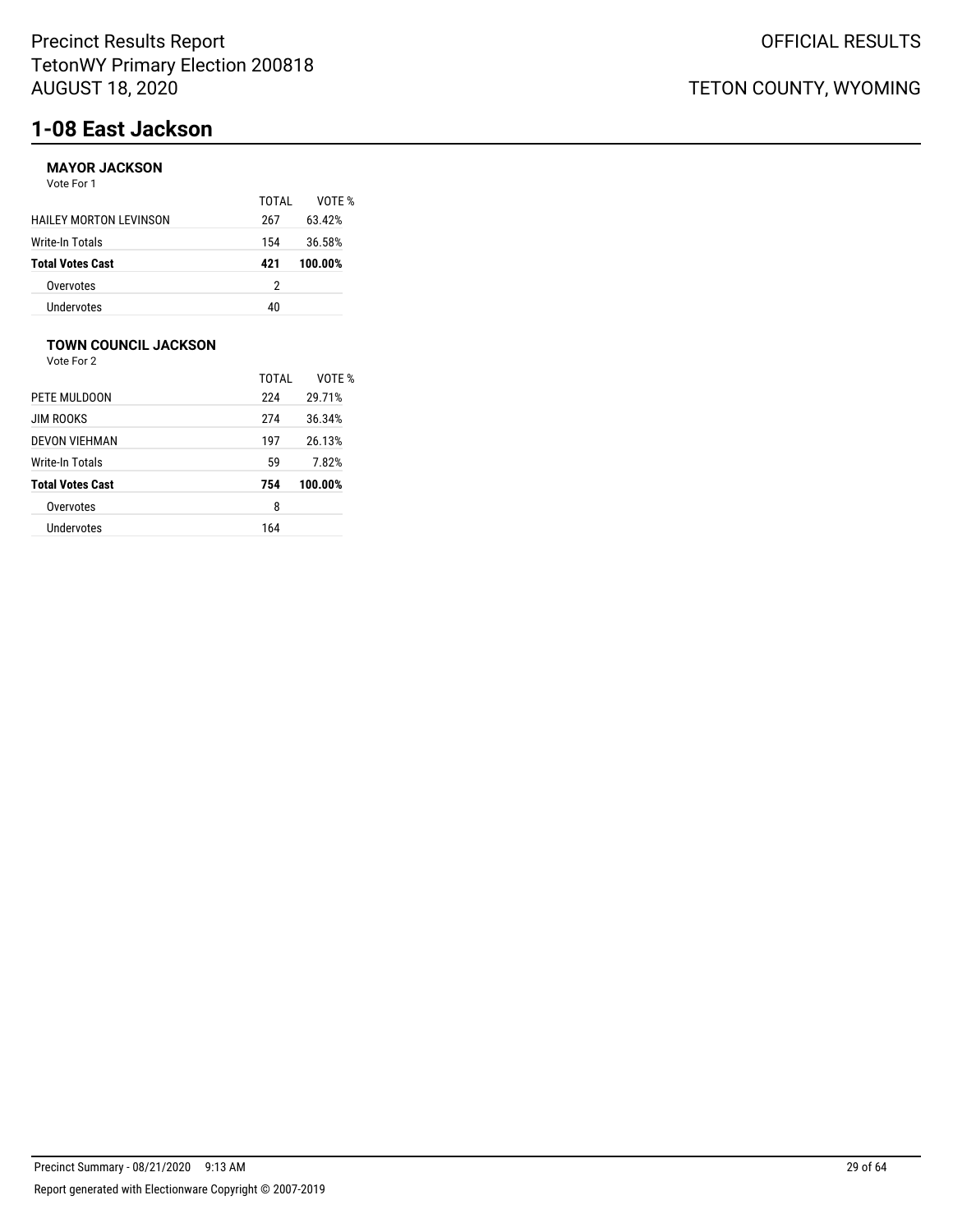# **1-09 West Jackson**

| <b>Statistics</b>                 | TOTAI |
|-----------------------------------|-------|
| <b>Ballots Cast - Total</b>       | 446   |
| Ballots Cast - DEMOCRATIC         | 245   |
| <b>Ballots Cast - REPUBLICAN</b>  | 177   |
| <b>Ballots Cast - NONPARTISAN</b> | 24    |
| <b>Ballots Cast - Blank</b>       | 1     |

### **DEM UNITED STATES SENATOR**

Vote For 1

|                         | TOTAL | VOTE %  |
|-------------------------|-------|---------|
| <b>MERAV BEN DAVID</b>  | 73    | 34.76%  |
| KENNETH R. CASNER       | 4     | 1.90%   |
| JAMES KIRK DEBRINE      | 5     | 2.38%   |
| YANA LUDWIG             | 57    | 27.14%  |
| NATHAN WENDT            | 57    | 27.14%  |
| <b>REX WILDE</b>        | 11    | 5.24%   |
| Write-In Totals         | 3     | 1.43%   |
| <b>Total Votes Cast</b> | 210   | 100.00% |
| Overvotes               | 3     |         |
| Undervotes              | 32    |         |
|                         |       |         |

### **DEM UNITED STATES REPRESENTATIVE**

Vote For 1

|                           | TOTAI | VOTE %  |
|---------------------------|-------|---------|
| <b>CARL BEACH</b>         | 20    | 9.01%   |
| <b>LYNNETTE GREY BULL</b> | 170   | 76.58%  |
| CAROL HAFNER              | 32    | 14.41%  |
| Write-In Totals           | 0     | 0.00%   |
| <b>Total Votes Cast</b>   | 222   | 100.00% |
| Overvotes                 | 0     |         |
| Undervotes                | 23    |         |
|                           |       |         |

### **DEM STATE REPRESENTATIVE HD 16**

Vote For 1

|                         | TOTAL | VOTF %  |
|-------------------------|-------|---------|
| <b>MIKF YIN</b>         | 225   | 100.00% |
| Write-In Totals         | 0     | 0.00%   |
| <b>Total Votes Cast</b> | 225   | 100.00% |
| Overvotes               | 0     |         |
| Undervotes              | 20    |         |
|                         |       |         |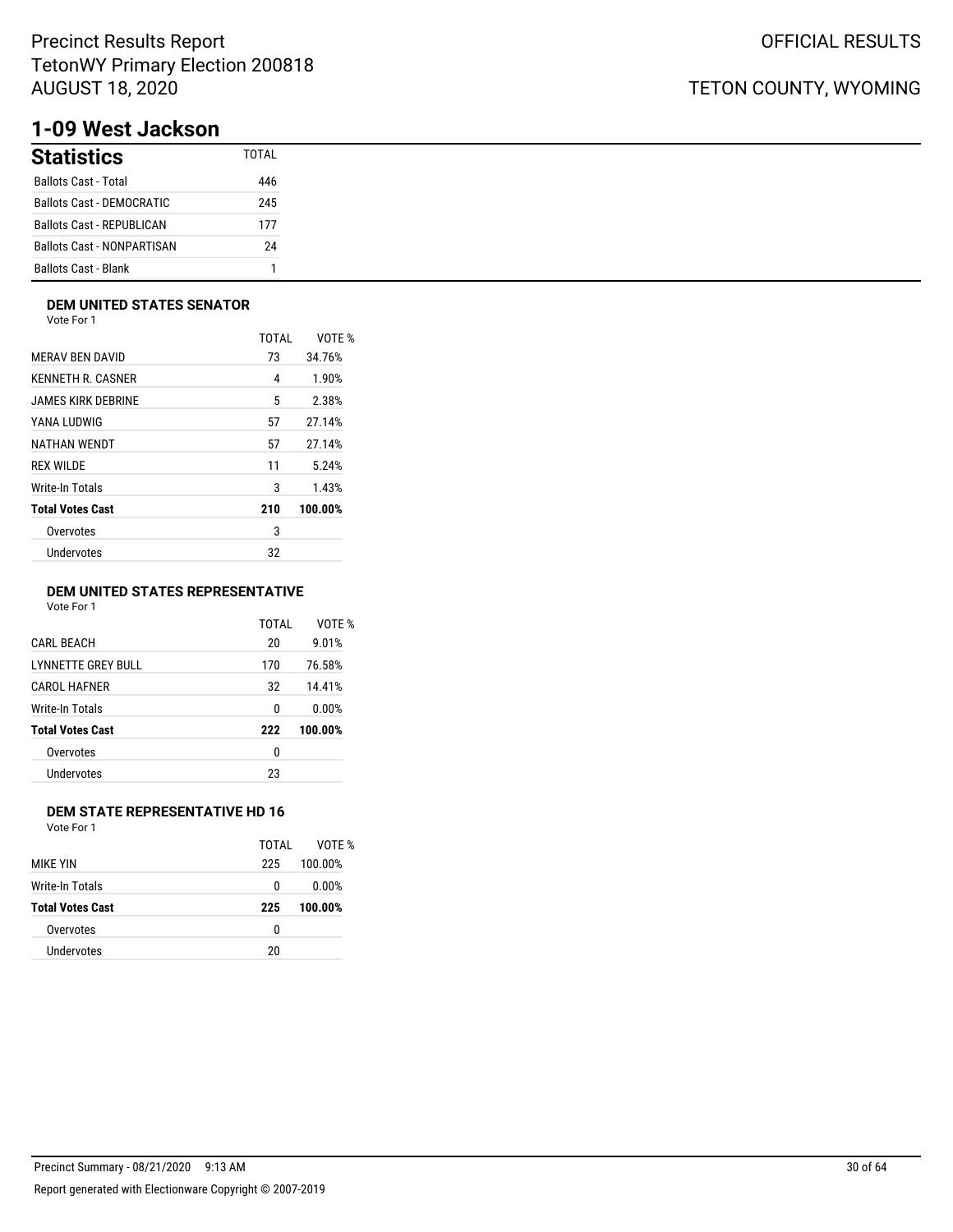# **1-09 West Jackson**

### **DEM COUNTY COMMISSIONER**

| Vote For 2 |
|------------|
|------------|

|                           | TOTAI | VOTF %  |
|---------------------------|-------|---------|
| <b>GREGORY W. EPSTEIN</b> | 153   | 42.15%  |
| NATALIA D. MACKER         | 194   | 53.44%  |
| Write-In Totals           | 16    | 4.41%   |
| <b>Total Votes Cast</b>   | 363   | 100.00% |
| Overvotes                 | 0     |         |
| Undervotes                | 127   |         |

#### **DEM PRECINCT COMMITTEE MAN 1-9** Vote For 2

|                         | TOTAI | VOTE %  |
|-------------------------|-------|---------|
| <b>MIKE YIN</b>         | 214   | 98.17%  |
| Write-In Totals         | 4     | 1.83%   |
| <b>Total Votes Cast</b> | 218   | 100.00% |
| Overvotes               | 0     |         |
| Undervotes              | 272   |         |
|                         |       |         |

### **DEM PRECINCT COMMITTEE WOMAN 1-9** Vote For 2

|                         | TOTAL | VOTF %  |
|-------------------------|-------|---------|
| Write-In Totals         | 16    | 100.00% |
| <b>Total Votes Cast</b> | 16    | 100.00% |
| Overvotes               | 0     |         |
| <b>Undervotes</b>       | 474   |         |

## **REP UNITED STATES SENATOR**

|                         | <b>TOTAL</b> | VOTE %  |
|-------------------------|--------------|---------|
| R. MARK ARMSTRONG       | 6            | 3.85%   |
| DEVON CADE              | 2            | 1.28%   |
| JOHN HOLTZ              | 3            | 1.92%   |
| <b>MICHAEL KEMLER</b>   | 1            | 0.64%   |
| CYNTHIA M. LUMMIS       | 83           | 53.21%  |
| <b>BRYAN E. MILLER</b>  | 14           | 8.97%   |
| DONNA RICE              | 7            | 4.49%   |
| <b>STAR ROSELLI</b>     | 4            | 2.56%   |
| ROBERT G. SHORT         | 28           | 17.95%  |
| <b>JOSH WHEELER</b>     | 5            | 3.21%   |
| Write-In Totals         | 3            | 1.92%   |
| <b>Total Votes Cast</b> | 156          | 100.00% |
| Overvotes               | 1            |         |
| Undervotes              | 20           |         |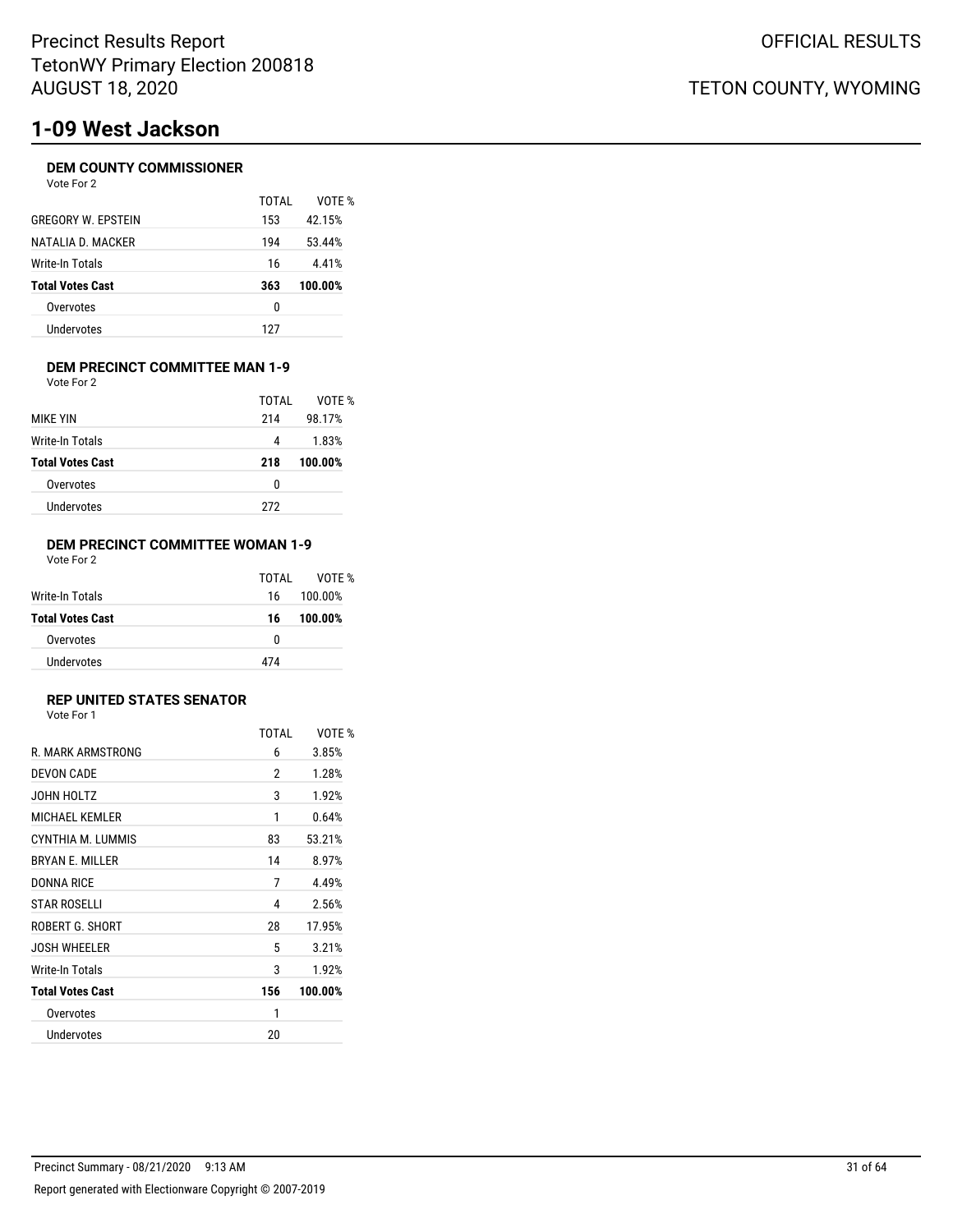# **1-09 West Jackson**

### **REP UNITED STATES REPRESENTATIVE**

| Vote For 1              |       |         |
|-------------------------|-------|---------|
|                         | TOTAI | VOTF %  |
| LIZ CHENEY              | 102   | 62.58%  |
| <b>BLAKE STANLEY</b>    | 57    | 34.97%  |
| Write-In Totals         | 4     | 2.45%   |
| <b>Total Votes Cast</b> | 163   | 100.00% |
| Overvotes               | 2     |         |
| Undervotes              |       |         |

### **REP STATE REPRESENTATIVE HD 16**

| Vote For 1              |       |         |
|-------------------------|-------|---------|
|                         | TOTAI | VOTF %  |
| Write-In Totals         | 21    | 100.00% |
| <b>Total Votes Cast</b> | 21    | 100.00% |
| Overvotes               | 0     |         |
| Undervotes              | 156   |         |

### **REP COUNTY COMMISSIONER**

Vote For 2

|                           | TOTAI | VOTF %  |
|---------------------------|-------|---------|
| <b>CHRISTIAN BECKWITH</b> | 71    | 31.84%  |
| PETER LONG                | 129   | 57.85%  |
| Write-In Totals           | 23    | 10.31%  |
| <b>Total Votes Cast</b>   | 223   | 100.00% |
| Overvotes                 | 0     |         |
| Undervotes                | 131   |         |

#### **REP PRECINCT COMMITTEE MAN 1-9** Vote For 1

| .                       |       |         |
|-------------------------|-------|---------|
|                         | TOTAI | VOTF %  |
| <b>CORNELIUS KINSEY</b> | 116   | 98.31%  |
| Write-In Totals         | 2     | 1.69%   |
| <b>Total Votes Cast</b> | 118   | 100.00% |
| Overvotes               | 0     |         |
| Undervotes              | 59    |         |
|                         |       |         |

### **REP PRECINCT COMMITTEE WOMAN 1-9**

Vote For 1

|                         | TOTAI | VOTF %  |
|-------------------------|-------|---------|
| MARY M. MARTIN          | 127   | 98.45%  |
| Write-In Totals         | 2     | 1.55%   |
| <b>Total Votes Cast</b> | 129   | 100.00% |
| Overvotes               | 0     |         |
| Undervotes              | 48    |         |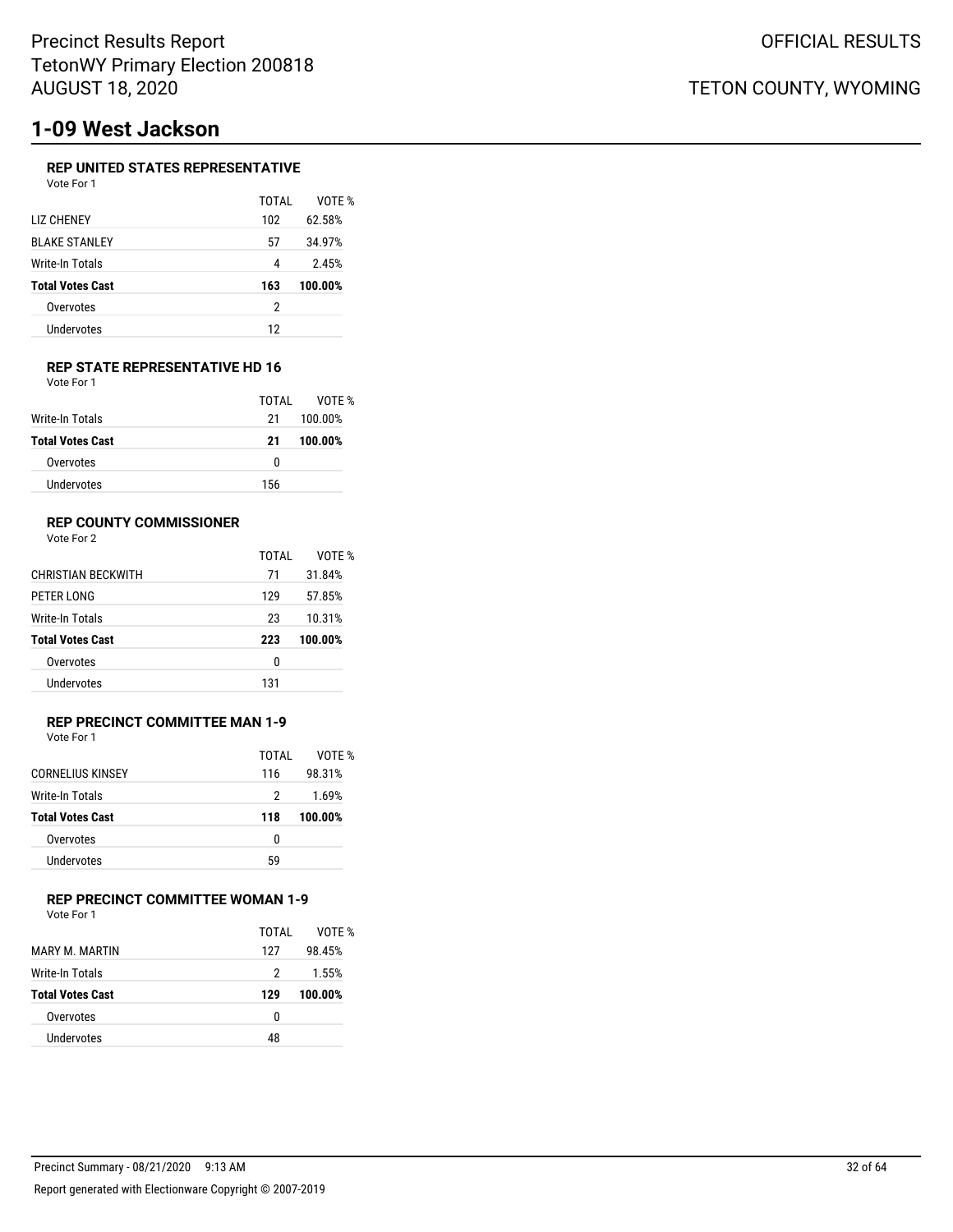# **1-09 West Jackson**

### **MAYOR JACKSON**

Vote For 1

|                               | TOTAI | VOTF %  |
|-------------------------------|-------|---------|
| <b>HAILEY MORTON LEVINSON</b> | 291   | 72.57%  |
| Write-In Totals               | 110   | 27.43%  |
| <b>Total Votes Cast</b>       | 401   | 100.00% |
| Overvotes                     |       |         |
| Undervotes                    | 44    |         |

## **TOWN COUNCIL JACKSON**

|                         | TOTAI | VOTF %  |
|-------------------------|-------|---------|
| PETE MULDOON            | 226   | 31.52%  |
| <b>JIM ROOKS</b>        | 252   | 35.15%  |
| DEVON VIEHMAN           | 176   | 24.55%  |
| Write-In Totals         | 63    | 8.79%   |
| <b>Total Votes Cast</b> | 717   | 100.00% |
| Overvotes               | 2     |         |
| Undervotes              | 173   |         |
|                         |       |         |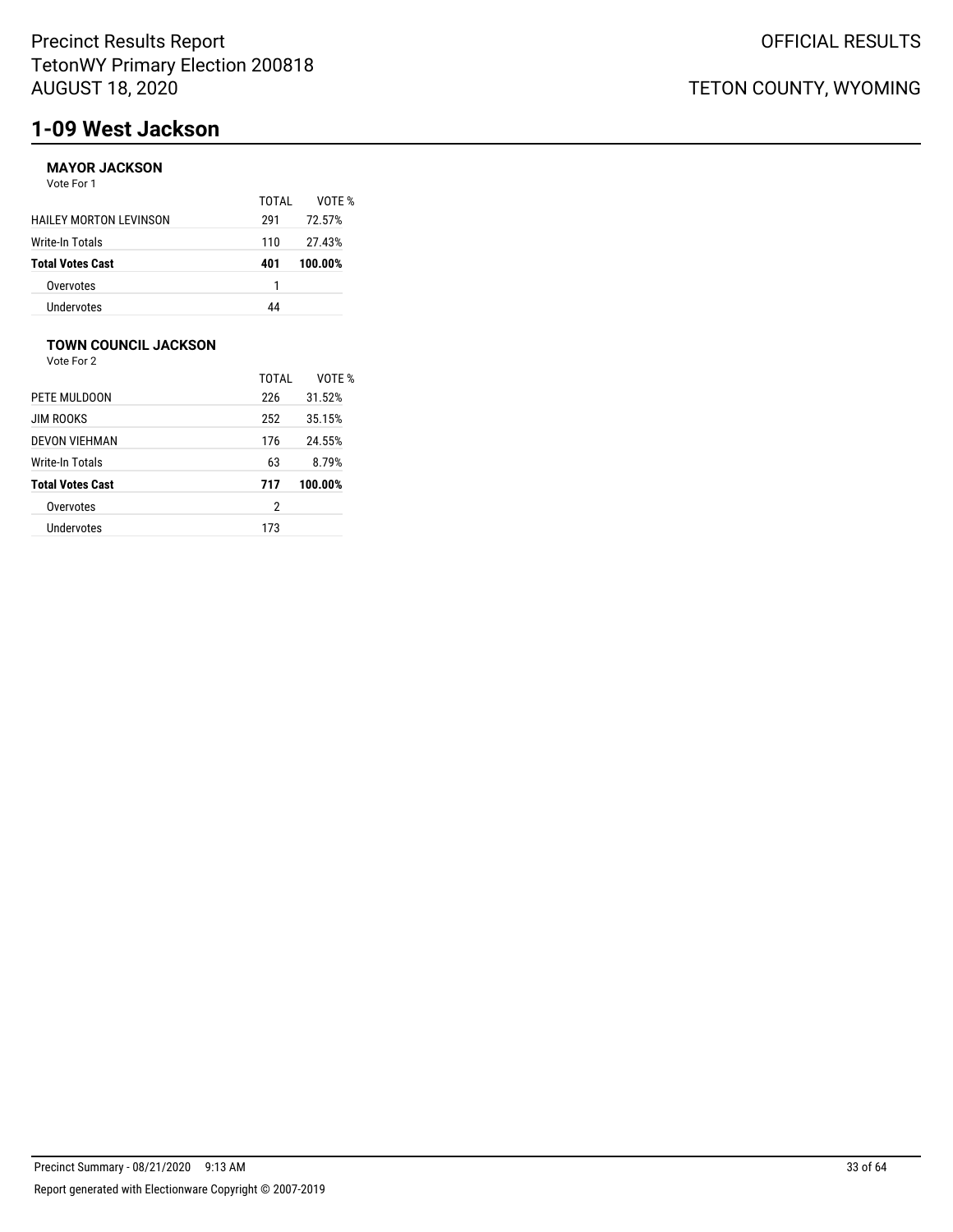# **1-10 South Hoback**

| <b>Statistics</b>                 | TOTAI |
|-----------------------------------|-------|
| <b>Ballots Cast - Total</b>       | 299   |
| <b>Ballots Cast - DEMOCRATIC</b>  | 111   |
| <b>Ballots Cast - REPUBLICAN</b>  | 188   |
| <b>Ballots Cast - NONPARTISAN</b> | o     |
| <b>Ballots Cast - Blank</b>       |       |

### **DEM UNITED STATES SENATOR**

Vote For 1

|                         | TOTAI | VOTE %  |
|-------------------------|-------|---------|
| <b>MERAV BEN DAVID</b>  | 46    | 46.46%  |
| KENNETH R. CASNER       | 1     | 1.01%   |
| JAMES KIRK DEBRINE      | 1     | 1.01%   |
| YANA LUDWIG             | 21    | 21.21%  |
| NATHAN WENDT            | 25    | 25.25%  |
| <b>REX WILDE</b>        | 3     | 3.03%   |
| Write-In Totals         | 2     | 2.02%   |
| <b>Total Votes Cast</b> | 99    | 100.00% |
| Overvotes               | 1     |         |
| Undervotes              | 11    |         |
|                         |       |         |

### **DEM UNITED STATES REPRESENTATIVE**

Vote For 1

|                           | TOTAI | VOTE %  |
|---------------------------|-------|---------|
| <b>CARL BEACH</b>         | 8     | 7.77%   |
| <b>LYNNETTE GREY BULL</b> | 80    | 77.67%  |
| <b>CAROL HAFNER</b>       | 14    | 13.59%  |
| Write-In Totals           | 1     | 0.97%   |
| <b>Total Votes Cast</b>   | 103   | 100.00% |
| Overvotes                 | 0     |         |
| Undervotes                | 8     |         |
|                           |       |         |

### **DEM STATE SENATOR SD 16**

Vote For 1

|                  | TOTAL | VOTF %  |
|------------------|-------|---------|
| Write-In Totals  | g     | 100.00% |
| Total Votes Cast | g     | 100.00% |
| Overvotes        | 0     |         |
| Undervotes       | 102   |         |
|                  |       |         |

## **DEM STATE REPRESENTATIVE HD 22**

Vote For 1

|                         | TOTAI | VOTF %  |
|-------------------------|-------|---------|
| Write-In Totals         | 12    | 100.00% |
| <b>Total Votes Cast</b> | 12    | 100.00% |
| Overvotes               | n     |         |
| <b>Undervotes</b>       | ٩q    |         |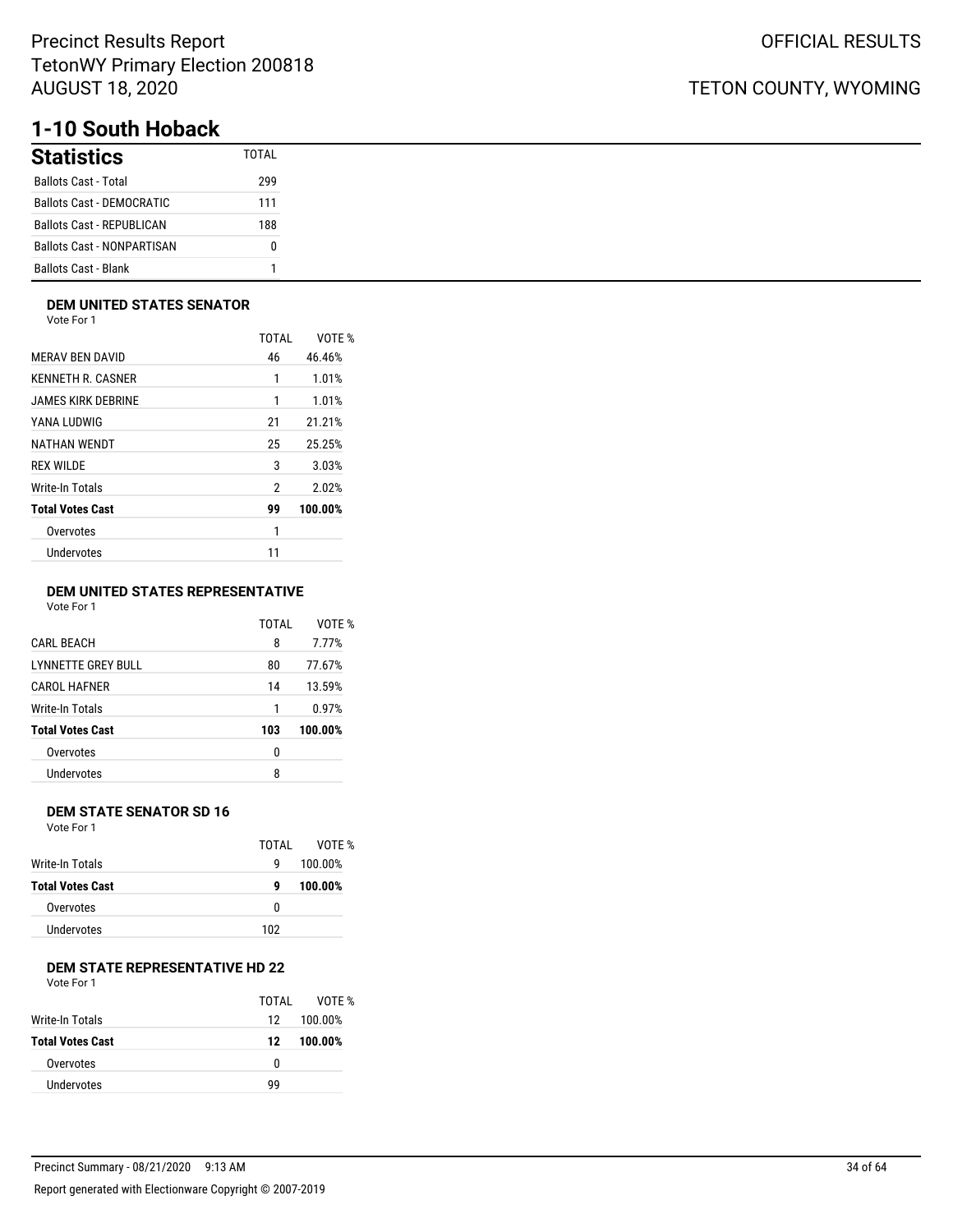# **1-10 South Hoback**

### **DEM COUNTY COMMISSIONER**

Vote For 2

|                           | TOTAI | VOTF %  |
|---------------------------|-------|---------|
| <b>GREGORY W. EPSTEIN</b> | 74    | 45.40%  |
| NATALIA D. MACKER         | 79    | 48.47%  |
| Write-In Totals           | 10    | 6.14%   |
| <b>Total Votes Cast</b>   | 163   | 100.00% |
| Overvotes                 | 0     |         |
| Undervotes                | 59    |         |
|                           |       |         |

#### **DEM PRECINCT COMMITTEE MAN 1-10** Vote For 1

|                         | TOTAI | VOTE %  |
|-------------------------|-------|---------|
| Write-In Totals         | 7     | 100.00% |
| <b>Total Votes Cast</b> | 7     | 100.00% |
| Overvotes               | 0     |         |
| Undervotes              | 104   |         |

### **DEM PRECINCT COMMITTEE WOMAN 1-10**

|                         | TOTAI | VOTF %  |
|-------------------------|-------|---------|
| SEADAR ROSE DAVIS       | 91    | 100.00% |
| Write-In Totals         | 0     | 0.00%   |
| <b>Total Votes Cast</b> | 91    | 100.00% |
| Overvotes               | 0     |         |
| Undervotes              | 20    |         |

## **REP UNITED STATES SENATOR**

|                         | TOTAI | VOTF %  |
|-------------------------|-------|---------|
| R. MARK ARMSTRONG       | 6     | 3.41%   |
| DEVON CADE              | 1     | 0.57%   |
| JOHN HOLTZ              | 3     | 1.70%   |
| <b>MICHAEL KEMLER</b>   | 0     | 0.00%   |
| CYNTHIA M. LUMMIS       | 119   | 67.61%  |
| <b>BRYAN F. MILLER</b>  | 9     | 5.11%   |
| DONNA RICE              | 11    | 6.25%   |
| <b>STAR ROSELLI</b>     | 1     | 0.57%   |
| ROBERT G. SHORT         | 19    | 10.80%  |
| <b>JOSH WHEELER</b>     | 5     | 2.84%   |
| Write-In Totals         | 2     | 1.14%   |
| <b>Total Votes Cast</b> | 176   | 100.00% |
| Overvotes               | 0     |         |
| Undervotes              | 12    |         |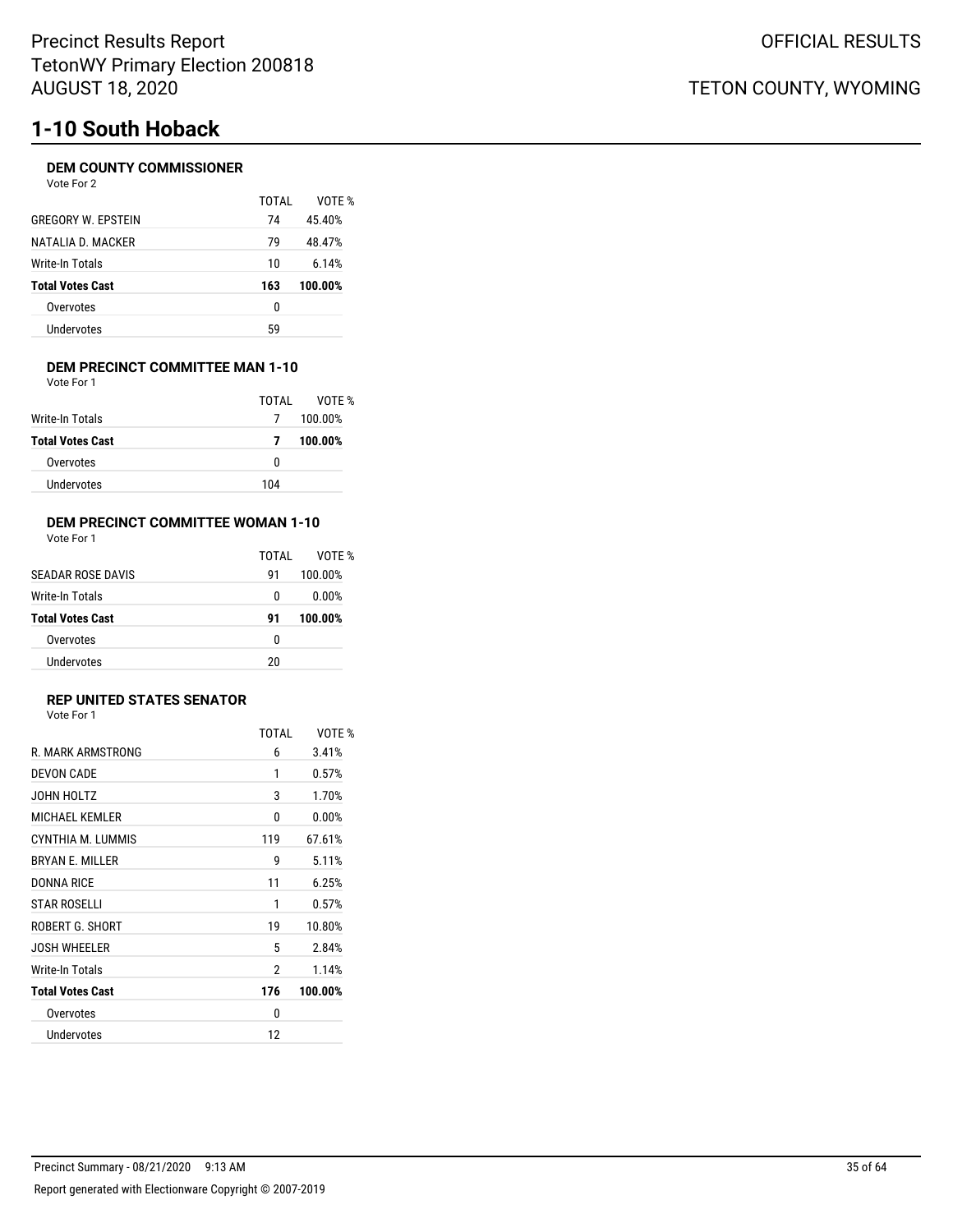# **1-10 South Hoback**

### **REP UNITED STATES REPRESENTATIVE**

| Vote For 1 |  |
|------------|--|
|            |  |

|                         | TOTAI | VOTE %  |
|-------------------------|-------|---------|
| <b>TIZ CHENEY</b>       | 144   | 77.84%  |
| <b>BLAKE STANLEY</b>    | 41    | 22.16%  |
| Write-In Totals         | 0     | 0.00%   |
| <b>Total Votes Cast</b> | 185   | 100.00% |
| Overvotes               | 0     |         |
| Undervotes              | 3     |         |

### **REP STATE SENATOR SD 16** Vote For 1

| DAN DOCKSTADER          | TOTAI<br>141 | VOTE %<br>99.30% |
|-------------------------|--------------|------------------|
| Write-In Totals         | 1            | 0.70%            |
| <b>Total Votes Cast</b> | 142          | 100.00%          |
| Overvotes               | 0            |                  |
| Undervotes              | 46           |                  |

#### **REP STATE REPRESENTATIVE HD 22** Vote For 1

|                         | TOTAI | VOTF %  |
|-------------------------|-------|---------|
| <b>BILL WINNEY</b>      | 143   | 97.28%  |
| Write-In Totals         | 4     | 2.72%   |
| <b>Total Votes Cast</b> | 147   | 100.00% |
| Overvotes               | 0     |         |
| Undervotes              | 41    |         |

### **REP COUNTY COMMISSIONER**

Vote For 2

|                           | TOTAL | VOTF %  |
|---------------------------|-------|---------|
| <b>CHRISTIAN BECKWITH</b> | 78    | 34.67%  |
| PETER LONG                | 140   | 62.22%  |
| Write-In Totals           | 7     | 3.11%   |
| <b>Total Votes Cast</b>   | 225   | 100.00% |
| Overvotes                 | 0     |         |
| Undervotes                | 151   |         |

### **REP PRECINCT COMMITTEE MAN 1-10**

Vote For 2

|                         | TOTAL | VOTF %  |
|-------------------------|-------|---------|
| Write-In Totals         | 10    | 100.00% |
| <b>Total Votes Cast</b> | 10    | 100.00% |
| Overvotes               | 0     |         |
| Undervotes              | 366   |         |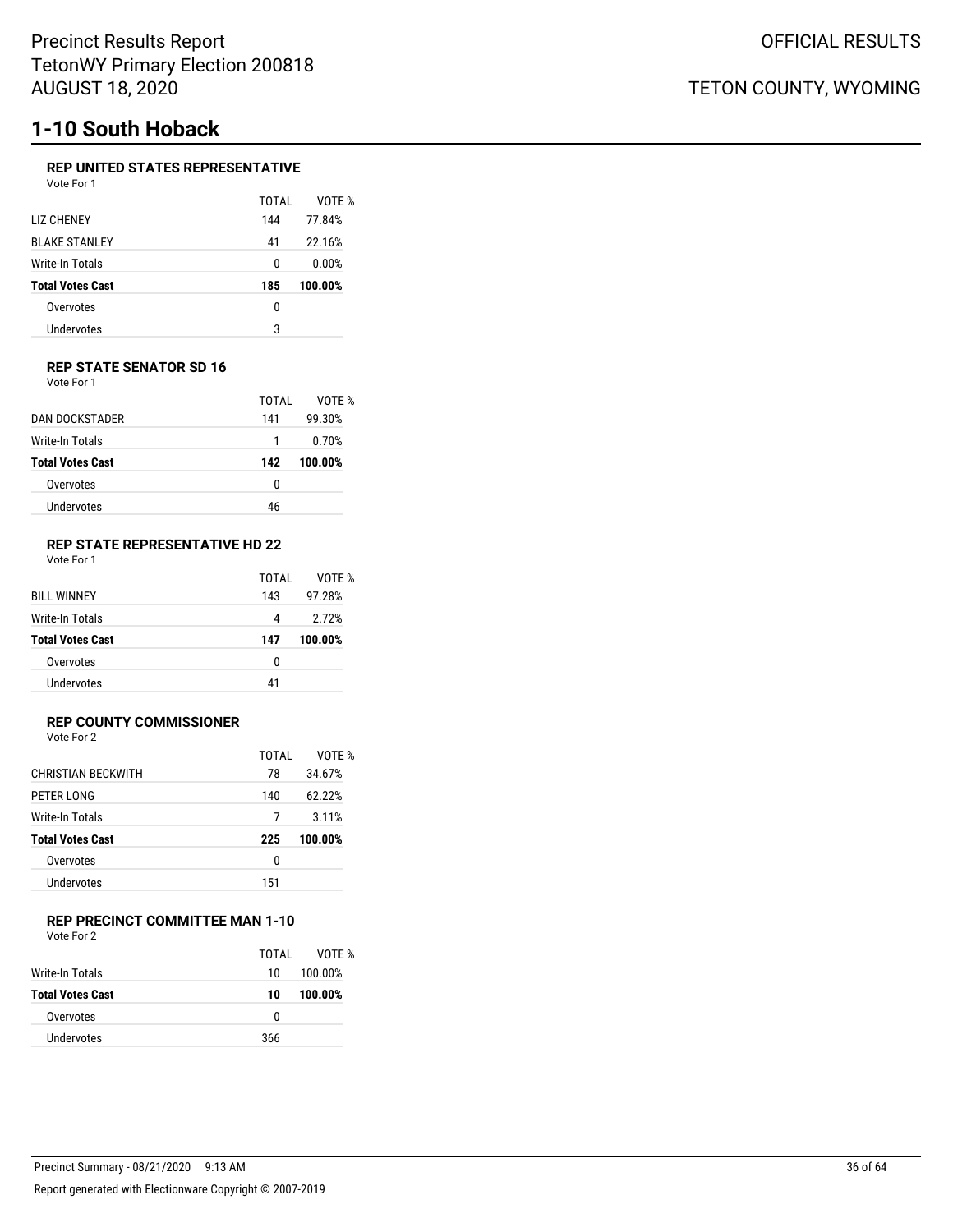# **1-10 South Hoback**

#### **REP PRECINCT COMMITTEE WOMAN 1-10** Vote For 2

| vule Fui Z              |       |         |
|-------------------------|-------|---------|
|                         | TOTAL | VOTF %  |
| Write-In Totals         | 7     | 100.00% |
| <b>Total Votes Cast</b> | 7     | 100.00% |
| Overvotes               | n     |         |
| <b>Undervotes</b>       | 369   |         |
|                         |       |         |

OFFICIAL RESULTS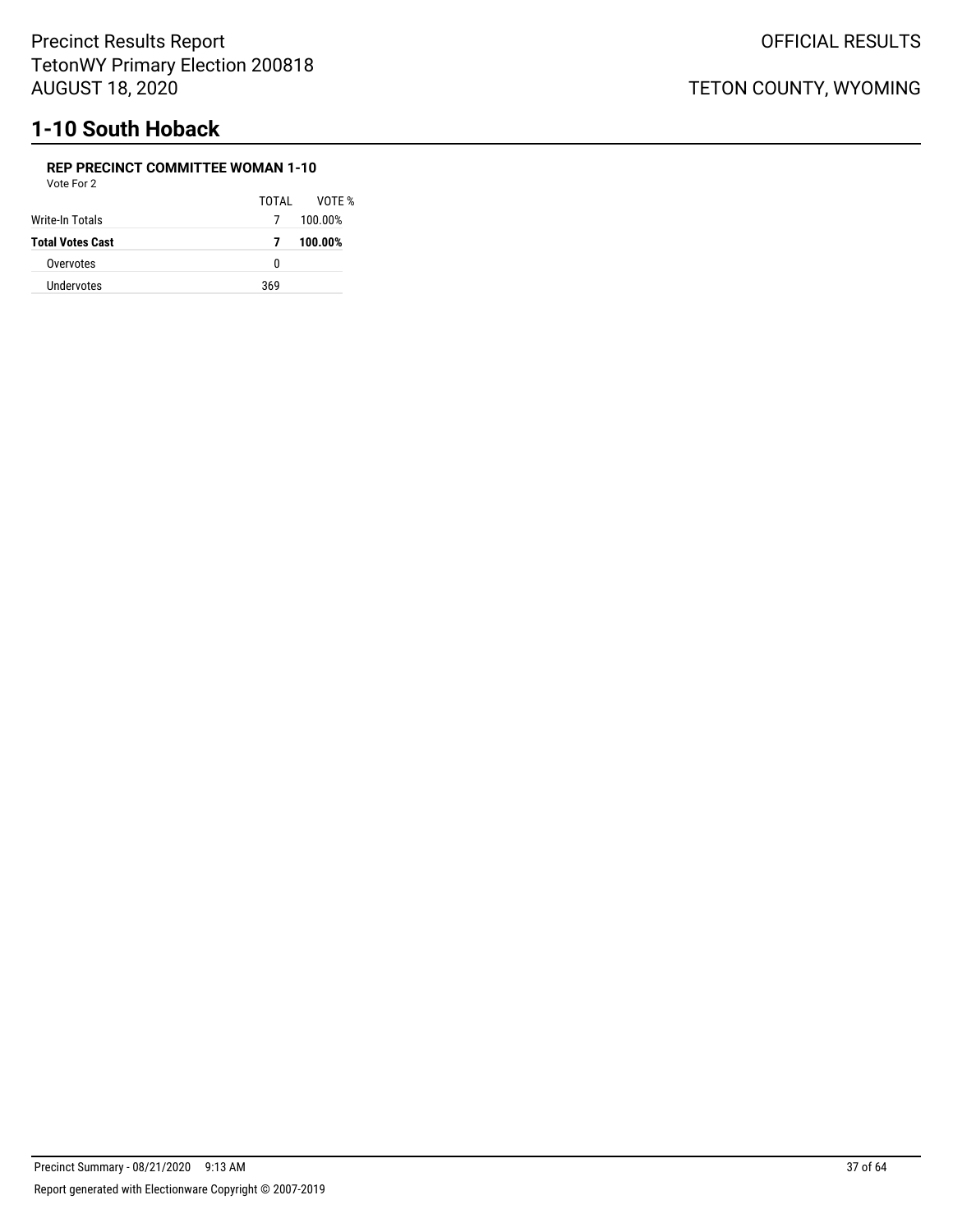# **1-11 Indian Trails**

| <b>Statistics</b>                | TOTAI |
|----------------------------------|-------|
| <b>Ballots Cast - Total</b>      | 81    |
| Ballots Cast - DEMOCRATIC        | 39    |
| <b>Ballots Cast - REPUBLICAN</b> | 42    |
| Ballots Cast - NONPARTISAN       | N     |
| <b>Ballots Cast - Blank</b>      |       |

### **DEM UNITED STATES SENATOR**

Vote For 1

|                         | TOTAL | VOTE %  |
|-------------------------|-------|---------|
| <b>MERAV BEN DAVID</b>  | 12    | 35.29%  |
| KENNETH R. CASNER       | 1     | 2.94%   |
| JAMES KIRK DEBRINE      | 0     | 0.00%   |
| YANA LUDWIG             | 4     | 11.76%  |
| NATHAN WENDT            | 15    | 44.12%  |
| <b>REX WILDE</b>        | 2     | 5.88%   |
| Write-In Totals         | 0     | 0.00%   |
| <b>Total Votes Cast</b> | 34    | 100.00% |
| Overvotes               | 0     |         |
| Undervotes              | 5     |         |
|                         |       |         |

### **DEM UNITED STATES REPRESENTATIVE**

Vote For 1

|                           | TOTAI | VOTE %  |
|---------------------------|-------|---------|
| <b>CARL BEACH</b>         | 2     | 6.25%   |
| <b>LYNNETTE GREY BULL</b> | 29    | 90.62%  |
| <b>CAROL HAFNER</b>       | 1     | 3.12%   |
| Write-In Totals           | 0     | 0.00%   |
| <b>Total Votes Cast</b>   | 32    | 100.00% |
| Overvotes                 | 1     |         |
| Undervotes                | 6     |         |
|                           |       |         |

### **DEM STATE REPRESENTATIVE HD 23**

Vote For 1

|                         | TOTAI | VOTF %  |
|-------------------------|-------|---------|
| ANDY SCHWARTZ           | 36    | 100.00% |
| Write-In Totals         | 0     | 0.00%   |
| <b>Total Votes Cast</b> | 36    | 100.00% |
| Overvotes               | 0     |         |
| Undervotes              | 3     |         |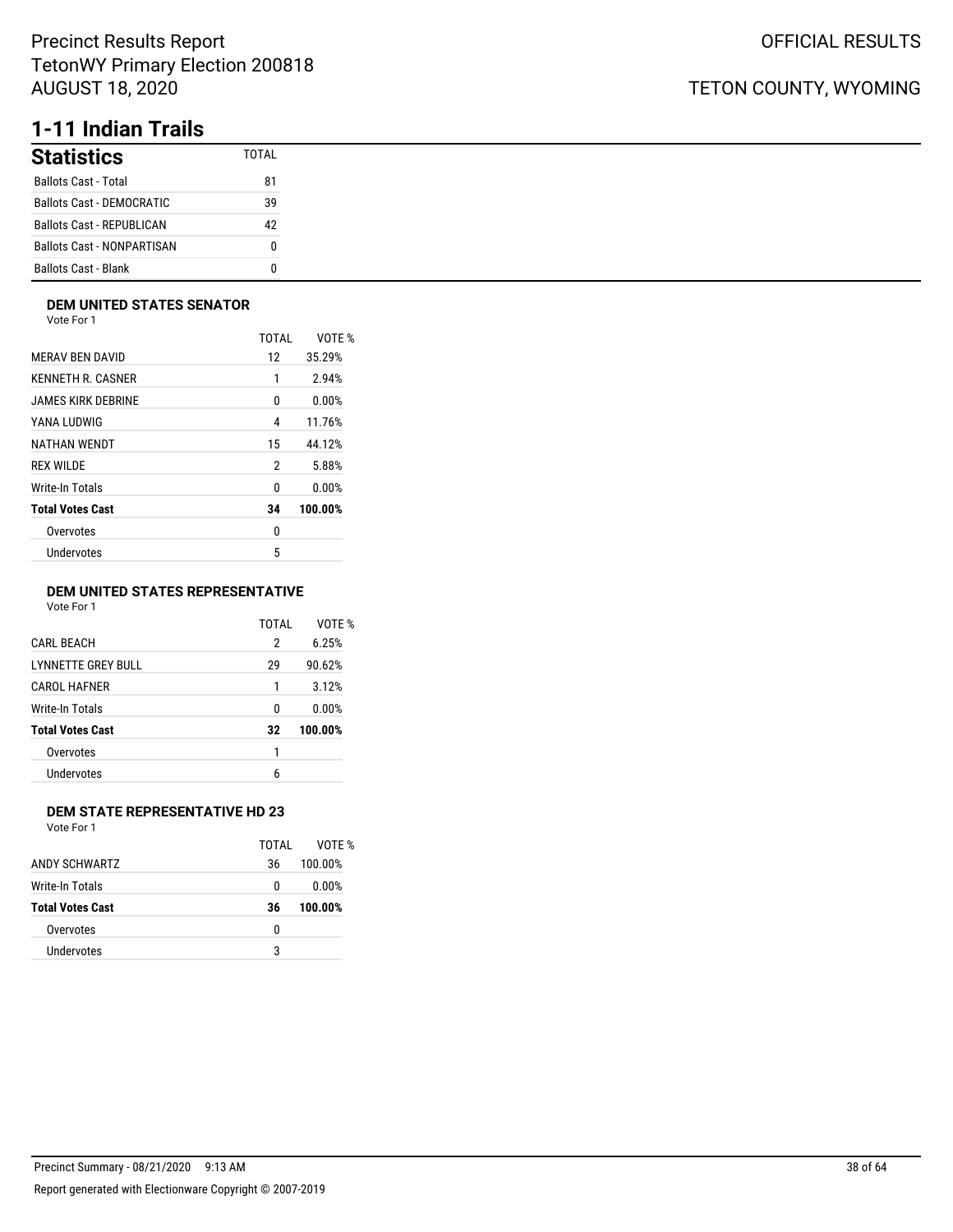# **1-11 Indian Trails**

### **DEM COUNTY COMMISSIONER**

| TOTAI | VOTF %  |
|-------|---------|
| 24    | 42.86%  |
| 25    | 44.64%  |
| 7     | 12.50%  |
| 56    | 100.00% |
| 2     |         |
| 20    |         |
|       |         |

#### **DEM PRECINCT COMMITTEE MAN 1-11** Vote For 1

| <b>LUTHER PROPST</b>    | TOTAI | VOTF %  |
|-------------------------|-------|---------|
|                         | 35    | 100.00% |
| Write-In Totals         | 0     | 0.00%   |
| <b>Total Votes Cast</b> | 35    | 100.00% |
| Overvotes               | 0     |         |
| Undervotes              |       |         |

#### **DEM PRECINCT COMMITTEE WOMAN 1-11** Vote For 1

|                         | TOTAI | VOTF %  |
|-------------------------|-------|---------|
| ELIZABETH STORER        | 35    | 100.00% |
| Write-In Totals         | 0     | 0.00%   |
| <b>Total Votes Cast</b> | 35    | 100.00% |
| Overvotes               | 0     |         |
| Undervotes              |       |         |

### **REP UNITED STATES SENATOR**

Vote For 1

|                         | <b>TOTAL</b> | VOTE %  |
|-------------------------|--------------|---------|
| R. MARK ARMSTRONG       | 3            | 8.33%   |
| DEVON CADE              | 0            | 0.00%   |
| JOHN HOLTZ              | 0            | 0.00%   |
| <b>MICHAEL KEMLER</b>   | 0            | 0.00%   |
| CYNTHIA M. LUMMIS       | 20           | 55.56%  |
| <b>BRYAN E. MILLER</b>  | 4            | 11.11%  |
| <b>DONNA RICE</b>       | 4            | 11.11%  |
| <b>STAR ROSELLI</b>     | 0            | 0.00%   |
| ROBERT G. SHORT         | 2            | 5.56%   |
| <b>JOSH WHEELER</b>     | 3            | 8.33%   |
| Write-In Totals         | 0            | 0.00%   |
| <b>Total Votes Cast</b> | 36           | 100.00% |
| Overvotes               | 0            |         |
| Undervotes              | 6            |         |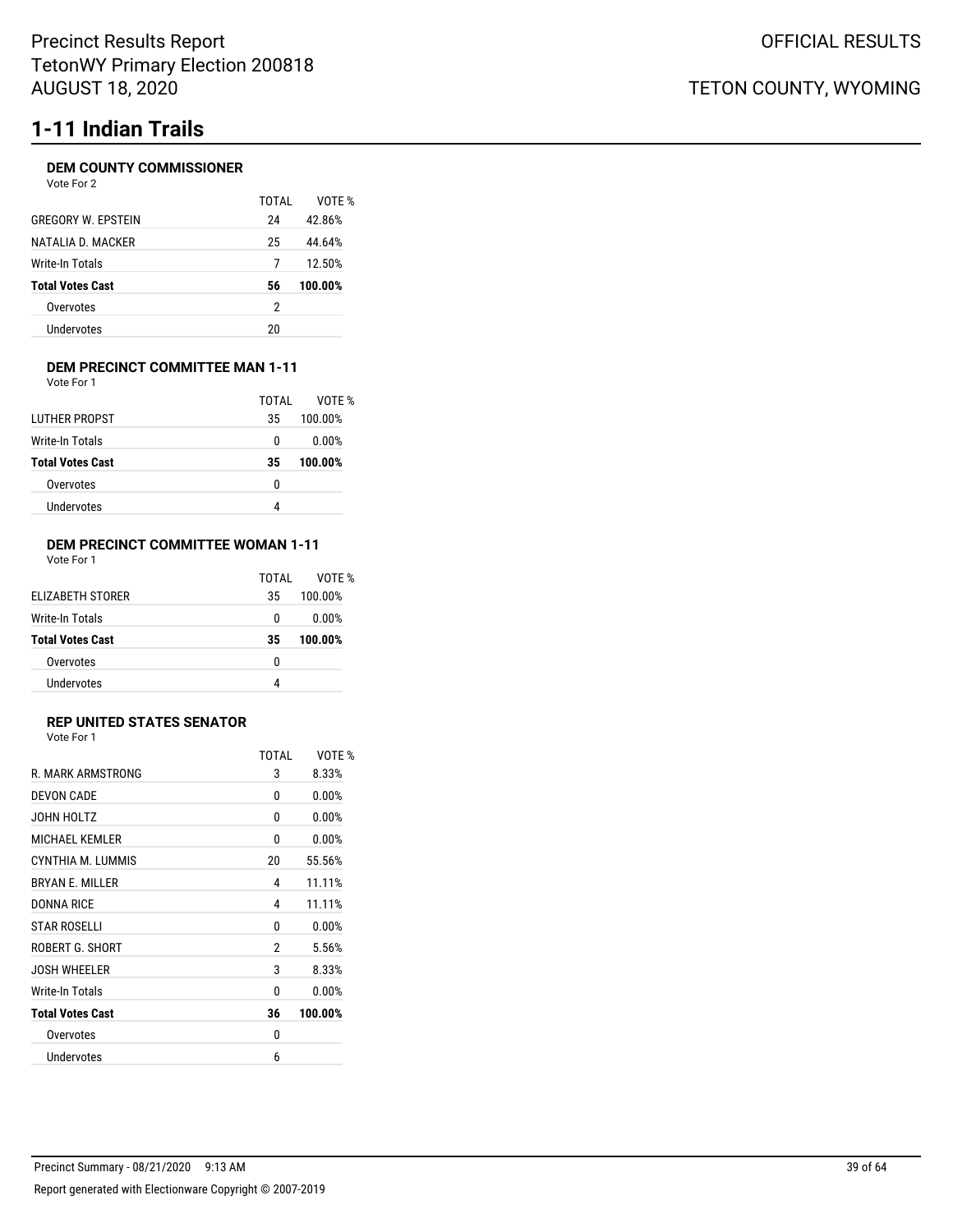# **1-11 Indian Trails**

### **REP UNITED STATES REPRESENTATIVE**

| Vote For 1              |       |         |
|-------------------------|-------|---------|
|                         | TOTAI | VOTE %  |
| LIZ CHENEY              | 30    | 71.43%  |
| <b>BLAKE STANLEY</b>    | 12    | 28.57%  |
| Write-In Totals         | 0     | 0.00%   |
| <b>Total Votes Cast</b> | 42    | 100.00% |
| Overvotes               | 0     |         |
| Undervotes              | U     |         |
|                         |       |         |

#### **REP STATE REPRESENTATIVE HD 23** Vote For 1

|                         | TOTAI | VOTF %  |
|-------------------------|-------|---------|
| Write-In Totals         | 2     | 100.00% |
| <b>Total Votes Cast</b> | 2     | 100.00% |
| Overvotes               | 0     |         |
| Undervotes              | 40    |         |

### **REP COUNTY COMMISSIONER**

Vote For 2

|                           | TOTAL | VOTF %  |
|---------------------------|-------|---------|
| <b>CHRISTIAN BECKWITH</b> | 18    | 34.62%  |
| PETER LONG                | 32    | 61.54%  |
| Write-In Totals           | 2     | 3.85%   |
| <b>Total Votes Cast</b>   | 52    | 100.00% |
| Overvotes                 | 0     |         |
| Undervotes                | 32    |         |
|                           |       |         |

#### **REP PRECINCT COMMITTEE MAN 1-11** Vote For 1

| .                       |               |         |
|-------------------------|---------------|---------|
|                         | TOTAL         | VOTF %  |
| Write-In Totals         | $\mathcal{P}$ | 100.00% |
| <b>Total Votes Cast</b> | 2             | 100.00% |
| Overvotes               | 0             |         |
| <b>Undervotes</b>       | 40            |         |

### **REP PRECINCT COMMITTEE WOMAN 1-11** Vote For 1

| <b>VULLET UI</b>        |       |        |
|-------------------------|-------|--------|
|                         | TOTAL | VOTE % |
| <b>Write-In Totals</b>  | 0     |        |
| <b>Total Votes Cast</b> | n     |        |
| Overvotes               | 0     |        |
| Undervotes              | 42    |        |
|                         |       |        |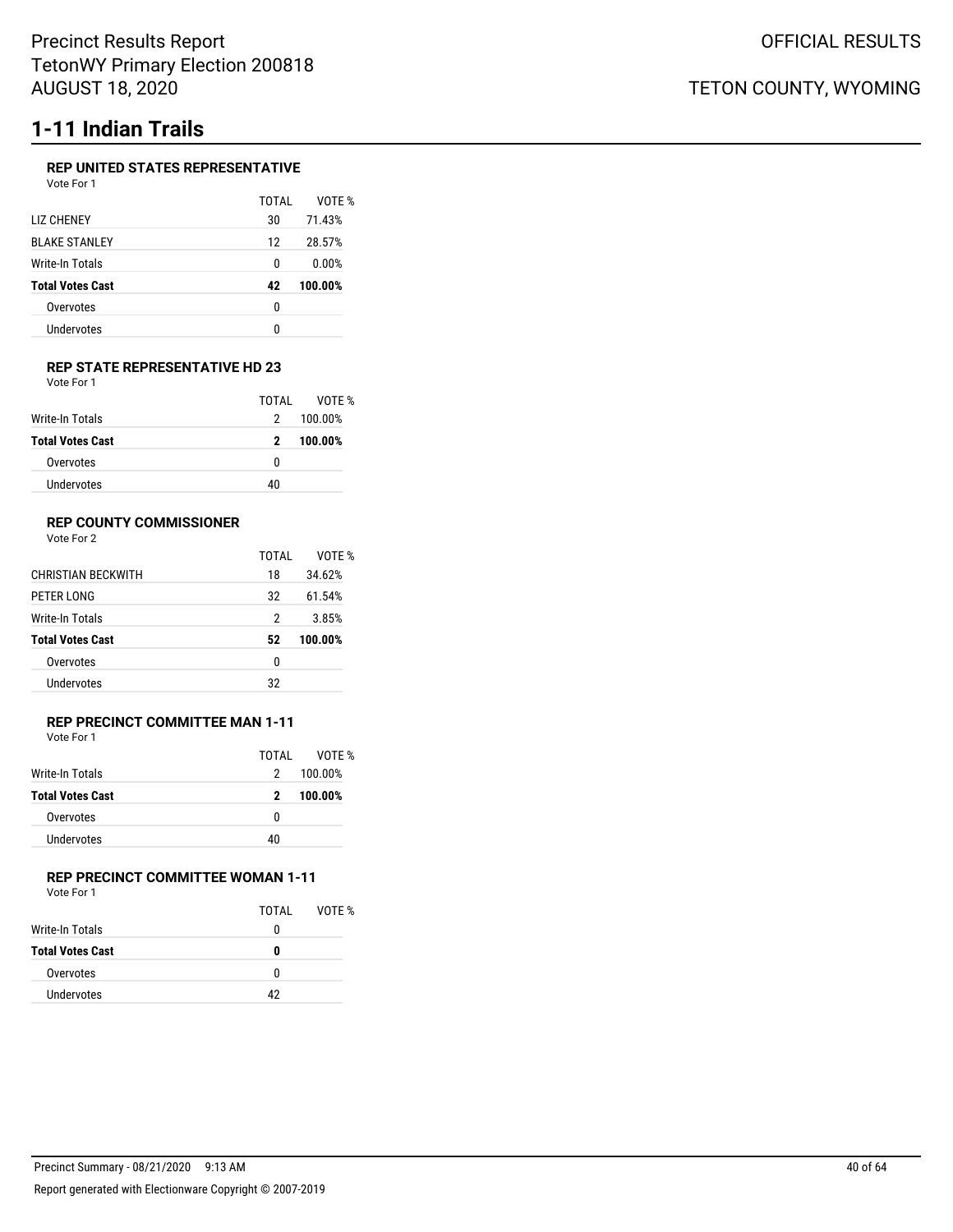# **1-11 Indian Trails**

### **MAYOR JACKSON**

| Vote For 1                    |       |        |
|-------------------------------|-------|--------|
|                               | TOTAL | VOTF   |
| <b>HAILEY MORTON LEVINSON</b> | 44    | 61.97% |
|                               |       |        |

| Write-In Totals         | 27  | 38.03%  |
|-------------------------|-----|---------|
| <b>Total Votes Cast</b> | -71 | 100.00% |
| Overvotes               | n   |         |
| Undervotes              | 10  |         |

TOTAL VOTE %

### **TOWN COUNCIL JACKSON**

|                         | TOTAI | VOTF %  |
|-------------------------|-------|---------|
| PETE MULDOON            | 26    | 18.84%  |
| <b>JIM ROOKS</b>        | 60    | 43.48%  |
| <b>DEVON VIEHMAN</b>    | 42    | 30.43%  |
| Write-In Totals         | 10    | 7.25%   |
| <b>Total Votes Cast</b> | 138   | 100.00% |
| Overvotes               | 0     |         |
| Undervotes              | 24    |         |
|                         |       |         |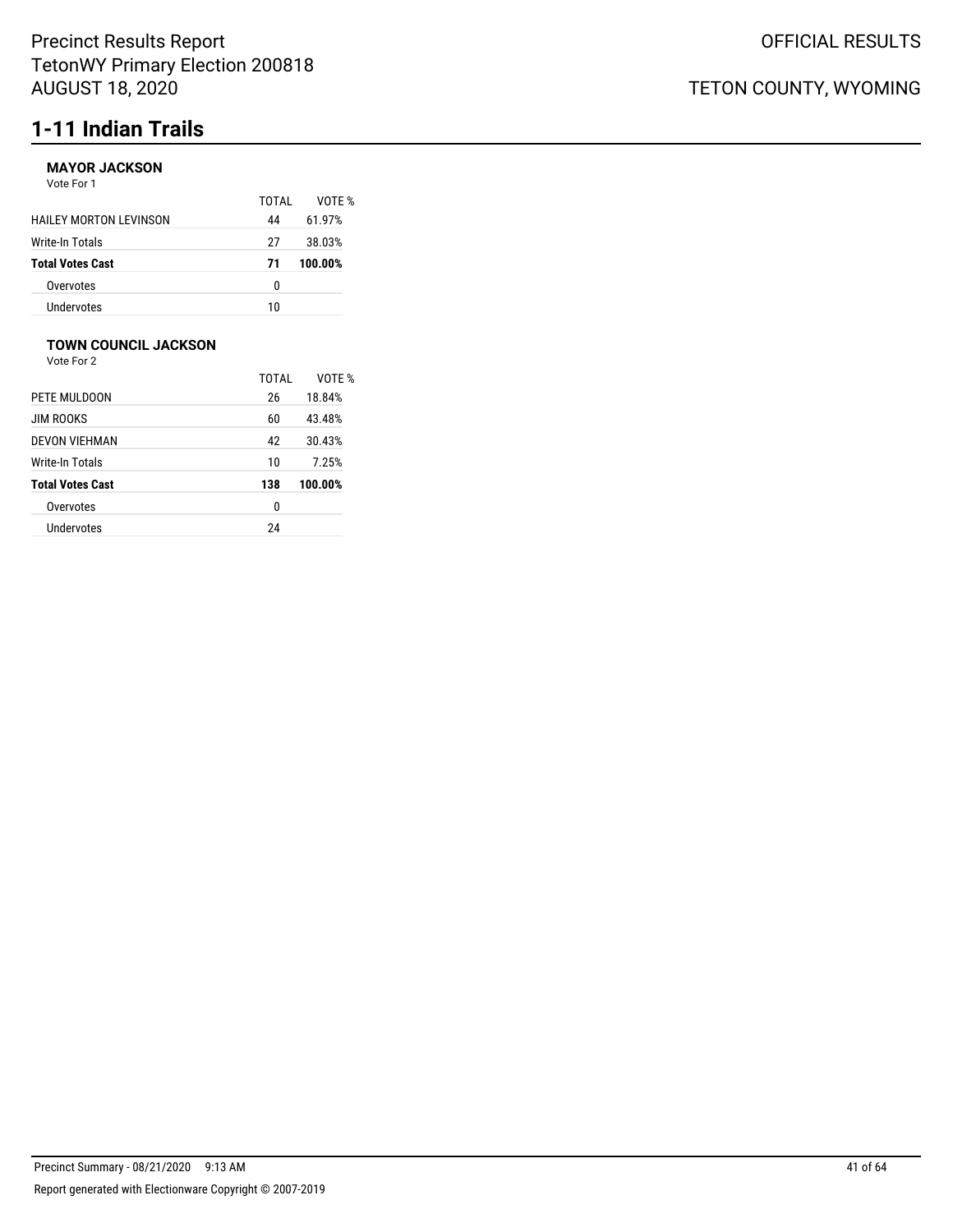## TETON COUNTY, WYOMING

# **2-01 Kelly/TVH/Moose/AP**

| <b>Statistics</b>                 | <b>TOTAL</b> |
|-----------------------------------|--------------|
| <b>Ballots Cast - Total</b>       | 446          |
| <b>Ballots Cast - DEMOCRATIC</b>  | 177          |
| <b>Ballots Cast - REPUBLICAN</b>  | 269          |
| <b>Ballots Cast - NONPARTISAN</b> | 0            |
| Ballots Cast - Blank              |              |

### **DEM UNITED STATES SENATOR**

Vote For 1

|                         | TOTAL | VOTE %  |
|-------------------------|-------|---------|
| <b>MERAV BEN DAVID</b>  | 64    | 38.32%  |
| KENNETH R. CASNER       | 5     | 2.99%   |
| JAMES KIRK DEBRINE      | 4     | 2.40%   |
| YANA LUDWIG             | 28    | 16.77%  |
| NATHAN WENDT            | 60    | 35.93%  |
| <b>REX WILDE</b>        | 6     | 3.59%   |
| Write-In Totals         | 0     | 0.00%   |
| <b>Total Votes Cast</b> | 167   | 100.00% |
| Overvotes               | 3     |         |
| Undervotes              | 7     |         |
|                         |       |         |

### **DEM UNITED STATES REPRESENTATIVE**

Vote For 1

|                         | TOTAI | VOTF %  |
|-------------------------|-------|---------|
| <b>CARL BEACH</b>       | 26    | 15.95%  |
| LYNNETTE GREY BULL      | 104   | 63.80%  |
| <b>CAROL HAFNER</b>     | 33    | 20.25%  |
| Write-In Totals         | 0     | 0.00%   |
| <b>Total Votes Cast</b> | 163   | 100.00% |
| Overvotes               | 2     |         |
| Undervotes              | 12    |         |
|                         |       |         |

### **DEM STATE REPRESENTATIVE HD 23**

|                         | TOTAI | VOTF %  |
|-------------------------|-------|---------|
| ANDY SCHWARTZ           | 169   | 100.00% |
| Write-In Totals         | 0     | 0.00%   |
| <b>Total Votes Cast</b> | 169   | 100.00% |
| Overvotes               | 0     |         |
| Undervotes              | 8     |         |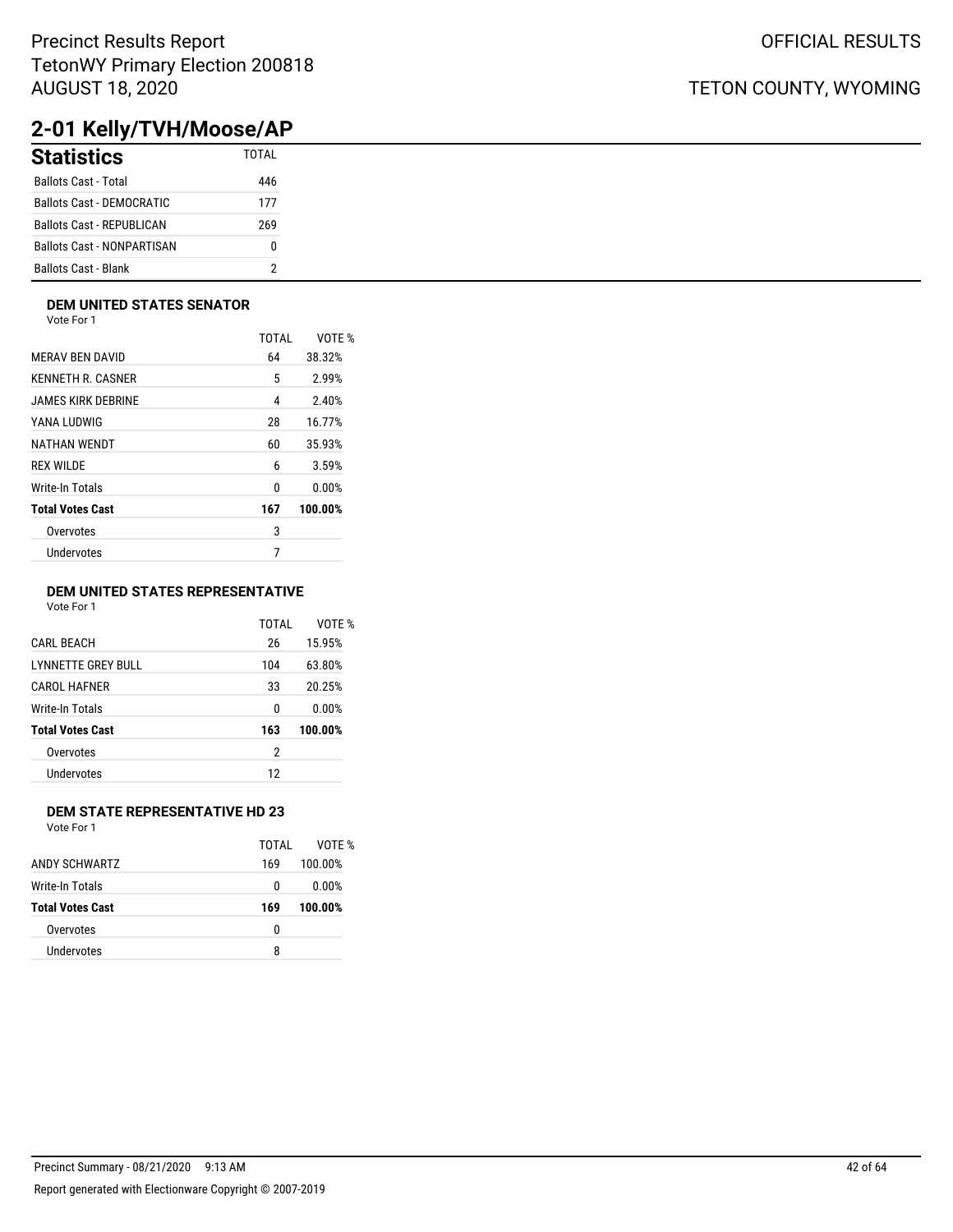# **2-01 Kelly/TVH/Moose/AP**

### **DEM COUNTY COMMISSIONER**

| Vote For 2                |       |         |
|---------------------------|-------|---------|
|                           | TOTAI | VOTE %  |
| <b>GREGORY W. EPSTEIN</b> | 112   | 41.18%  |
| NATALIA D. MACKER         | 157   | 57.72%  |
| Write-In Totals           | 3     | 1.10%   |
| <b>Total Votes Cast</b>   | 272   | 100.00% |
| Overvotes                 | 0     |         |
| Undervotes                | 82    |         |

#### **DEM PRECINCT COMMITTEE MAN 2-1** Vote For 2

|                         | TOTAI | VOTF %  |
|-------------------------|-------|---------|
| <b>CHUCK HERZ</b>       | 153   | 98.08%  |
| Write-In Totals         | 3     | 1.92%   |
| <b>Total Votes Cast</b> | 156   | 100.00% |
| Overvotes               | 0     |         |
| Undervotes              | 198   |         |
|                         |       |         |

### **DEM PRECINCT COMMITTEE WOMAN 2-1** Vote For 2

| <b>BARBARA HERZ</b>     | TOTAI<br>154 | VOTF %<br>99.35% |
|-------------------------|--------------|------------------|
| Write-In Totals         | 1            | 0.65%            |
| <b>Total Votes Cast</b> | 155          | 100.00%          |
| Overvotes               | 0            |                  |
| Undervotes              | 199          |                  |

### **REP UNITED STATES SENATOR**

| <b>TOTAL</b> | VOTE %  |
|--------------|---------|
| 4            | 1.55%   |
| 7            | 2.71%   |
| 4            | 1.55%   |
| 1            | 0.39%   |
| 186          | 72.09%  |
| 10           | 3.88%   |
| 16           | 6.20%   |
| 1            | 0.39%   |
| 20           | 7.75%   |
| 5            | 1.94%   |
| 4            | 1.55%   |
| 258          | 100.00% |
| 1            |         |
| 10           |         |
|              |         |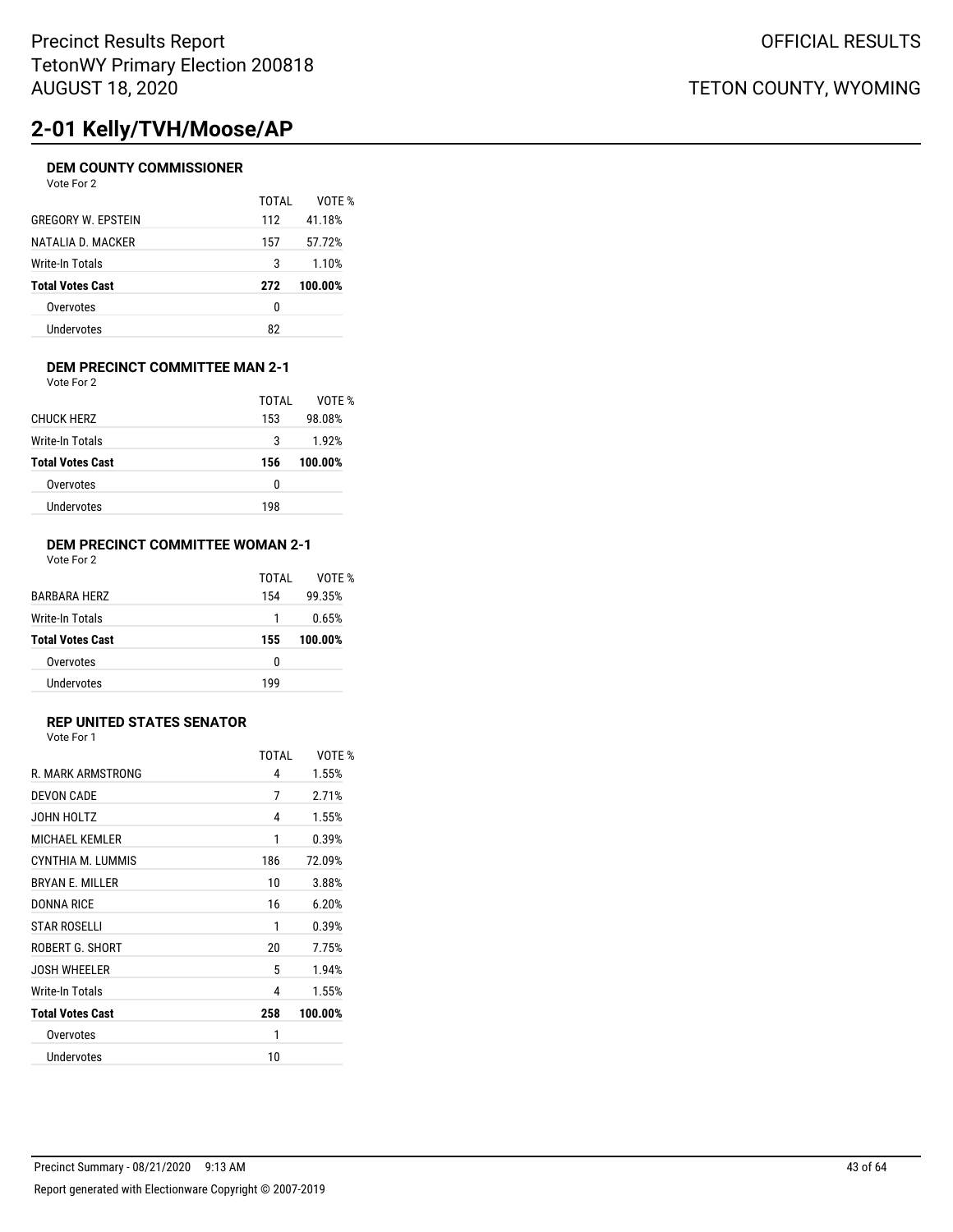# **2-01 Kelly/TVH/Moose/AP**

### **REP UNITED STATES REPRESENTATIVE**

| TOTAI | VOTF %  |
|-------|---------|
| 208   | 78.79%  |
| 51    | 19.32%  |
| 5     | 1.89%   |
| 264   | 100.00% |
| 0     |         |
| 5     |         |
|       |         |

#### **REP STATE REPRESENTATIVE HD 23** Vote For 1

|                         | TOTAL | VOTF %  |
|-------------------------|-------|---------|
| Write-In Totals         | 15    | 100.00% |
| <b>Total Votes Cast</b> | 15    | 100.00% |
| Overvotes               | 0     |         |
| Undervotes              | 254   |         |

### **REP COUNTY COMMISSIONER**

Vote For 2

|                           | TOTAL | VOTF %  |
|---------------------------|-------|---------|
| <b>CHRISTIAN BECKWITH</b> | 132   | 38.37%  |
| PETER LONG                | 201   | 58.43%  |
| Write-In Totals           | 11    | 3.20%   |
| <b>Total Votes Cast</b>   | 344   | 100.00% |
| Overvotes                 | 0     |         |
| Undervotes                | 194   |         |

#### **REP PRECINCT COMMITTEE MAN 2-1** Vote For 2

| VULCIUI <i>L</i>        |       |         |
|-------------------------|-------|---------|
|                         | TOTAL | VOTF %  |
| Write-In Totals         | 20    | 100.00% |
| <b>Total Votes Cast</b> | 20    | 100.00% |
| Overvotes               | 0     |         |
| Undervotes              | 518   |         |

## **REP PRECINCT COMMITTEE WOMAN 2-1**

|                         | TOTAL | VOTF %  |
|-------------------------|-------|---------|
| MAURINE KARABATSOS      | 160   | 94.67%  |
| Write-In Totals         | q     | 5.33%   |
| <b>Total Votes Cast</b> | 169   | 100.00% |
| Overvotes               | 0     |         |
| Undervotes              | 369   |         |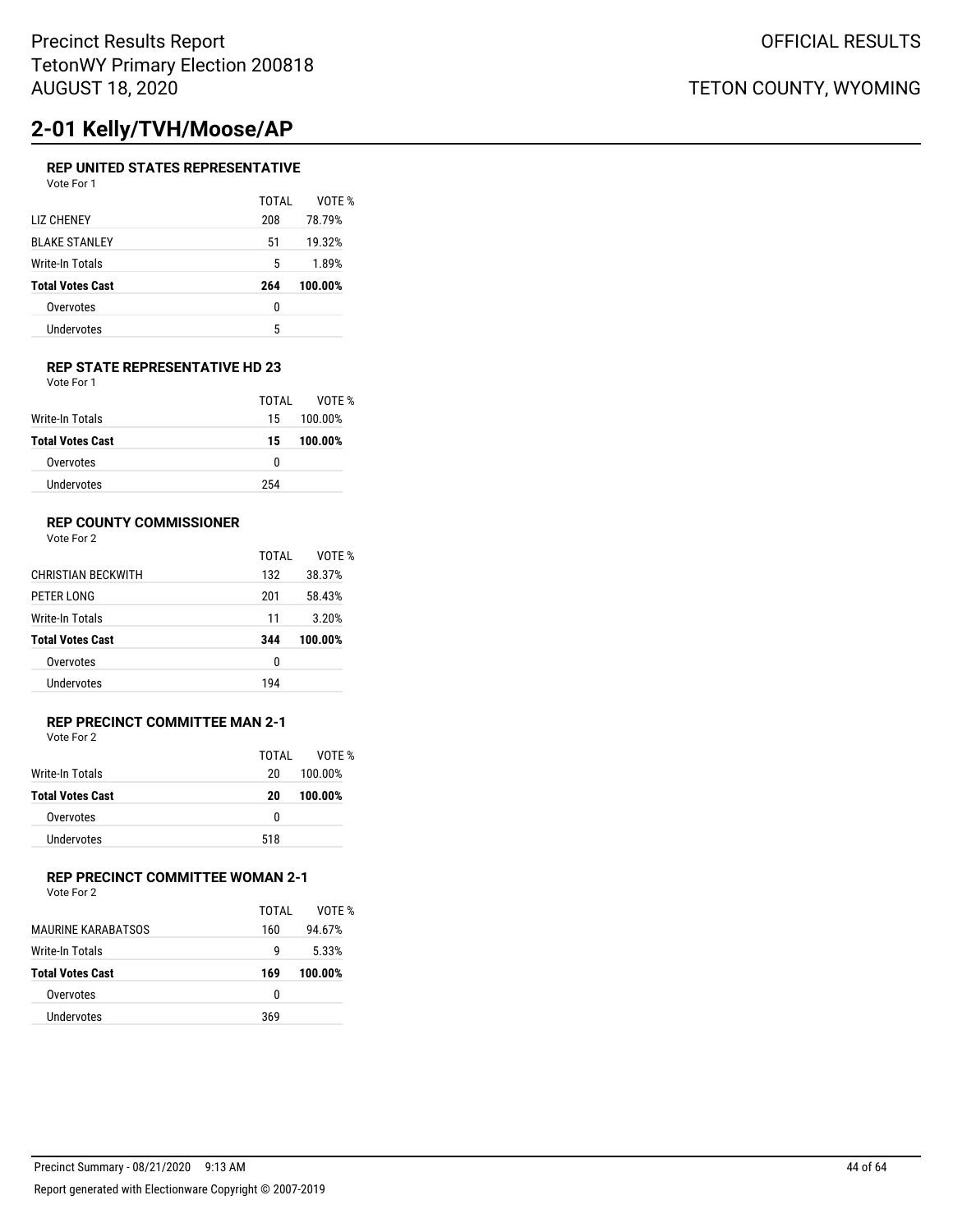# **3-01 Moran/YNP**

| <b>Statistics</b>                 | TOTAI |
|-----------------------------------|-------|
| <b>Ballots Cast - Total</b>       | 114   |
| <b>Ballots Cast - DEMOCRATIC</b>  | 63    |
| Ballots Cast - REPUBLICAN         | 51    |
| <b>Ballots Cast - NONPARTISAN</b> | n     |
| <b>Ballots Cast - Blank</b>       |       |

### **DEM UNITED STATES SENATOR**

Vote For 1

|                         | TOTAI | VOTE %  |
|-------------------------|-------|---------|
| <b>MERAV BEN DAVID</b>  | 31    | 50.00%  |
| KENNETH R. CASNER       | 3     | 4.84%   |
| JAMES KIRK DEBRINE      | 0     | 0.00%   |
| YANA LUDWIG             | 8     | 12.90%  |
| NATHAN WENDT            | 18    | 29.03%  |
| <b>REX WILDE</b>        | 2     | 3.23%   |
| Write-In Totals         | 0     | 0.00%   |
| <b>Total Votes Cast</b> | 62    | 100.00% |
| Overvotes               | 0     |         |
| Undervotes              | 1     |         |
|                         |       |         |

### **DEM UNITED STATES REPRESENTATIVE**

Vote For 1

|                           | TOTAI | VOTE %  |
|---------------------------|-------|---------|
| <b>CARL BEACH</b>         | 5     | 8.62%   |
| <b>LYNNETTE GREY BULL</b> | 45    | 77.59%  |
| <b>CAROL HAFNER</b>       | 8     | 13.79%  |
| Write-In Totals           | 0     | 0.00%   |
| <b>Total Votes Cast</b>   | 58    | 100.00% |
| Overvotes                 | 0     |         |
| Undervotes                | 5     |         |
|                           |       |         |

### **DEM STATE REPRESENTATIVE HD 23**

Vote For 1

|                         | TOTAL | VOTF %  |
|-------------------------|-------|---------|
| <b>ANDY SCHWARTZ</b>    | 56    | 100.00% |
| Write-In Totals         | 0     | 0.00%   |
| <b>Total Votes Cast</b> | 56    | 100.00% |
| Overvotes               | 0     |         |
| Undervotes              |       |         |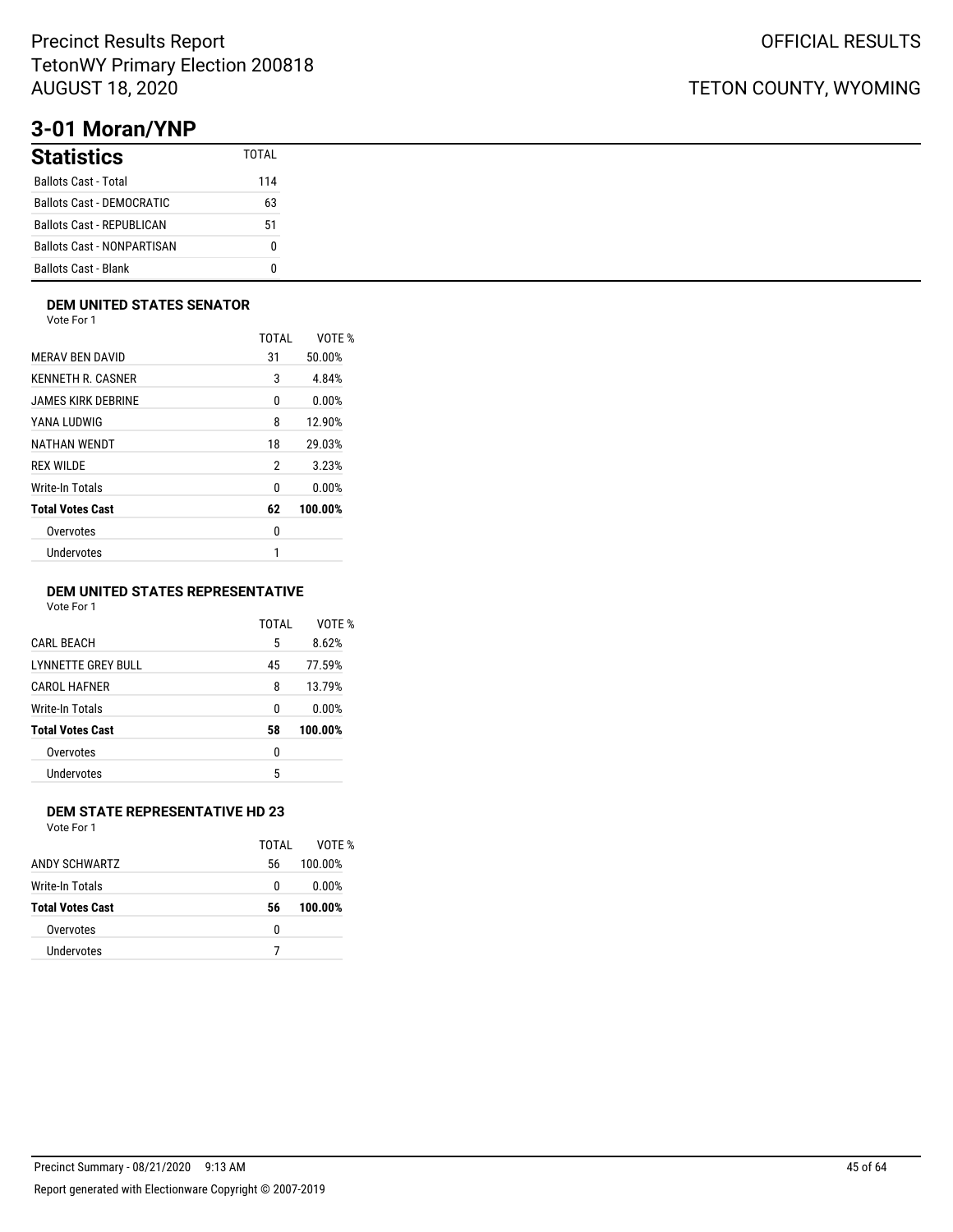# **3-01 Moran/YNP**

### **DEM COUNTY COMMISSIONER**

Vote For 2

|                           | TOTAI | VOTF %  |
|---------------------------|-------|---------|
| <b>GREGORY W. FPSTEIN</b> | 39    | 42.39%  |
| NATALIA D. MACKER         | 53    | 57.61%  |
| Write-In Totals           | 0     | 0.00%   |
| <b>Total Votes Cast</b>   | 92    | 100.00% |
| Overvotes                 | 0     |         |
| Undervotes                | 34    |         |
|                           |       |         |

#### **DEM PRECINCT COMMITTEE MAN 3-1** Vote For 1

|                         | TOTAL | VOTE %  |
|-------------------------|-------|---------|
| Write-In Totals         | 3     | 100.00% |
| <b>Total Votes Cast</b> | 3     | 100.00% |
| Overvotes               | 0     |         |
| <b>Undervotes</b>       | 60    |         |

#### **DEM PRECINCT COMMITTEE WOMAN 3-1** Vote For 1

| × | ×<br>× | VULTUII |  |
|---|--------|---------|--|
|   |        |         |  |
|   |        |         |  |

|                         | TOTAI | VOTF %  |
|-------------------------|-------|---------|
| PENELOPE J. MALDONADO   | 52    | 96.30%  |
| Write-In Totals         | 2     | 3.70%   |
| <b>Total Votes Cast</b> | 54    | 100.00% |
| Overvotes               | n     |         |
| Undervotes              | q     |         |

### **REP UNITED STATES SENATOR**

|                         | TOTAI | VOTF %  |
|-------------------------|-------|---------|
| R. MARK ARMSTRONG       | 3     | 6.25%   |
| DEVON CADE              | 1     | 2.08%   |
| JOHN HOLTZ              | 1     | 2.08%   |
| <b>MICHAEL KEMLER</b>   | 2     | 4.17%   |
| CYNTHIA M. LUMMIS       | 29    | 60.42%  |
| <b>BRYAN F. MILLER</b>  | 1     | 2.08%   |
| DONNA RICE              | 3     | 6.25%   |
| <b>STAR ROSELLI</b>     | 0     | 0.00%   |
| ROBERT G. SHORT         | 4     | 8.33%   |
| <b>JOSH WHEELER</b>     | 4     | 8.33%   |
| Write-In Totals         | 0     | 0.00%   |
| <b>Total Votes Cast</b> | 48    | 100.00% |
| Overvotes               | 0     |         |
| Undervotes              | 3     |         |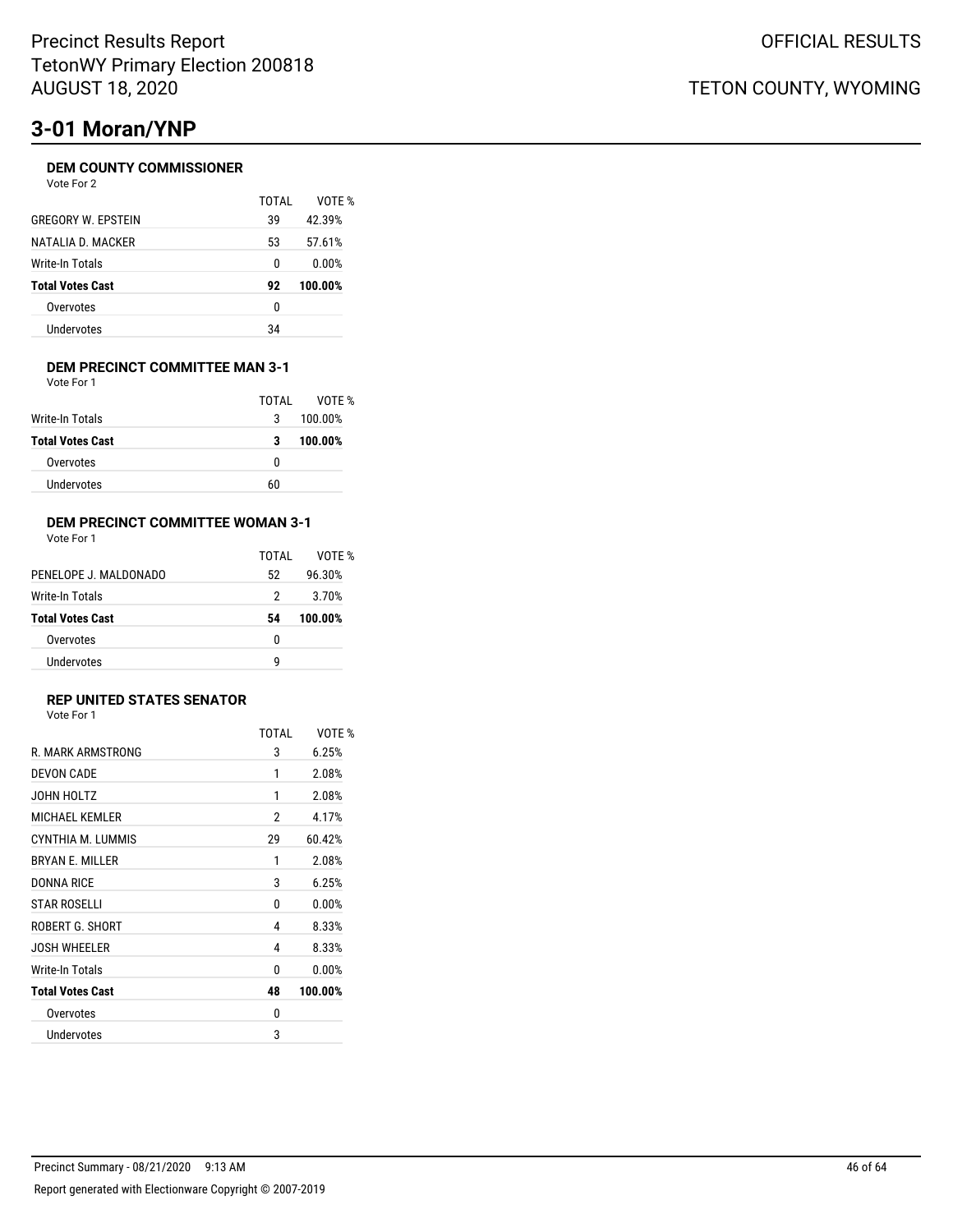# **3-01 Moran/YNP**

### **REP UNITED STATES REPRESENTATIVE**

| Vote For 1 |  |
|------------|--|
|            |  |

|                         | TOTAI | VOTF %  |
|-------------------------|-------|---------|
| LIZ CHENEY              | 34    | 69.39%  |
| <b>BLAKE STANLEY</b>    | 15    | 30.61%  |
| Write-In Totals         | 0     | 0.00%   |
| <b>Total Votes Cast</b> | 49    | 100.00% |
| Overvotes               | 0     |         |
| Undervotes              | 2     |         |

#### **REP STATE REPRESENTATIVE HD 23** Vote For 1

|                         | TOTAI | VOTF %  |
|-------------------------|-------|---------|
| Write-In Totals         | 3     | 100.00% |
| <b>Total Votes Cast</b> | 3     | 100.00% |
| Overvotes               | 0     |         |
| Undervotes              | 48    |         |

### **REP COUNTY COMMISSIONER**

Vote For 2

|                           | TOTAL | VOTF %  |
|---------------------------|-------|---------|
| <b>CHRISTIAN BECKWITH</b> | 20    | 33.33%  |
| PETER LONG                | 38    | 63.33%  |
| Write-In Totals           | 2     | 3.33%   |
| <b>Total Votes Cast</b>   | 60    | 100.00% |
| Overvotes                 | 0     |         |
| Undervotes                | 42    |         |
|                           |       |         |

#### **REP PRECINCT COMMITTEE MAN 3-1** Vote For 1

| .                       |       |         |
|-------------------------|-------|---------|
|                         | TOTAL | VOTF %  |
| Write-In Totals         | 2     | 100.00% |
| <b>Total Votes Cast</b> | 2     | 100.00% |
| Overvotes               | 0     |         |
| <b>Undervotes</b>       | 49    |         |

## **REP PRECINCT COMMITTEE WOMAN 3-1**

| Vote For 1 |  |  |
|------------|--|--|
|------------|--|--|

|                         | TOTAL | VOTF %  |
|-------------------------|-------|---------|
| HELEN M. BISHOP         | 41    | 100.00% |
| Write-In Totals         | 0     | 0.00%   |
| <b>Total Votes Cast</b> | 41    | 100.00% |
| Overvotes               | 0     |         |
| Undervotes              | 10    |         |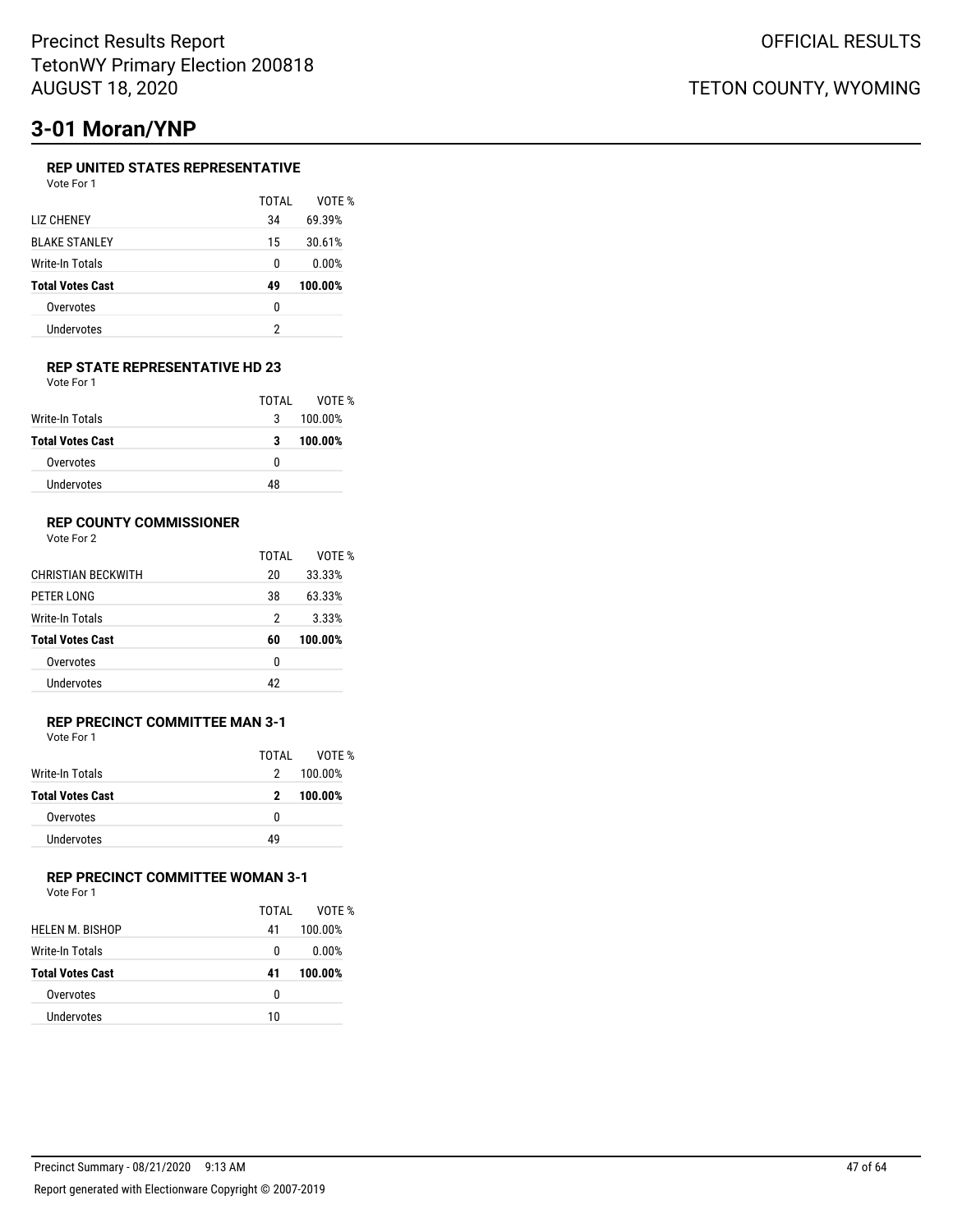# **4-01 Wilson South**

| <b>Statistics</b>                 | TOTAI |
|-----------------------------------|-------|
| <b>Ballots Cast - Total</b>       | 320   |
| Ballots Cast - DEMOCRATIC         | 178   |
| <b>Ballots Cast - REPUBLICAN</b>  | 142   |
| <b>Ballots Cast - NONPARTISAN</b> | n     |
| <b>Ballots Cast - Blank</b>       | n     |

### **DEM UNITED STATES SENATOR**

Vote For 1

|                         | TOTAI | VOTE %  |
|-------------------------|-------|---------|
| <b>MERAV BEN DAVID</b>  | 84    | 48.84%  |
| KENNETH R. CASNER       | 3     | 1.74%   |
| JAMES KIRK DEBRINE      | 2     | 1.16%   |
| YANA LUDWIG             | 29    | 16.86%  |
| NATHAN WENDT            | 52    | 30.23%  |
| REX WILDE               | 2     | 1.16%   |
| Write-In Totals         | 0     | 0.00%   |
| <b>Total Votes Cast</b> | 172   | 100.00% |
| Overvotes               | 3     |         |
| <b>Undervotes</b>       | 3     |         |
|                         |       |         |

### **DEM UNITED STATES REPRESENTATIVE**

Vote For 1

|                         | TOTAI | VOTF %  |
|-------------------------|-------|---------|
| <b>CARL BEACH</b>       | 21    | 13.21%  |
| LYNNETTE GREY BULL      | 116   | 72.96%  |
| <b>CAROL HAFNER</b>     | 22    | 13.84%  |
| Write-In Totals         | 0     | 0.00%   |
| <b>Total Votes Cast</b> | 159   | 100.00% |
| Overvotes               | 1     |         |
| Undervotes              | 18    |         |
|                         |       |         |

### **DEM STATE SENATOR SD 16**

Vote For 1

|                  | TOTAI | VOTE %  |
|------------------|-------|---------|
| Write-In Totals  | 11    | 100.00% |
| Total Votes Cast | 11    | 100.00% |
| Overvotes        | n     |         |
| Undervotes       | 167   |         |

## **DEM STATE REPRESENTATIVE HD 22**

| Vote For 1 |  |  |
|------------|--|--|
|------------|--|--|

|                         | TOTAI | VOTF %  |
|-------------------------|-------|---------|
| Write-In Totals         | 22    | 100.00% |
| <b>Total Votes Cast</b> | 22    | 100.00% |
| Overvotes               | n     |         |
| Undervotes              | 156   |         |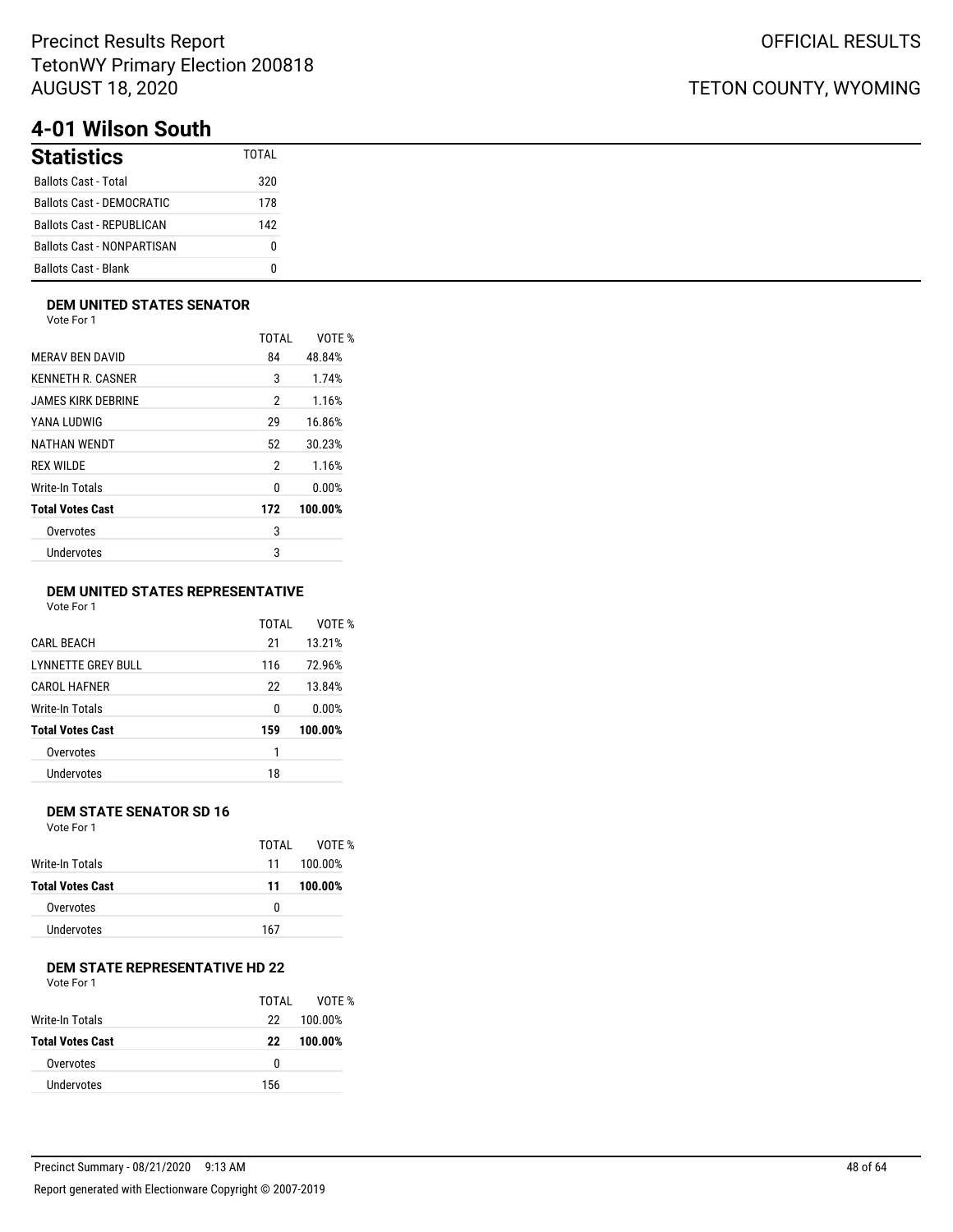# **4-01 Wilson South**

### **DEM COUNTY COMMISSIONER**

| Vote For | 2 |
|----------|---|
|----------|---|

|                           | TOTAI | VOTF %  |
|---------------------------|-------|---------|
| <b>GREGORY W. FPSTEIN</b> | 126   | 45.65%  |
| NATALIA D. MACKER         | 145   | 52.54%  |
| Write-In Totals           | 5     | 1.81%   |
| <b>Total Votes Cast</b>   | 276   | 100.00% |
| Overvotes                 | 2     |         |
| Undervotes                | 78    |         |
|                           |       |         |

#### **DEM PRECINCT COMMITTEE MAN 4-1** Vote For 2

| 149 | 97.39%  |
|-----|---------|
|     |         |
| 4   | 2.61%   |
| 153 | 100.00% |
| 0   |         |
|     |         |
|     |         |

### **DEM PRECINCT COMMITTEE WOMAN 4 -1** Vote For 2

|                         | TOTAI | VOTF %  |
|-------------------------|-------|---------|
| DAIL F. BARBOUR         | 121   | 45.32%  |
| <b>MARYLEE WHITE</b>    | 146   | 54.68%  |
| Write-In Totals         | 0     | 0.00%   |
| <b>Total Votes Cast</b> | 267   | 100.00% |
| Overvotes               | 0     |         |
| Undervotes              | 89    |         |

### **REP UNITED STATES SENATOR**

Vote For 1

|                         | TOTAI | VOTF %  |
|-------------------------|-------|---------|
| R. MARK ARMSTRONG       | 8     | 5.93%   |
| <b>DEVON CADE</b>       | 4     | 2.96%   |
| JOHN HOLTZ              | 1     | 0.74%   |
| <b>MICHAEL KEMLER</b>   | 4     | 2.96%   |
| CYNTHIA M. LUMMIS       | 87    | 64.44%  |
| <b>BRYAN F. MILLER</b>  | 10    | 7.41%   |
| DONNA RICE              | 5     | 3.70%   |
| <b>STAR ROSELLI</b>     | 2     | 1.48%   |
| ROBERT G. SHORT         | 10    | 7.41%   |
| <b>JOSH WHEELER</b>     | 2     | 1.48%   |
| Write-In Totals         | 2     | 1.48%   |
| <b>Total Votes Cast</b> | 135   | 100.00% |
| Overvotes               | 0     |         |
| Undervotes              | 7     |         |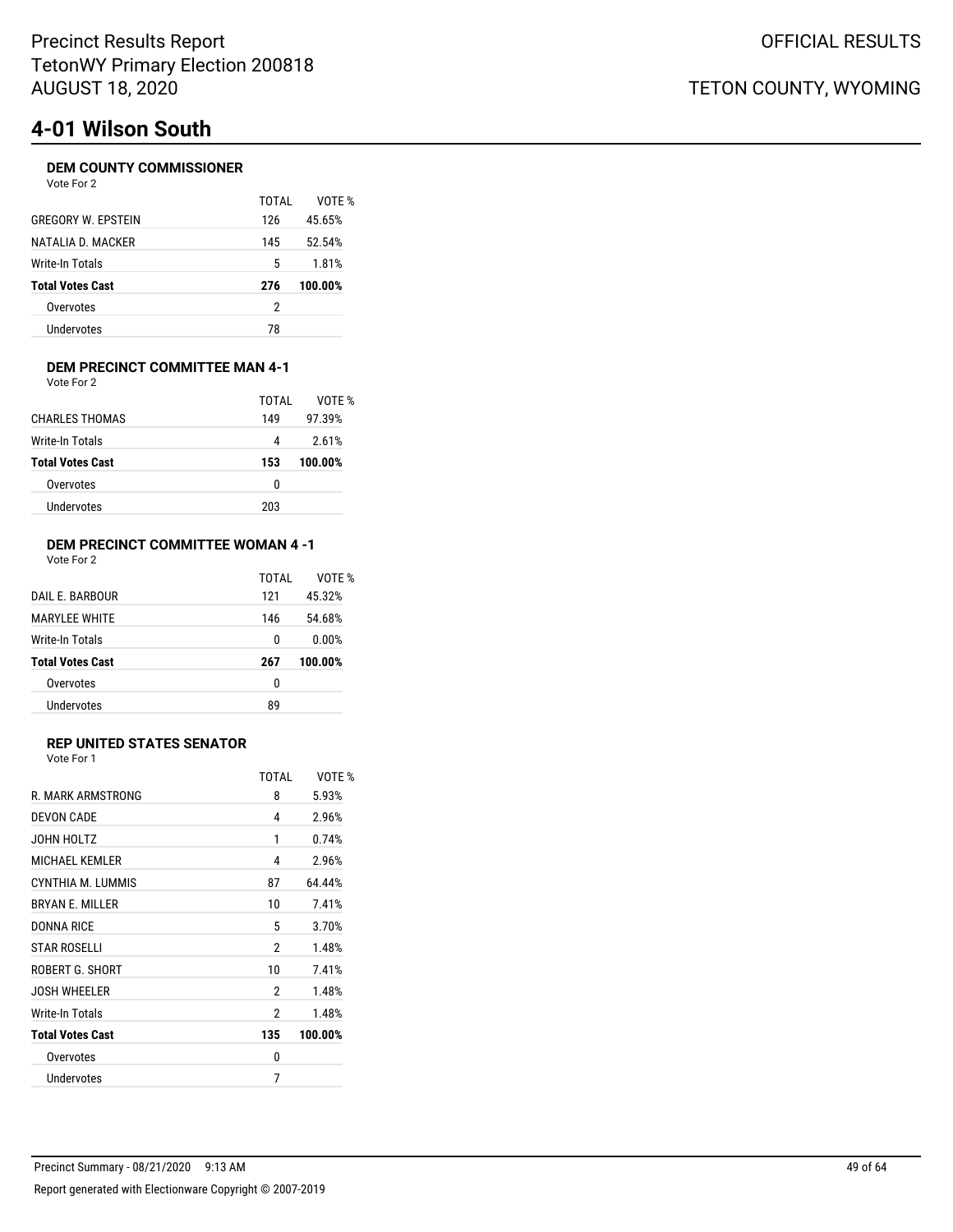# **4-01 Wilson South**

## **REP UNITED STATES REPRESENTATIVE**

| Vote For 1              |       |         |
|-------------------------|-------|---------|
|                         | TOTAL | VOTE %  |
| <b>LIZ CHENEY</b>       | 105   | 77.21%  |
| <b>BLAKE STANLEY</b>    | 31    | 22.79%  |
| Write-In Totals         | N     | 0.00%   |
| <b>Total Votes Cast</b> | 136   | 100.00% |
| Overvotes               | 1     |         |
| Undervotes              | 5     |         |

#### **REP STATE SENATOR SD 16** Vote For 1

|                         | TOTAI | VOTF %  |
|-------------------------|-------|---------|
| <b>DAN DOCKSTADER</b>   | 111   | 98.23%  |
| Write-In Totals         | 2     | 1.77%   |
| <b>Total Votes Cast</b> | 113   | 100.00% |
| Overvotes               | U     |         |
| Undervotes              | 29    |         |
|                         |       |         |

#### **REP STATE REPRESENTATIVE HD 22** Vote For 1

| <b>BILL WINNEY</b>      | TOTAI<br>109 | VOTF %<br>94.78% |
|-------------------------|--------------|------------------|
| <b>Write-In Totals</b>  | 6            | 5.22%            |
| <b>Total Votes Cast</b> | 115          | 100.00%          |
| Overvotes               | 0            |                  |
| Undervotes              | 27           |                  |

### **REP COUNTY COMMISSIONER**

Vote For 2

|                         | TOTAI | VOTF %  |
|-------------------------|-------|---------|
| CHRISTIAN BECKWITH      | 72    | 40.68%  |
| PETER LONG              | 99    | 55.93%  |
| Write-In Totals         | 6     | 3.39%   |
| <b>Total Votes Cast</b> | 177   | 100.00% |
| Overvotes               | 0     |         |
| Undervotes              |       |         |

### **REP PRECINCT COMMITTEE MAN 4-1**

Vote For 1

|                         | TOTAL | VOTF %  |
|-------------------------|-------|---------|
| Write-In Totals         | 7     | 100.00% |
| <b>Total Votes Cast</b> | 7     | 100.00% |
| Overvotes               | n     |         |
| Undervotes              | 135   |         |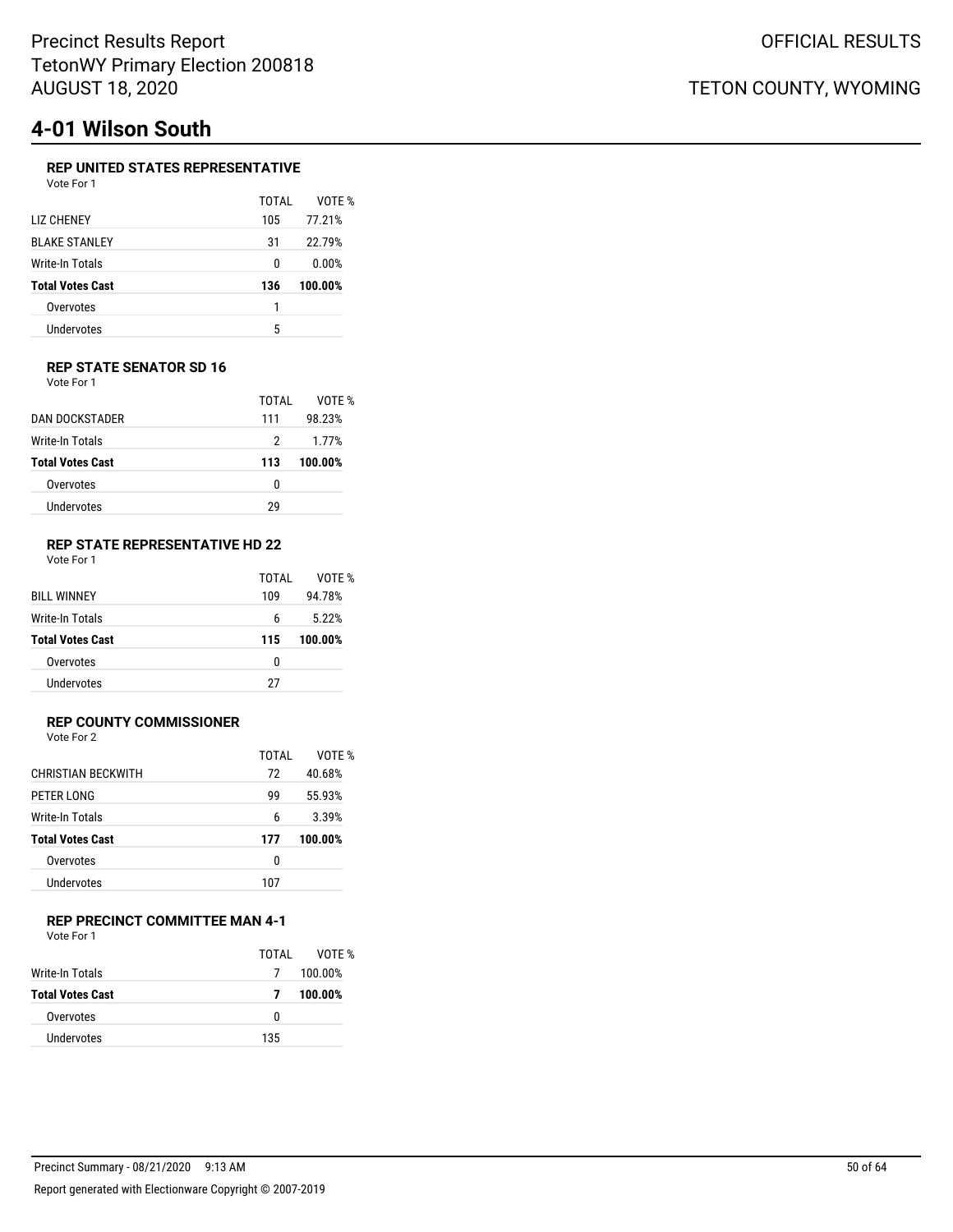# **4-01 Wilson South**

### **REP PRECINCT COMMITTEE WOMAN 4 -1**

| TOTAI | VOTF %  |
|-------|---------|
| 105   | 99.06%  |
| 1     | 0.94%   |
| 106   | 100.00% |
| 0     |         |
| 36    |         |
|       |         |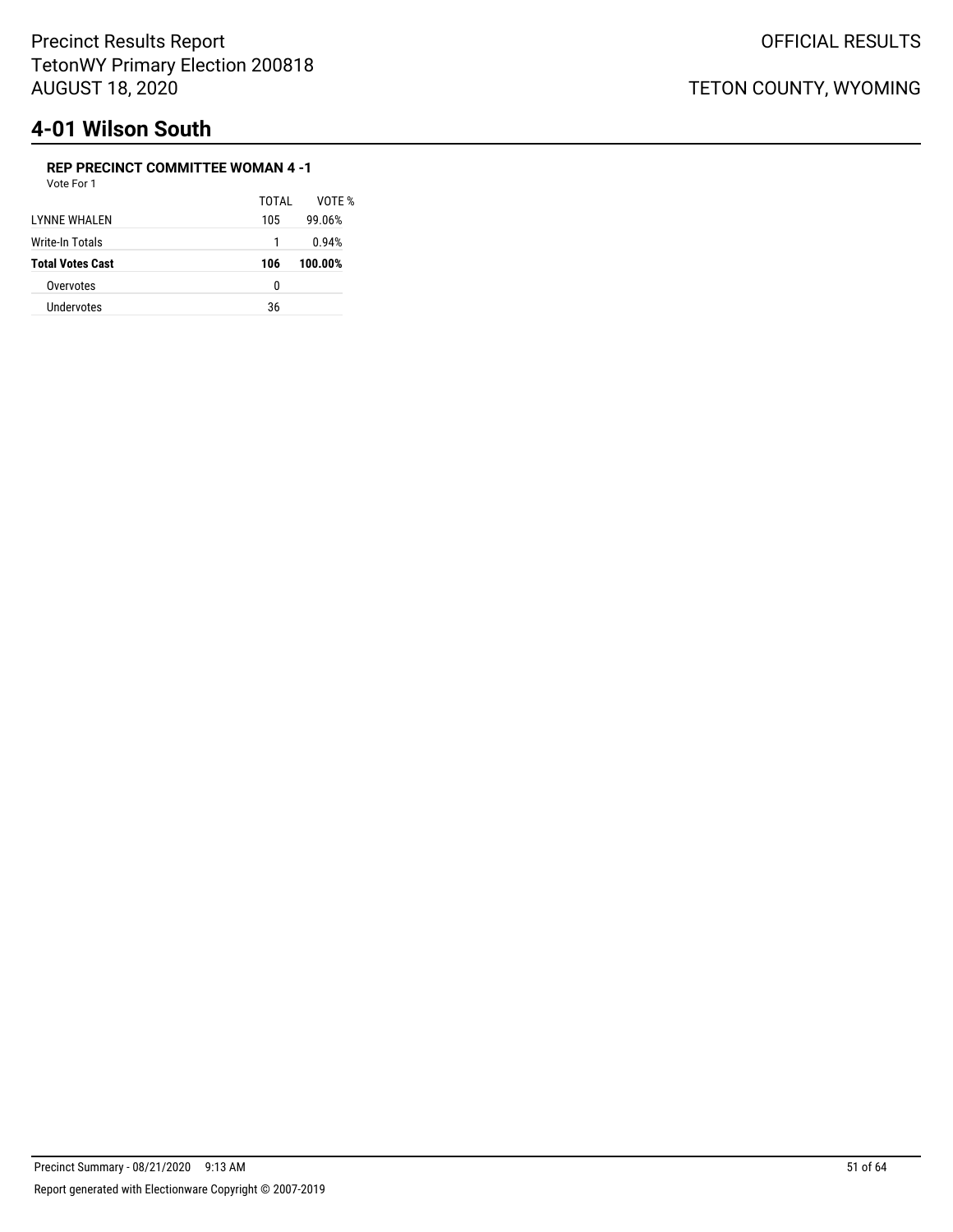## TETON COUNTY, WYOMING

# **4-02 Moose/Wilson Rd. West**

| <b>Statistics</b>                 | <b>TOTAL</b> |
|-----------------------------------|--------------|
| Ballots Cast - Total              | 489          |
| <b>Ballots Cast - DEMOCRATIC</b>  | 272          |
| <b>Ballots Cast - REPUBLICAN</b>  | 217          |
| <b>Ballots Cast - NONPARTISAN</b> |              |
| Ballots Cast - Blank              |              |

### **DEM UNITED STATES SENATOR**

Vote For 1

|                         | <b>TOTAL</b> | VOTE %  |
|-------------------------|--------------|---------|
| <b>MERAV BEN DAVID</b>  | 98           | 38.74%  |
| KENNETH R. CASNER       | 3            | 1.19%   |
| JAMES KIRK DEBRINE      | 5            | 1.98%   |
| YANA LUDWIG             | 49           | 19.37%  |
| NATHAN WENDT            | 90           | 35.57%  |
| <b>REX WILDE</b>        | 7            | 2.77%   |
| Write-In Totals         | 1            | 0.40%   |
| <b>Total Votes Cast</b> | 253          | 100.00% |
| Overvotes               | 3            |         |
| Undervotes              | 16           |         |
|                         |              |         |

### **DEM UNITED STATES REPRESENTATIVE**

Vote For 1

|                         | TOTAI | VOTF %  |
|-------------------------|-------|---------|
| <b>CARL BEACH</b>       | 35    | 14.52%  |
| LYNNETTE GREY BULL      | 163   | 67.63%  |
| <b>CAROL HAFNER</b>     | 42    | 17.43%  |
| Write-In Totals         | 1     | 0.41%   |
| <b>Total Votes Cast</b> | 241   | 100.00% |
| Overvotes               | 3     |         |
| Undervotes              | 28    |         |
|                         |       |         |

### **DEM STATE REPRESENTATIVE HD 23**

|                         | TOTAI | VOTF %  |
|-------------------------|-------|---------|
| ANDY SCHWARTZ           | 253   | 99.22%  |
| <b>Write-In Totals</b>  | 2     | 0.78%   |
| <b>Total Votes Cast</b> | 255   | 100.00% |
| Overvotes               |       |         |
| Undervotes              | 16    |         |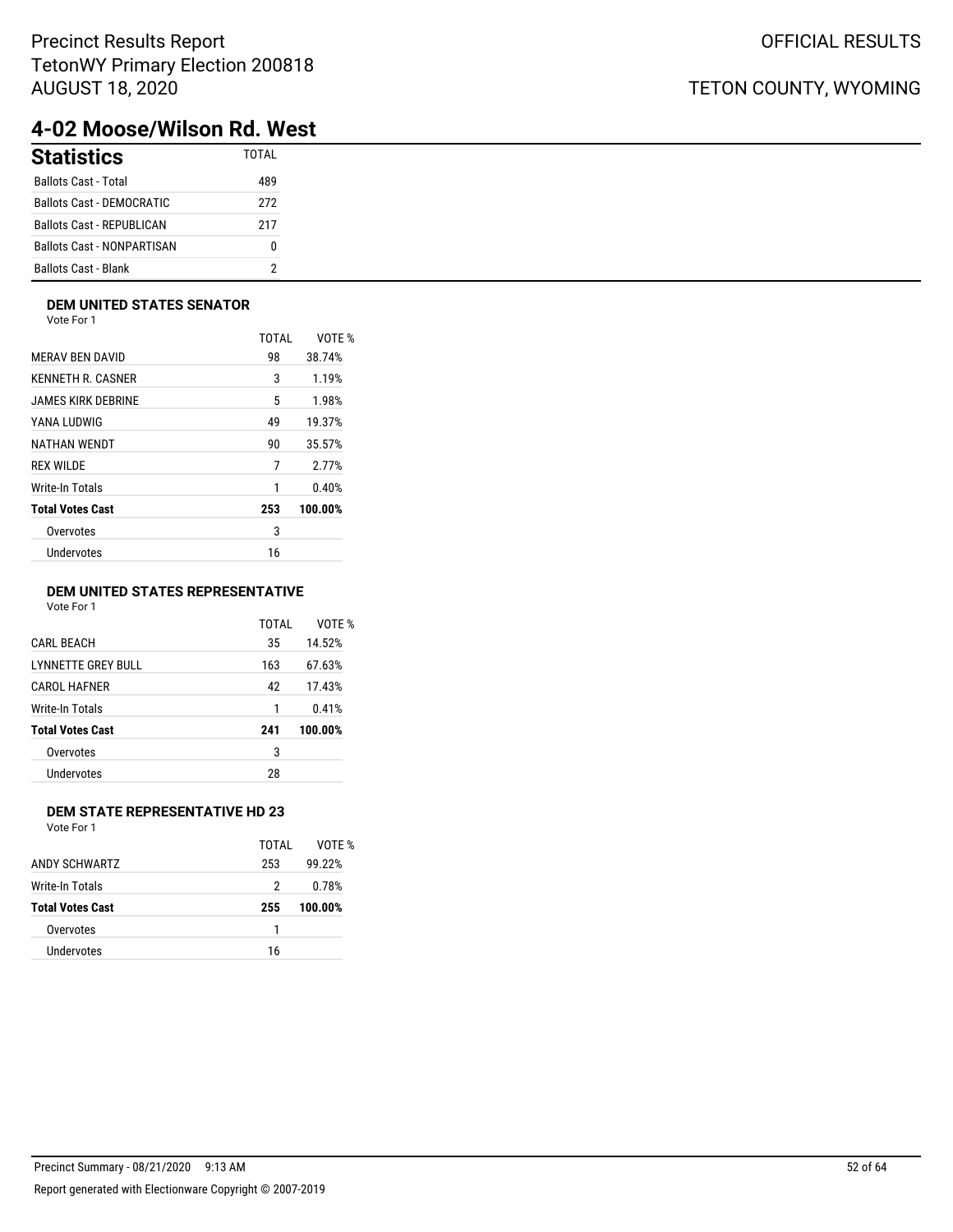# **4-02 Moose/Wilson Rd. West**

### **DEM COUNTY COMMISSIONER**

| Vote For 2                |       |         |
|---------------------------|-------|---------|
|                           | TOTAL | VOTE %  |
| <b>GREGORY W. EPSTEIN</b> | 202   | 47.09%  |
| NATALIA D. MACKER         | 219   | 51.05%  |
| Write-In Totals           | 8     | 1.86%   |
| <b>Total Votes Cast</b>   | 429   | 100.00% |
| Overvotes                 | 2     |         |
| Undervotes                | 113   |         |
|                           |       |         |

### **DEM PRECINCT COMMITTEE MAN 4-2** Vote For 2

|                         | TOTAI | VOTE %  |
|-------------------------|-------|---------|
| YVES R.H. DESGOUTTES    | 181   | 46.17%  |
| <b>BEN LINN</b>         | 211   | 53.83%  |
| Write-In Totals         | 0     | 0.00%   |
| <b>Total Votes Cast</b> | 392   | 100.00% |
| Overvotes               | 2     |         |
| Undervotes              | 150   |         |

### **DEM PRECINCT COMMITTEE WOMAN 4 -2** Vote For 2

| I AURIF THAI            | TOTAI<br>249 | VOTF %<br>97.65% |
|-------------------------|--------------|------------------|
| Write-In Totals         | 6            | 2.35%            |
| <b>Total Votes Cast</b> | 255          | 100.00%          |
| Overvotes               | 0            |                  |
| Undervotes              | 289          |                  |

### **REP UNITED STATES SENATOR**

Vote For 1

|                         | TOTAI | VOTF %  |
|-------------------------|-------|---------|
| R. MARK ARMSTRONG       | 6     | 3.06%   |
| <b>DEVON CADE</b>       | 5     | 2.55%   |
| JOHN HOLTZ              | 2     | 1.02%   |
| <b>MICHAEL KEMLER</b>   | 0     | 0.00%   |
| CYNTHIA M. LUMMIS       | 130   | 66.33%  |
| <b>BRYAN E. MILLER</b>  | 9     | 4.59%   |
| <b>DONNA RICE</b>       | 22    | 11.22%  |
| STAR ROSFI I I          | 1     | 0.51%   |
| ROBERT G. SHORT         | 16    | 8.16%   |
| <b>JOSH WHEELER</b>     | 2     | 1.02%   |
| Write-In Totals         | 3     | 1.53%   |
| <b>Total Votes Cast</b> | 196   | 100.00% |
| Overvotes               | 3     |         |
| Undervotes              | 18    |         |
|                         |       |         |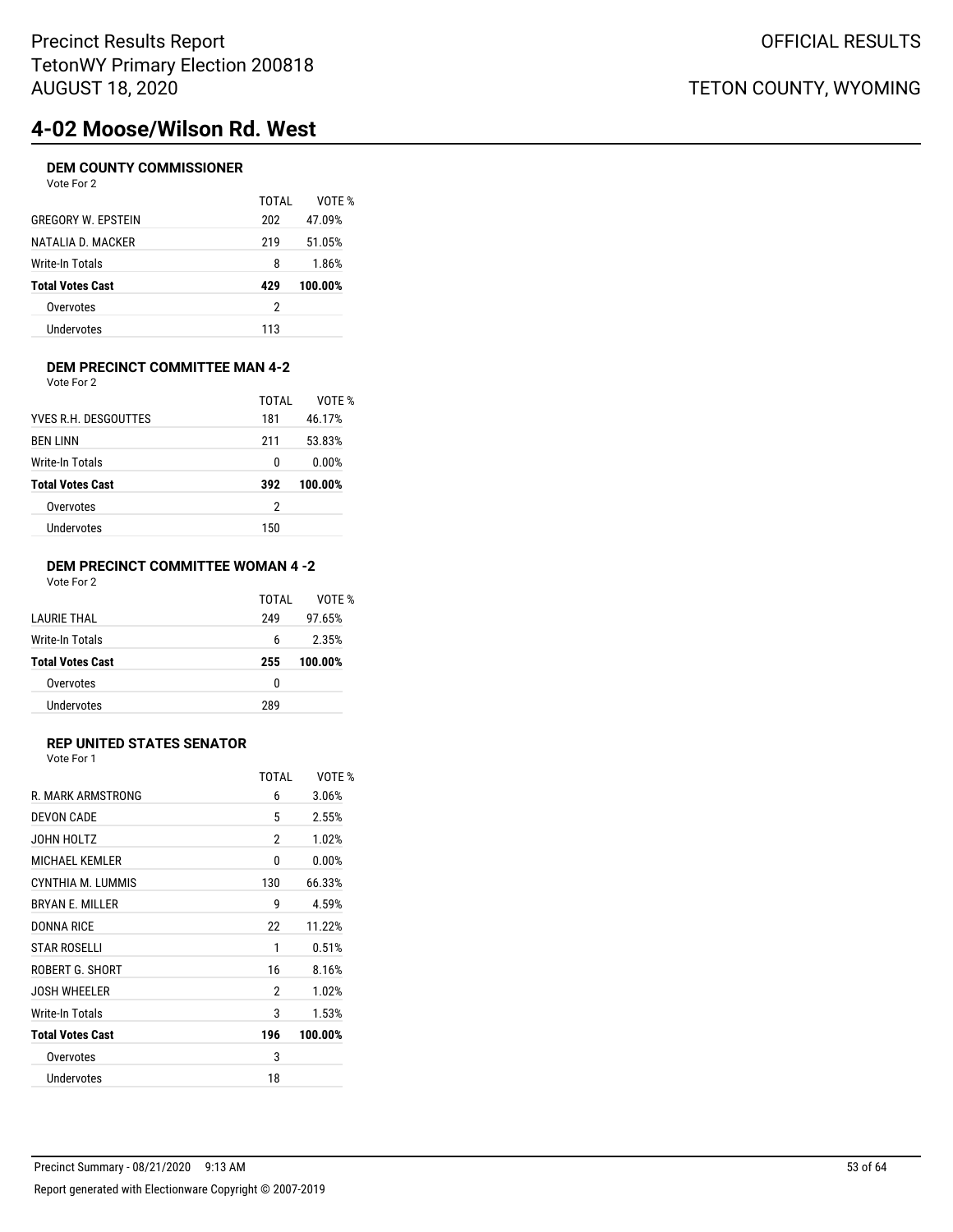# **4-02 Moose/Wilson Rd. West**

### **REP UNITED STATES REPRESENTATIVE** Vote For 1

| , , , , , , , , ,       |       |         |
|-------------------------|-------|---------|
|                         | TOTAL | VOTE %  |
| <b>LIZ CHENEY</b>       | 171   | 81.04%  |
| <b>BLAKE STANLEY</b>    | 38    | 18.01%  |
| Write-In Totals         | 2     | 0.95%   |
| <b>Total Votes Cast</b> | 211   | 100.00% |
| Overvotes               | 0     |         |
| Undervotes              | 6     |         |
|                         |       |         |

### **REP STATE REPRESENTATIVE HD 23** Vote For 1

|                         | TOTAI | VOTF %  |
|-------------------------|-------|---------|
| Write-In Totals         | 7     | 100.00% |
| <b>Total Votes Cast</b> | 7     | 100.00% |
| Overvotes               | 0     |         |
| Undervotes              | 210   |         |

### **REP COUNTY COMMISSIONER**

Vote For 2

|                           | TOTAL | VOTF %  |
|---------------------------|-------|---------|
| <b>CHRISTIAN BECKWITH</b> | 109   | 39.49%  |
| PETER LONG                | 160   | 57.97%  |
| Write-In Totals           |       | 2.54%   |
| <b>Total Votes Cast</b>   | 276   | 100.00% |
| Overvotes                 | 0     |         |
| Undervotes                | 158   |         |

### **REP PRECINCT COMMITTEE MAN 4-2** Vote For 1

|                         | TOTAI | VOTF %  |  |
|-------------------------|-------|---------|--|
|                         |       |         |  |
| Write-In Totals         | 6     | 100.00% |  |
| <b>Total Votes Cast</b> | 6     | 100.00% |  |
| Overvotes               | n     |         |  |
| <b>Undervotes</b>       | 211   |         |  |

## **REP PRECINCT COMMITTEE WOMAN 4 -2**

|                  | TOTAL | VOTF %  |
|------------------|-------|---------|
| Write-In Totals  | 8     | 100.00% |
| Total Votes Cast | 8     | 100.00% |
| Overvotes        | 0     |         |
| Undervotes       | 209   |         |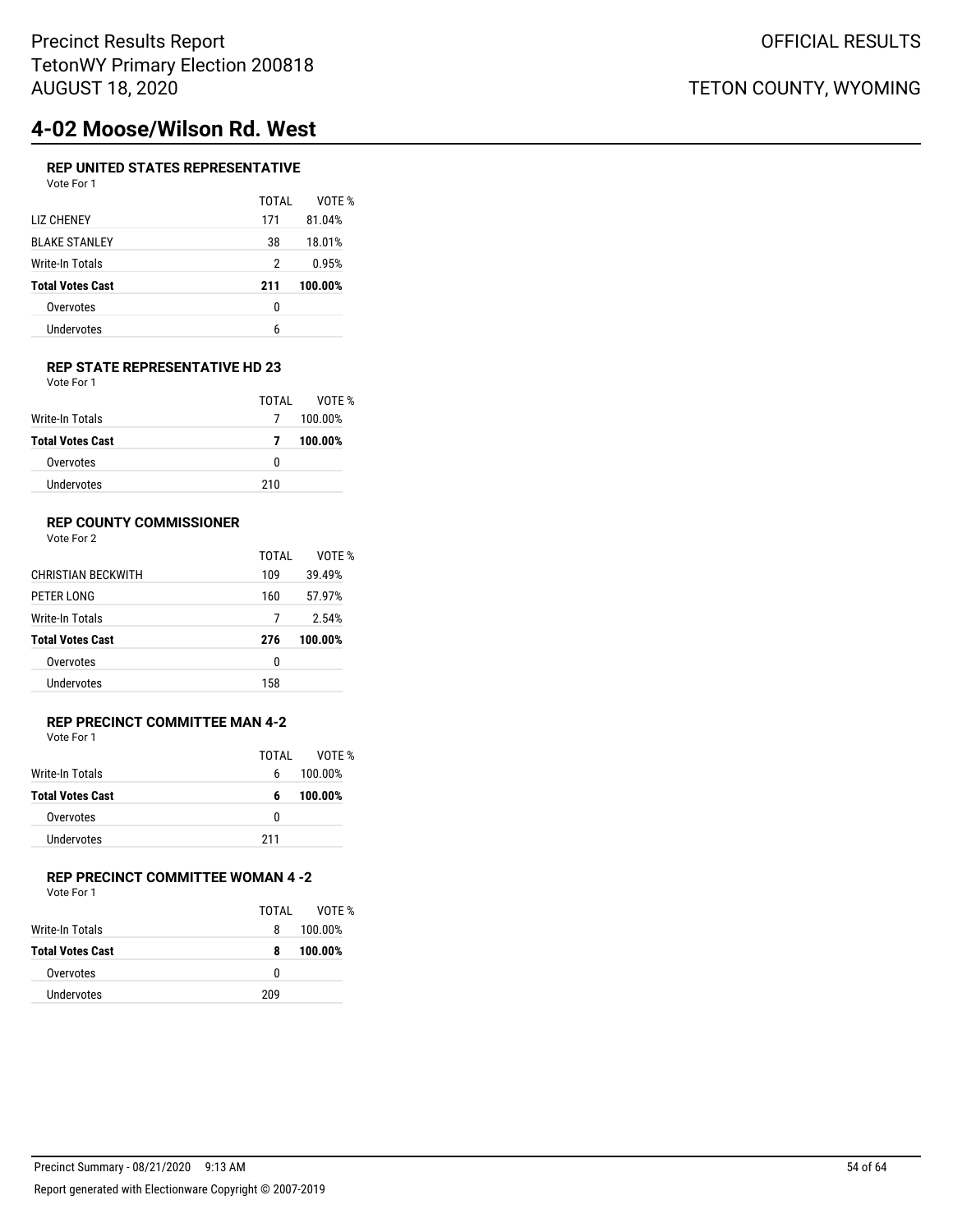# **4-03 Wilson North**

| <b>Statistics</b>                 | TOTAI |
|-----------------------------------|-------|
| <b>Ballots Cast - Total</b>       | 289   |
| <b>Ballots Cast - DEMOCRATIC</b>  | 193   |
| <b>Ballots Cast - REPUBLICAN</b>  | 96    |
| <b>Ballots Cast - NONPARTISAN</b> | N     |
| <b>Ballots Cast - Blank</b>       |       |

### **DEM UNITED STATES SENATOR**

Vote For 1

|                         | <b>TOTAL</b> | VOTF %  |
|-------------------------|--------------|---------|
| <b>MERAV BEN DAVID</b>  | 62           | 37.80%  |
| KENNETH R. CASNER       | 4            | 2.44%   |
| JAMES KIRK DEBRINE      | 4            | 2.44%   |
| YANA LUDWIG             | 42           | 25.61%  |
| NATHAN WENDT            | 48           | 29.27%  |
| <b>REX WILDE</b>        | 4            | 2.44%   |
| Write-In Totals         | 0            | 0.00%   |
| <b>Total Votes Cast</b> | 164          | 100.00% |
| Overvotes               | 0            |         |
| Undervotes              | 29           |         |
|                         |              |         |

### **DEM UNITED STATES REPRESENTATIVE**

Vote For 1

|                           | TOTAI | VOTE %  |
|---------------------------|-------|---------|
| <b>CARL BEACH</b>         | 25    | 14.53%  |
| <b>LYNNETTE GREY BULL</b> | 134   | 77.91%  |
| <b>CAROL HAFNER</b>       | 13    | 7.56%   |
| Write-In Totals           | 0     | 0.00%   |
| <b>Total Votes Cast</b>   | 172   | 100.00% |
| Overvotes                 | 1     |         |
| Undervotes                | 20    |         |
|                           |       |         |

### **DEM STATE SENATOR SD 16**

Vote For 1

|                  | TOTAL | VOTF %  |
|------------------|-------|---------|
| Write-In Totals  | 8     | 100.00% |
| Total Votes Cast | 8     | 100.00% |
| Overvotes        | 0     |         |
| Undervotes       | 185   |         |
|                  |       |         |

## **DEM STATE REPRESENTATIVE HD 22**

| Vote For 1 |  |  |
|------------|--|--|
|------------|--|--|

|                         | TOTAL | VOTF %  |
|-------------------------|-------|---------|
| Write-In Totals         | 10    | 100.00% |
| <b>Total Votes Cast</b> | 10    | 100.00% |
| Overvotes               | 0     |         |
| Undervotes              | 183   |         |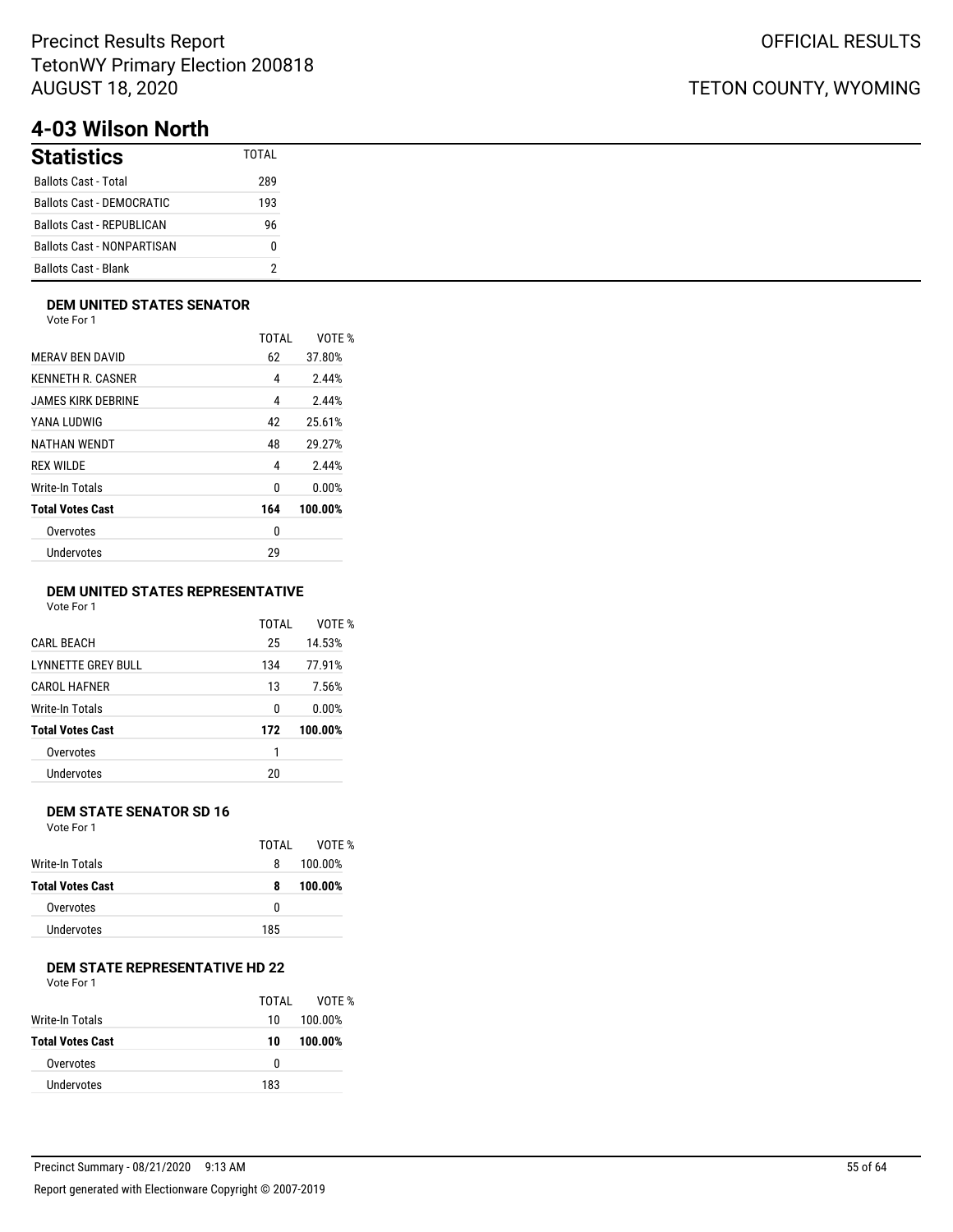# **4-03 Wilson North**

### **DEM COUNTY COMMISSIONER**

| Vote For | 2 |
|----------|---|
|----------|---|

| TOTAI | VOTF %  |
|-------|---------|
| 139   | 47.93%  |
| 141   | 48.62%  |
| 10    | 3.45%   |
| 290   | 100.00% |
| 0     |         |
| 96    |         |
|       |         |

### **DEM PRECINCT COMMITTEE MAN 4-3** Vote For 2

| LEN CARLMAN             | TOTAI<br>154 | VOTE %<br>56.20% |
|-------------------------|--------------|------------------|
| <b>HANK PHIBBS</b>      | 120          | 43.80%           |
| Write-In Totals         | 0            | 0.00%            |
| <b>Total Votes Cast</b> | 274          | 100.00%          |
| Overvotes               | 0            |                  |
| Undervotes              | 112          |                  |

### **DEM PRECINCT COMMITTEE WOMAN 4 -3** Vote For 2

|                         | TOTAI | VOTF %  |
|-------------------------|-------|---------|
| CLAIRE FULLER           | 153   | 55.84%  |
| I FSLIF PFTFRSFN        | 121   | 44.16%  |
| Write-In Totals         | 0     | 0.00%   |
| <b>Total Votes Cast</b> | 274   | 100.00% |
| Overvotes               | 0     |         |
| Undervotes              | 112   |         |

### **REP UNITED STATES SENATOR**

|                         | TOTAI | VOTF %  |
|-------------------------|-------|---------|
| R. MARK ARMSTRONG       | 7     | 7.87%   |
| <b>DEVON CADE</b>       | 3     | 3.37%   |
| JOHN HOLTZ              | 2     | 2.25%   |
| MICHAEL KEMLER          | 3     | 3.37%   |
| CYNTHIA M. LUMMIS       | 40    | 44.94%  |
| <b>BRYAN F. MILLER</b>  | 2     | 2.25%   |
| DONNA RICE              | 4     | 4.49%   |
| <b>STAR ROSELLI</b>     | 4     | 4.49%   |
| ROBERT G. SHORT         | 15    | 16.85%  |
| <b>JOSH WHEELER</b>     | 4     | 4.49%   |
| Write-In Totals         | 5     | 5.62%   |
| <b>Total Votes Cast</b> | 89    | 100.00% |
| Overvotes               | 0     |         |
| Undervotes              | 7     |         |
|                         |       |         |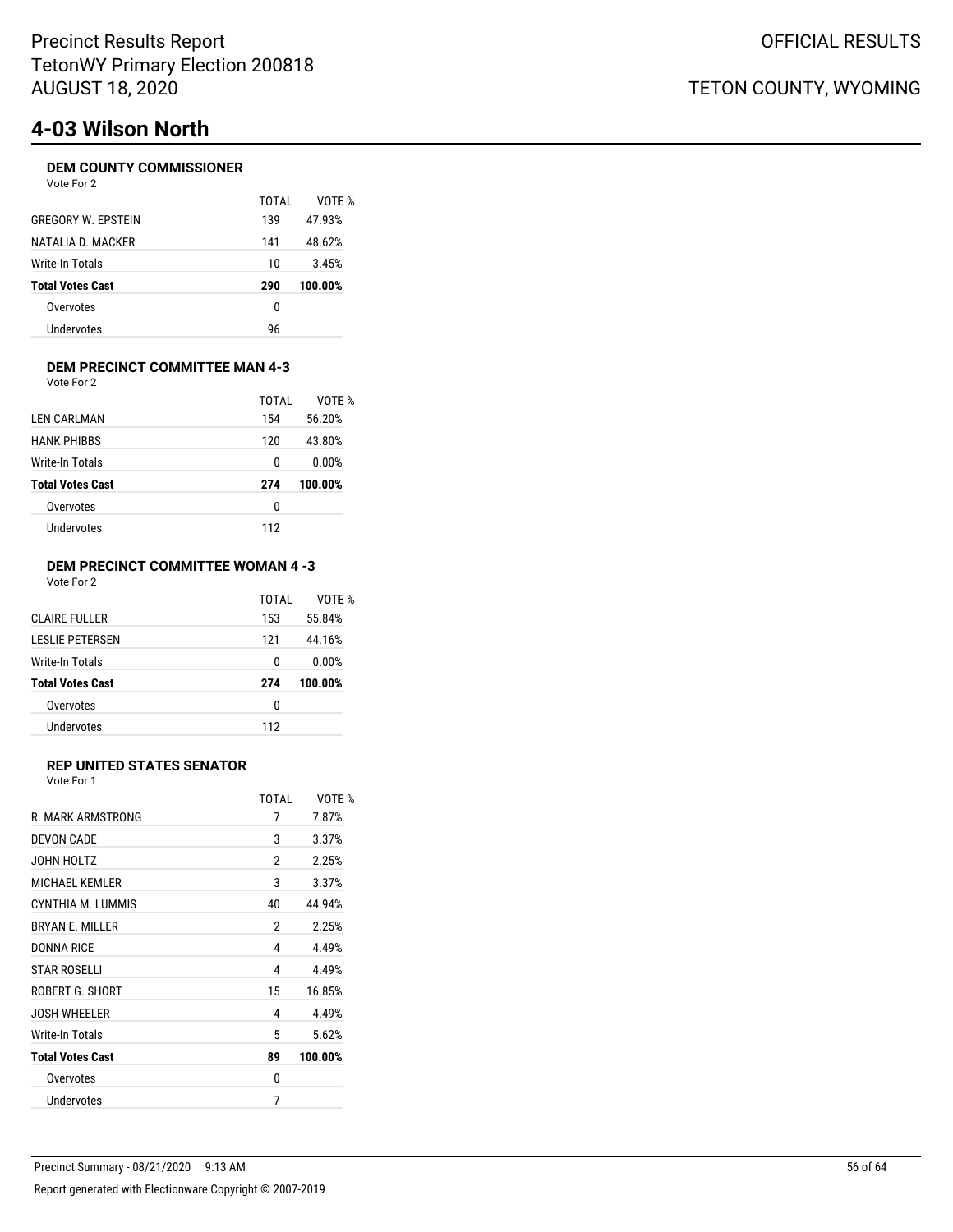# **4-03 Wilson North**

### **REP UNITED STATES REPRESENTATIVE**

| Vote For 1              |       |         |
|-------------------------|-------|---------|
|                         | TOTAL | VOTE %  |
| LIZ CHENEY              | 55    | 59.14%  |
| <b>BLAKE STANLEY</b>    | 35    | 37.63%  |
| Write-In Totals         | 3     | 3.23%   |
| <b>Total Votes Cast</b> | 93    | 100.00% |
| Overvotes               | ŋ     |         |
| Undervotes              | 3     |         |

#### **REP STATE SENATOR SD 16** Vote For 1

|                         | TOTAI | VOTF %  |
|-------------------------|-------|---------|
| DAN DOCKSTADER          | 64    | 91.43%  |
| Write-In Totals         | 6     | 8.57%   |
| <b>Total Votes Cast</b> | 70    | 100.00% |
| Overvotes               | 0     |         |
| Undervotes              | 26    |         |
|                         |       |         |

#### **REP STATE REPRESENTATIVE HD 22** Vote For 1

|                         | TOTAI | VOTF %  |
|-------------------------|-------|---------|
| <b>BILL WINNEY</b>      | 62    | 89.86%  |
| Write-In Totals         | 7     | 10.14%  |
| <b>Total Votes Cast</b> | 69    | 100.00% |
| Overvotes               | 0     |         |
| Undervotes              | 27    |         |

### **REP COUNTY COMMISSIONER**

Vote For 2

|                           | TOTAL | VOTF %  |
|---------------------------|-------|---------|
| <b>CHRISTIAN BECKWITH</b> | 41    | 35.65%  |
| PETER LONG                | 70    | 60.87%  |
| Write-In Totals           | 4     | 3.48%   |
| <b>Total Votes Cast</b>   | 115   | 100.00% |
| Overvotes                 | 0     |         |
| Undervotes                | 77    |         |
|                           |       |         |

### **REP PRECINCT COMMITTEE MAN 4-3**

Vote For 1

|                         | TOTAL | VOTF %  |
|-------------------------|-------|---------|
| CHRISTOPHER WOOLLEY     | 60    | 92.31%  |
| Write-In Totals         | 5     | 7.69%   |
| <b>Total Votes Cast</b> | 65    | 100.00% |
| Overvotes               | U     |         |
| Undervotes              | 31    |         |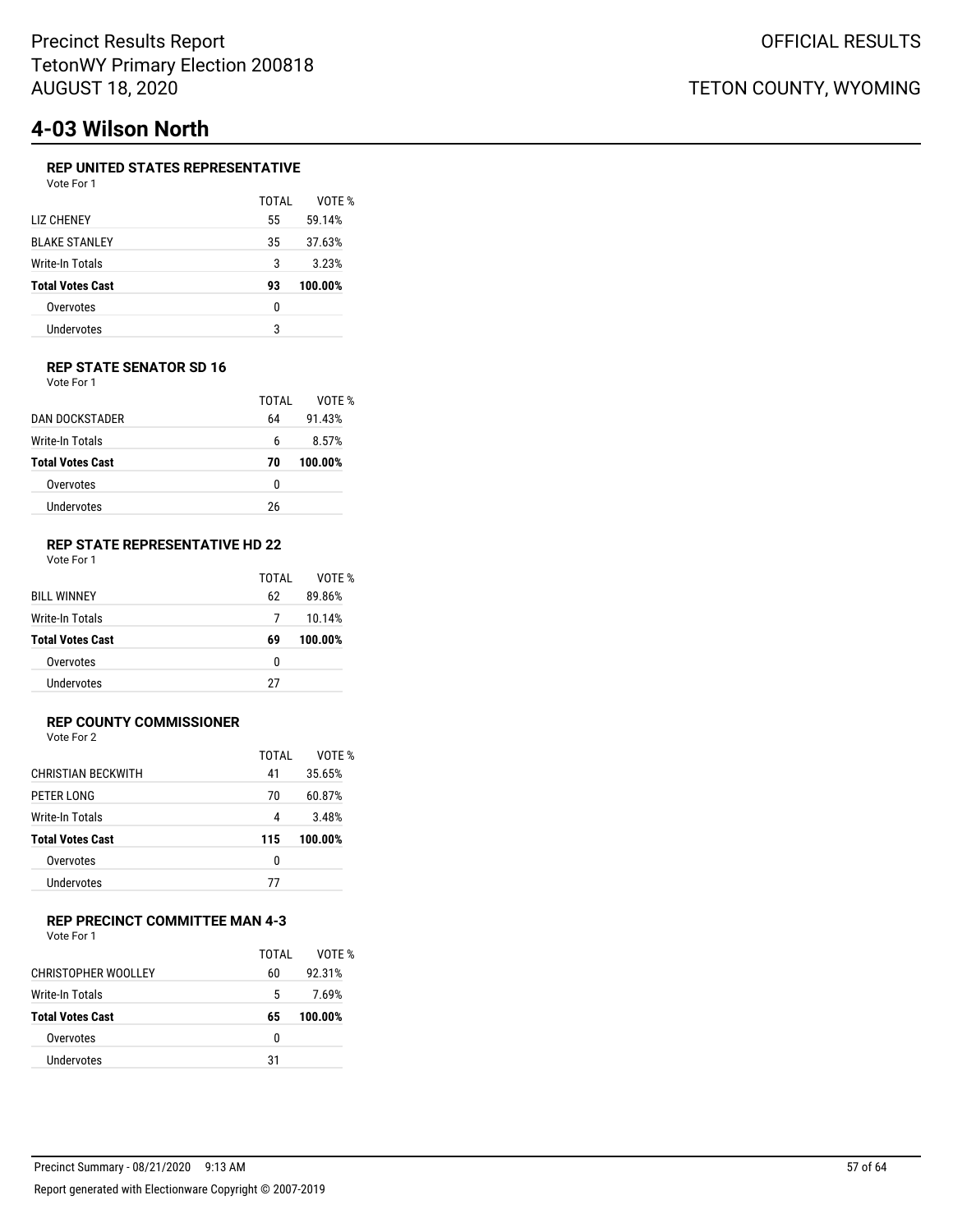# **4-03 Wilson North**

### **REP PRECINCT COMMITTEE WOMAN 4 -3**

| Vote For 1              |       |         |
|-------------------------|-------|---------|
|                         | TOTAI | VOTF %  |
| NANCY H. PASFIELD       | 61    | 92.42%  |
| Write-In Totals         | 5     | 7.58%   |
| <b>Total Votes Cast</b> | 66    | 100.00% |
| Overvotes               | 0     |         |
| Undervotes              | 30    |         |
|                         |       |         |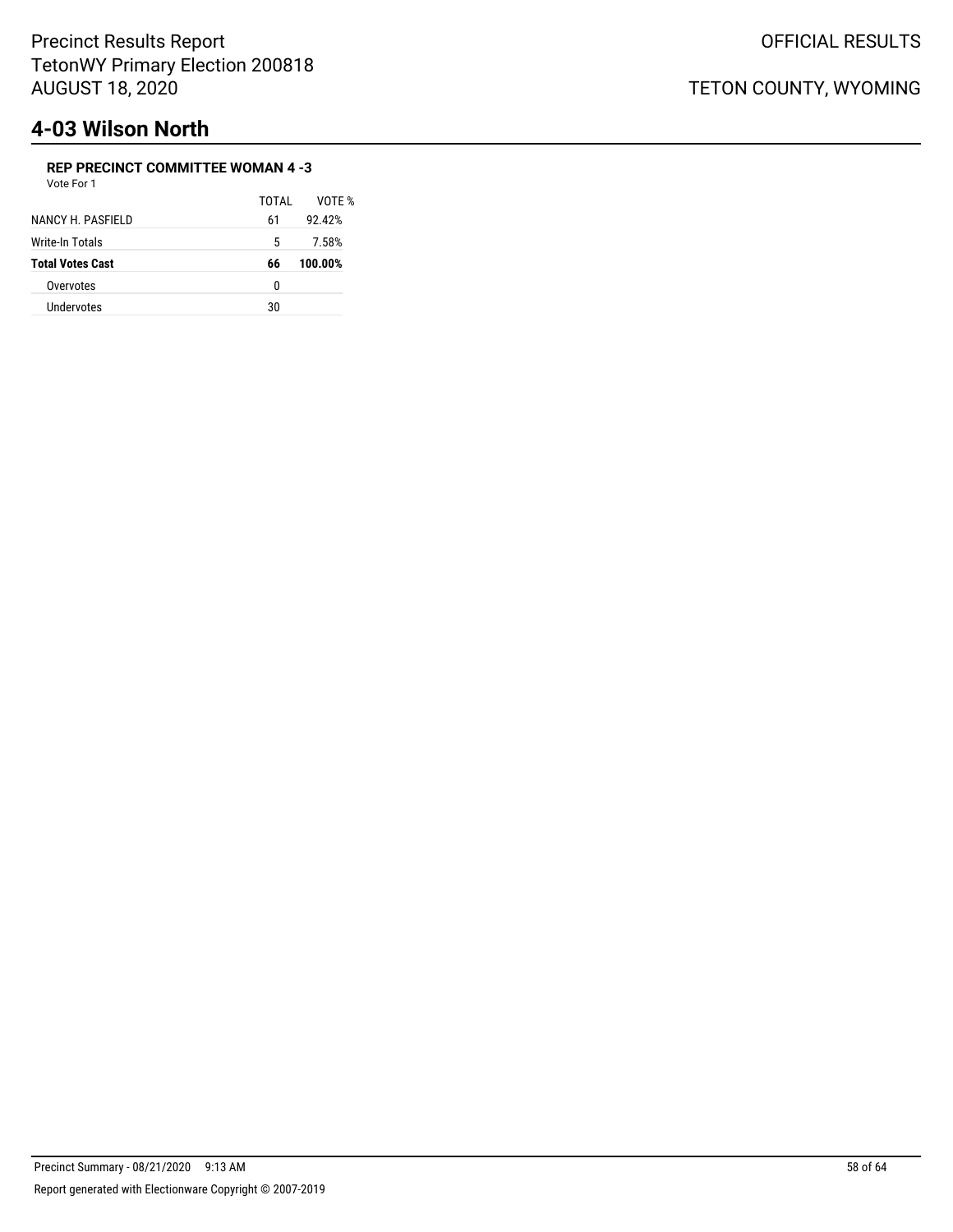## TETON COUNTY, WYOMING

# **4-04 TV/Moose-Wilson Rd West**

| <b>Statistics</b>                 | <b>TOTAL</b> |
|-----------------------------------|--------------|
| <b>Ballots Cast - Total</b>       | 158          |
| <b>Ballots Cast - DEMOCRATIC</b>  | 70           |
| <b>Ballots Cast - REPUBLICAN</b>  | 88           |
| <b>Ballots Cast - NONPARTISAN</b> |              |
| <b>Ballots Cast - Blank</b>       |              |

### **DEM UNITED STATES SENATOR**

Vote For 1

|    | VOTE %  |
|----|---------|
| 26 | 40.62%  |
| 0  | 0.00%   |
| 0  | 0.00%   |
| 12 | 18.75%  |
| 26 | 40.62%  |
| 0  | 0.00%   |
| 0  | 0.00%   |
| 64 | 100.00% |
| 0  |         |
| 6  |         |
|    | TOTAL   |

### **DEM UNITED STATES REPRESENTATIVE**

Vote For 1

|                           | TOTAI | VOTE %  |
|---------------------------|-------|---------|
| <b>CARL BEACH</b>         | 8     | 13.56%  |
| <b>LYNNETTE GREY BULL</b> | 47    | 79.66%  |
| <b>CAROL HAFNER</b>       | 4     | 6.78%   |
| Write-In Totals           | 0     | 0.00%   |
| <b>Total Votes Cast</b>   | 59    | 100.00% |
| Overvotes                 | 2     |         |
| Undervotes                | g     |         |
|                           |       |         |

### **DEM STATE REPRESENTATIVE HD 23**

|                         | TOTAI | VOTF %  |
|-------------------------|-------|---------|
| ANDY SCHWARTZ           | 63    | 98.44%  |
| Write-In Totals         |       | 1.56%   |
| <b>Total Votes Cast</b> | 64    | 100.00% |
| Overvotes               | 0     |         |
| Undervotes              | 6     |         |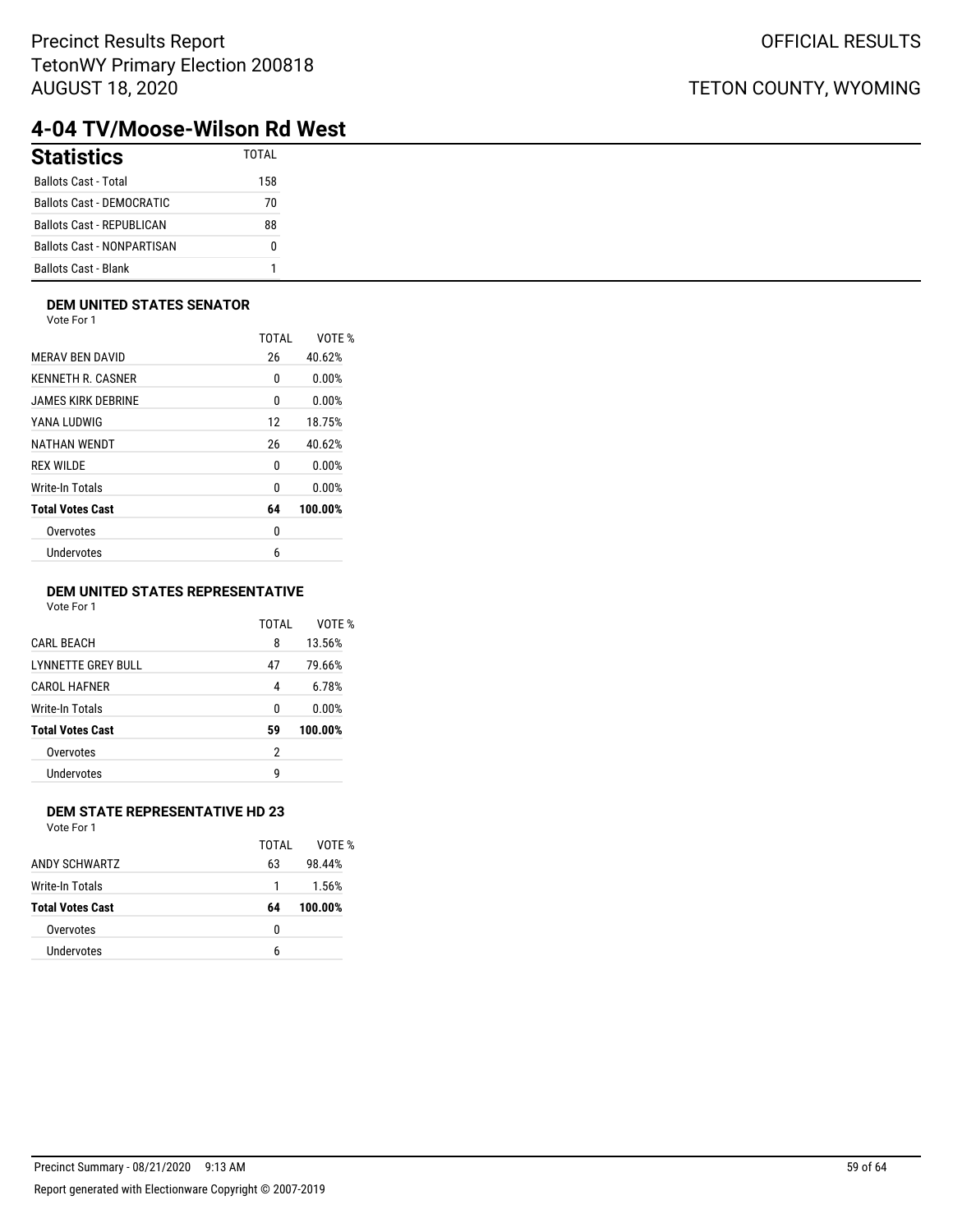# **4-04 TV/Moose-Wilson Rd West**

### **DEM COUNTY COMMISSIONER** Vote For 2

|                           | TOTAL | VOTE %  |
|---------------------------|-------|---------|
| <b>GREGORY W. EPSTEIN</b> | 50    | 43.86%  |
| NATALIA D. MACKER         | 60    | 52.63%  |
| Write-In Totals           | 4     | 3.51%   |
| <b>Total Votes Cast</b>   | 114   | 100.00% |
| Overvotes                 | 0     |         |
| Undervotes                | 26    |         |
|                           |       |         |

#### **DEM PRECINCT COMMITTEE MAN 4-4** Vote For 1

|                         | TOTAI | VOTF %  |
|-------------------------|-------|---------|
| JOHN HARKNESS           | 59    | 100.00% |
| Write-In Totals         | 0     | 0.00%   |
| <b>Total Votes Cast</b> | 59    | 100.00% |
| Overvotes               | 0     |         |
| Undervotes              | 11    |         |

#### **DEM PRECINCT COMMITTEE WOMAN 4 -4** Vote For 1

|                         | TOTAL | VOTF %  |
|-------------------------|-------|---------|
| CAROL HARKNESS          | 60    | 100.00% |
| Write-In Totals         | 0     | 0.00%   |
| <b>Total Votes Cast</b> | 60    | 100.00% |
| Overvotes               | 0     |         |
| Undervotes              | 10    |         |

## **REP UNITED STATES SENATOR**

|                         | TOTAL | VOTE %  |
|-------------------------|-------|---------|
| R. MARK ARMSTRONG       | 6     | 7.23%   |
| <b>DEVON CADE</b>       | 1     | 1.20%   |
| JOHN HOLTZ              | 1     | 1.20%   |
| <b>MICHAEL KEMLER</b>   | 0     | 0.00%   |
| CYNTHIA M. LUMMIS       | 56    | 67.47%  |
| <b>BRYAN E. MILLER</b>  | 5     | 6.02%   |
| <b>DONNA RICE</b>       | 5     | 6.02%   |
| <b>STAR ROSELLI</b>     | 0     | 0.00%   |
| ROBERT G. SHORT         | 7     | 8.43%   |
| <b>JOSH WHEELER</b>     | 1     | 1.20%   |
| Write-In Totals         | 1     | 1.20%   |
| <b>Total Votes Cast</b> | 83    | 100.00% |
| Overvotes               | 2     |         |
| Undervotes              | 3     |         |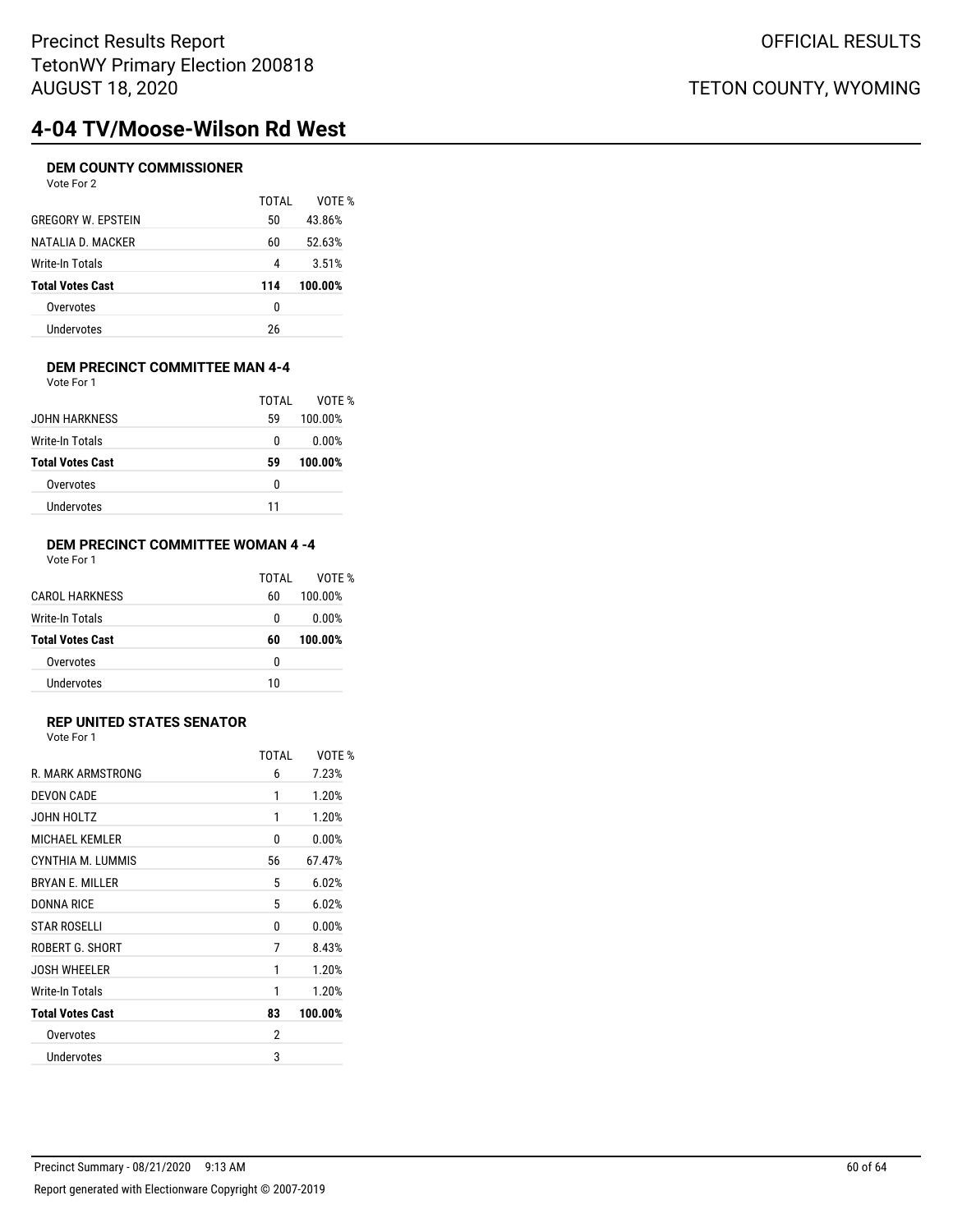## TETON COUNTY, WYOMING

# **4-04 TV/Moose-Wilson Rd West**

### **REP UNITED STATES REPRESENTATIVE** Vote For 1

|                         | TOTAI | VOTE %  |
|-------------------------|-------|---------|
| LIZ CHENEY              | 70    | 81.40%  |
| <b>BLAKE STANLEY</b>    | 14    | 16.28%  |
| Write-In Totals         | 2     | 2.33%   |
| <b>Total Votes Cast</b> | 86    | 100.00% |
| Overvotes               | 0     |         |
| Undervotes              | 2     |         |
|                         |       |         |

#### **REP STATE REPRESENTATIVE HD 23** Vote For 1

|                         | TOTAI | VOTF %  |
|-------------------------|-------|---------|
|                         |       |         |
| Write-In Totals         | 6     | 100.00% |
| <b>Total Votes Cast</b> | 6     | 100.00% |
| Overvotes               | 0     |         |
| Undervotes              | 82    |         |

### **REP COUNTY COMMISSIONER**

Vote For 2

|                           | TOTAI | VOTF %  |
|---------------------------|-------|---------|
| <b>CHRISTIAN BECKWITH</b> | 36    | 34.62%  |
| PETER LONG                | 60    | 57.69%  |
| Write-In Totals           | 8     | 7.69%   |
| <b>Total Votes Cast</b>   | 104   | 100.00% |
| Overvotes                 | 0     |         |
| Undervotes                | 72    |         |
|                           |       |         |

### **REP PRECINCT COMMITTEE MAN 4-4** Vote For 1

|                         | TOTAL | VOTE %  |
|-------------------------|-------|---------|
| Write-In Totals         | 7     | 100.00% |
| <b>Total Votes Cast</b> | 7     | 100.00% |
| Overvotes               | n     |         |
| Undervotes              | 81    |         |

## **REP PRECINCT COMMITTEE WOMAN 4-4**

| Vote For 1 |  |  |
|------------|--|--|
|------------|--|--|

|                         | TOTAL | VOTF %  |
|-------------------------|-------|---------|
| CELIA C. WALLACE        | 62    | 95.38%  |
| Write-In Totals         | 3     | 4.62%   |
| <b>Total Votes Cast</b> | 65    | 100.00% |
| Overvotes               | n     |         |
| <b>Undervotes</b>       | 23    |         |
|                         |       |         |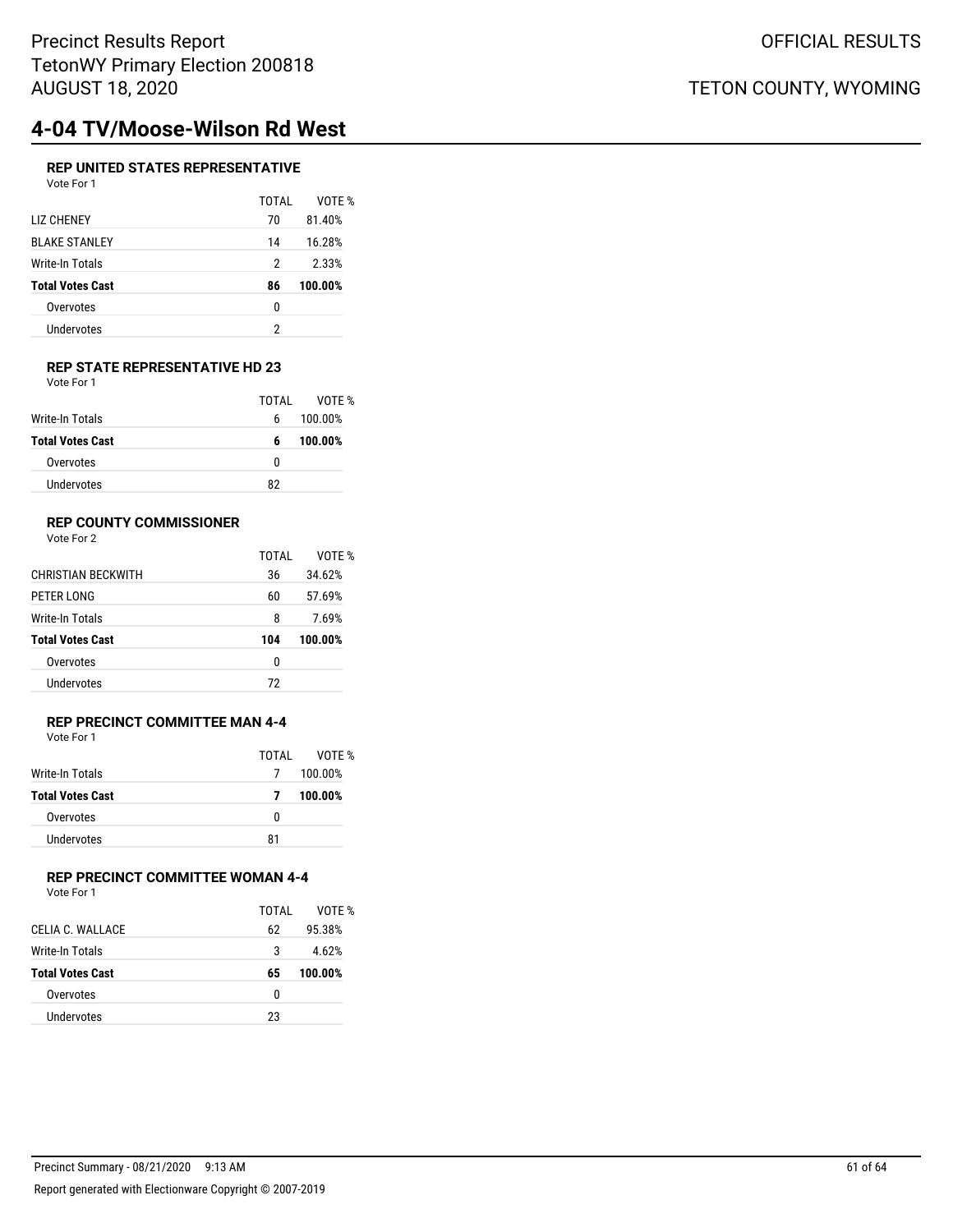# **5-01 Alta**

| <b>Statistics</b>                 | TOTAI |
|-----------------------------------|-------|
| <b>Ballots Cast - Total</b>       | 115   |
| <b>Ballots Cast - DEMOCRATIC</b>  | 47    |
| Ballots Cast - REPUBLICAN         | 68    |
| <b>Ballots Cast - NONPARTISAN</b> |       |
| <b>Ballots Cast - Blank</b>       |       |

### **DEM UNITED STATES SENATOR**

Vote For 1

|                         | TOTAI | VOTE %  |
|-------------------------|-------|---------|
| <b>MERAV BEN DAVID</b>  | 19    | 40.43%  |
| KENNETH R. CASNER       | 1     | 2.13%   |
| JAMES KIRK DEBRINE      | 0     | 0.00%   |
| YANA LUDWIG             | 6     | 12.77%  |
| NATHAN WENDT            | 21    | 44.68%  |
| <b>REX WILDE</b>        | 0     | 0.00%   |
| Write-In Totals         | 0     | 0.00%   |
| <b>Total Votes Cast</b> | 47    | 100.00% |
| Overvotes               | 0     |         |
| Undervotes              | 0     |         |
|                         |       |         |

### **DEM UNITED STATES REPRESENTATIVE**

Vote For 1

|                         | TOTAI | VOTF %  |
|-------------------------|-------|---------|
| CARI BEACH              | 13    | 29.55%  |
| LYNNETTE GREY BULL      | 25    | 56.82%  |
| <b>CAROL HAFNER</b>     | 6     | 13.64%  |
| Write-In Totals         | 0     | 0.00%   |
| <b>Total Votes Cast</b> | 44    | 100.00% |
| Overvotes               | 1     |         |
| Undervotes              | 2     |         |
|                         |       |         |

### **DEM STATE REPRESENTATIVE HD 23**

|                         | TOTAI | VOTF %  |
|-------------------------|-------|---------|
| ANDY SCHWARTZ           | 46    | 100.00% |
| Write-In Totals         | 0     | 0.00%   |
| <b>Total Votes Cast</b> | 46    | 100.00% |
| Overvotes               | 0     |         |
| Undervotes              |       |         |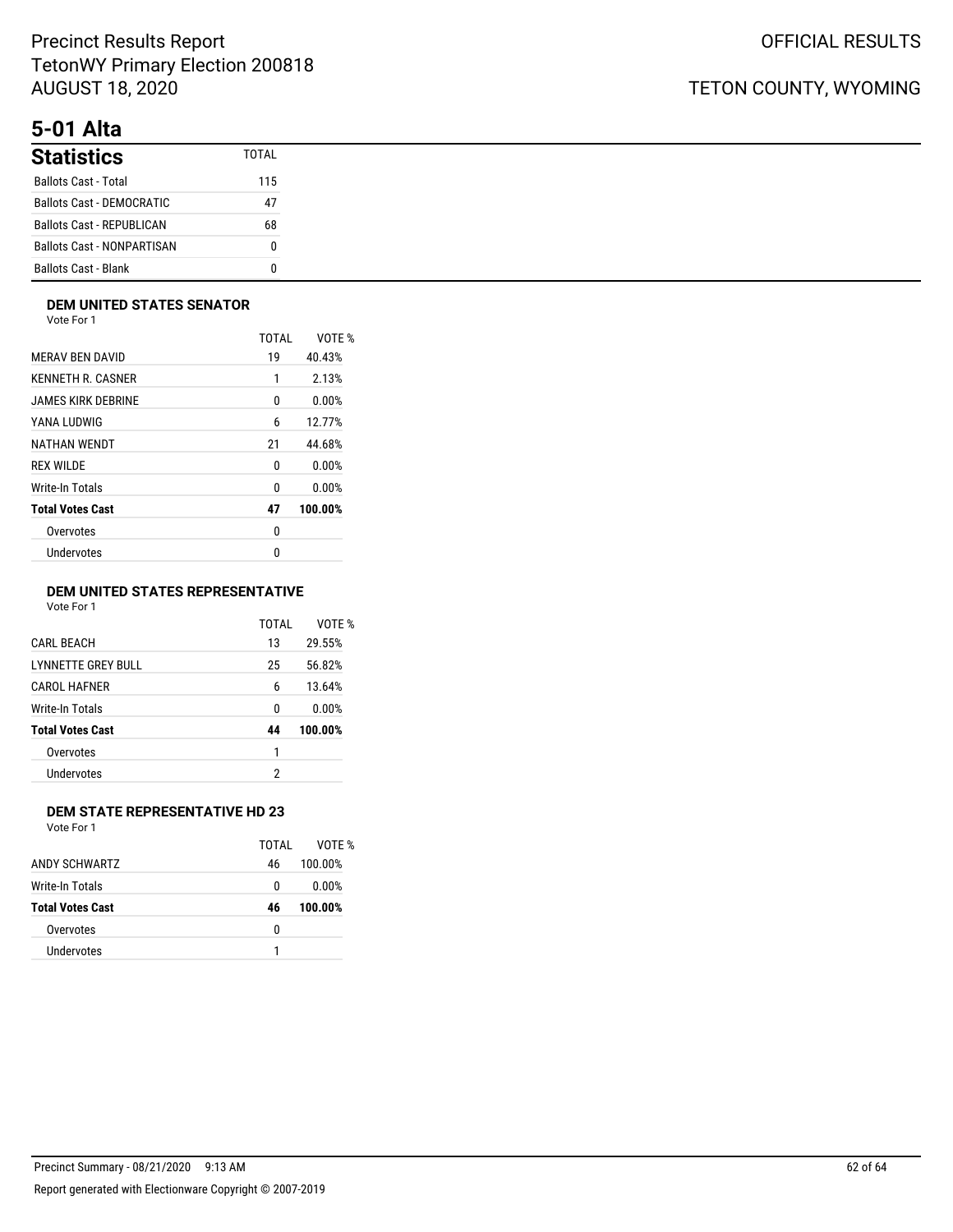# **5-01 Alta**

### **DEM COUNTY COMMISSIONER**

|                           | TOTAI | VOTF %  |
|---------------------------|-------|---------|
| <b>GREGORY W. FPSTEIN</b> | 34    | 42.50%  |
| NATALIA D. MACKER         | 46    | 57.50%  |
| Write-In Totals           | 0     | 0.00%   |
| <b>Total Votes Cast</b>   | 80    | 100.00% |
| Overvotes                 | 0     |         |
| <b>Undervotes</b>         | 14    |         |

#### **DEM PRECINCT COMMITTEE MAN 5-1** Vote For 1

|                         | TOTAL | VOTE %  |
|-------------------------|-------|---------|
| Write-In Totals         | 5     | 100.00% |
| <b>Total Votes Cast</b> | 5     | 100.00% |
| Overvotes               | 0     |         |
| <b>Undervotes</b>       | 42    |         |

### **DEM PRECINCT COMMITTEE WOMAN 5-1**

Vote For 1

|                         | TOTAL | VOTF %  |
|-------------------------|-------|---------|
| Write-In Totals         | 5     | 100.00% |
| <b>Total Votes Cast</b> | 5     | 100.00% |
| Overvotes               | o     |         |
| Undervotes              | 42    |         |

### **REP UNITED STATES SENATOR**

|                         | <b>TOTAL</b>   | VOTE %  |
|-------------------------|----------------|---------|
| R. MARK ARMSTRONG       | 2              | 3.12%   |
| <b>DEVON CADE</b>       | 1              | 1.56%   |
| JOHN HOLTZ              | 1              | 1.56%   |
| <b>MICHAEL KEMLER</b>   | 0              | 0.00%   |
| CYNTHIA M. LUMMIS       | 45             | 70.31%  |
| <b>BRYAN E. MILLER</b>  | 2              | 3.12%   |
| <b>DONNA RICE</b>       | 2              | 3.12%   |
| <b>STAR ROSELLI</b>     | $\overline{2}$ | 3.12%   |
| ROBERT G. SHORT         | 4              | 6.25%   |
| <b>JOSH WHEELER</b>     | 4              | 6.25%   |
| Write-In Totals         | 1              | 1.56%   |
| <b>Total Votes Cast</b> | 64             | 100.00% |
| Overvotes               | 2              |         |
| Undervotes              | 2              |         |
|                         |                |         |